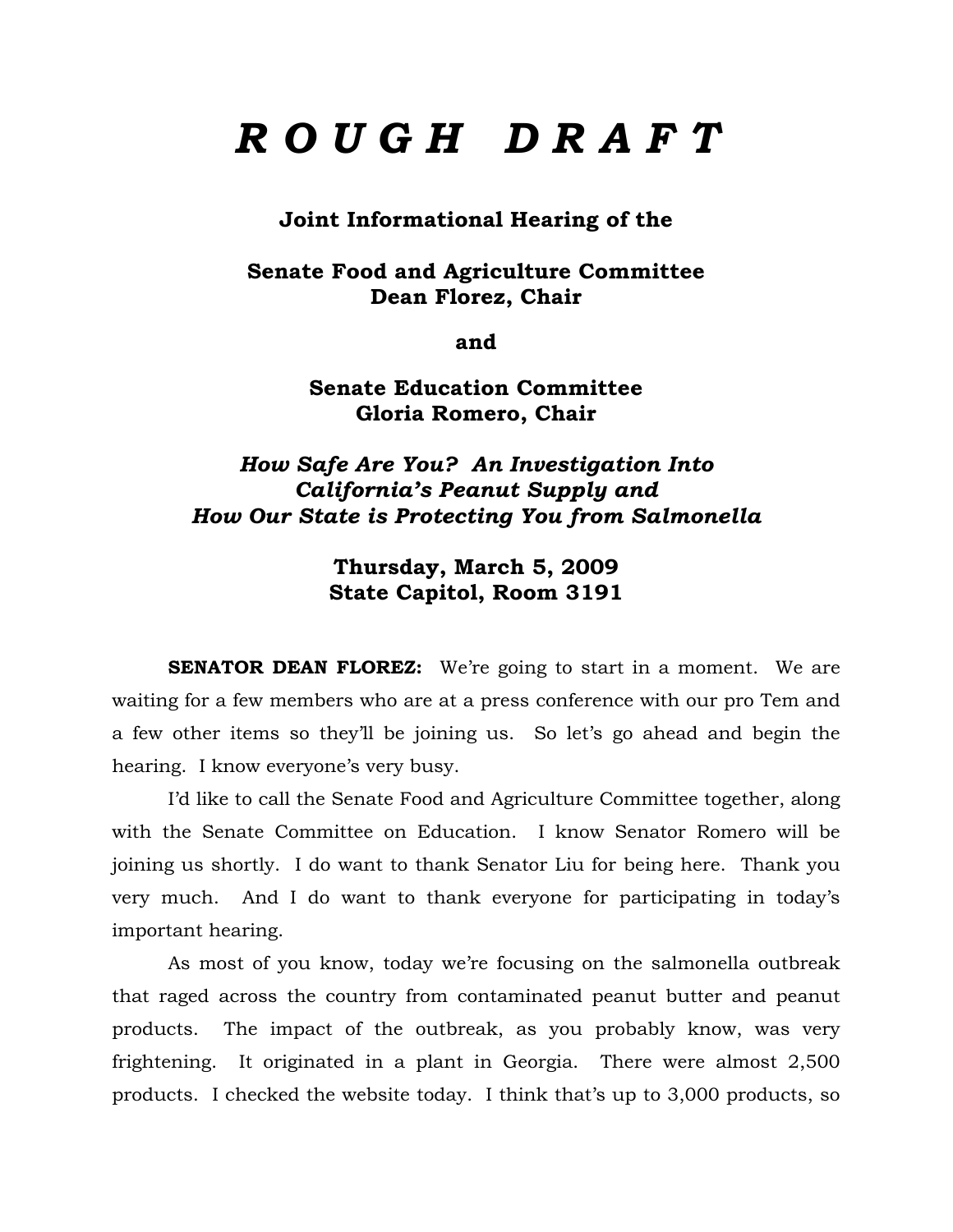this is an evolving list, as we speak, and the goal is try to pull these from the shelves. And today we're going to attempt to think about how we do that in California, what it means, and how ultimately we as a state are working with our federal government counterparts to deal with recall.

I will also say that the last report, at least I received, we had 654 people who were infected across 44 states, and salmonella contamination may have contributed at least to about nine deaths. For Californians, about 66 Californians as of this time have been at least in contact with salmonella, and the goal of it is to try to figure out how nursing homes and federal emergency food kits and cookies and crackers and cookie dough sold to fundraisers and those types of products, how they all could have been contaminated, and, more importantly, are they now put into some safe place where they're not in the reach of folks that shouldn't have them.

I should also say that this committee is a committee I've sat on, but we had a Select Committee on Food-Borne Illness, we still have that, and that we have been very interested in all sorts of outbreaks, whether they be spinach outbreaks or beef recall last year—you might remember. These are issues, I think, at the forefront of what taxpayers expect from their government. At the minimum, they expect their government to protect the food supply, and I think we'd be remiss not to review how we're doing in this state. And we absolutely want to make sure that people recognize that in many cases these are not isolated incidents. Outbreaks of food-borne illnesses continue to plague California, the nation, year after year, and we are very interested, at least from this panel's perspective, in trying to find out how we fix a very, very flawed food system.

I don't have to go through all of the incidents that have occurred in California and in the nation, but I can tell you that this particular recall with peanuts was very interesting, given that the outbreak—at least it's recorded as beginning somewhere in September of 2008—the recall wasn't issued until January of 2009, listing several hundred products at that time. And now, as I've mentioned earlier, the recall has grown to about 3,000 items. I venture to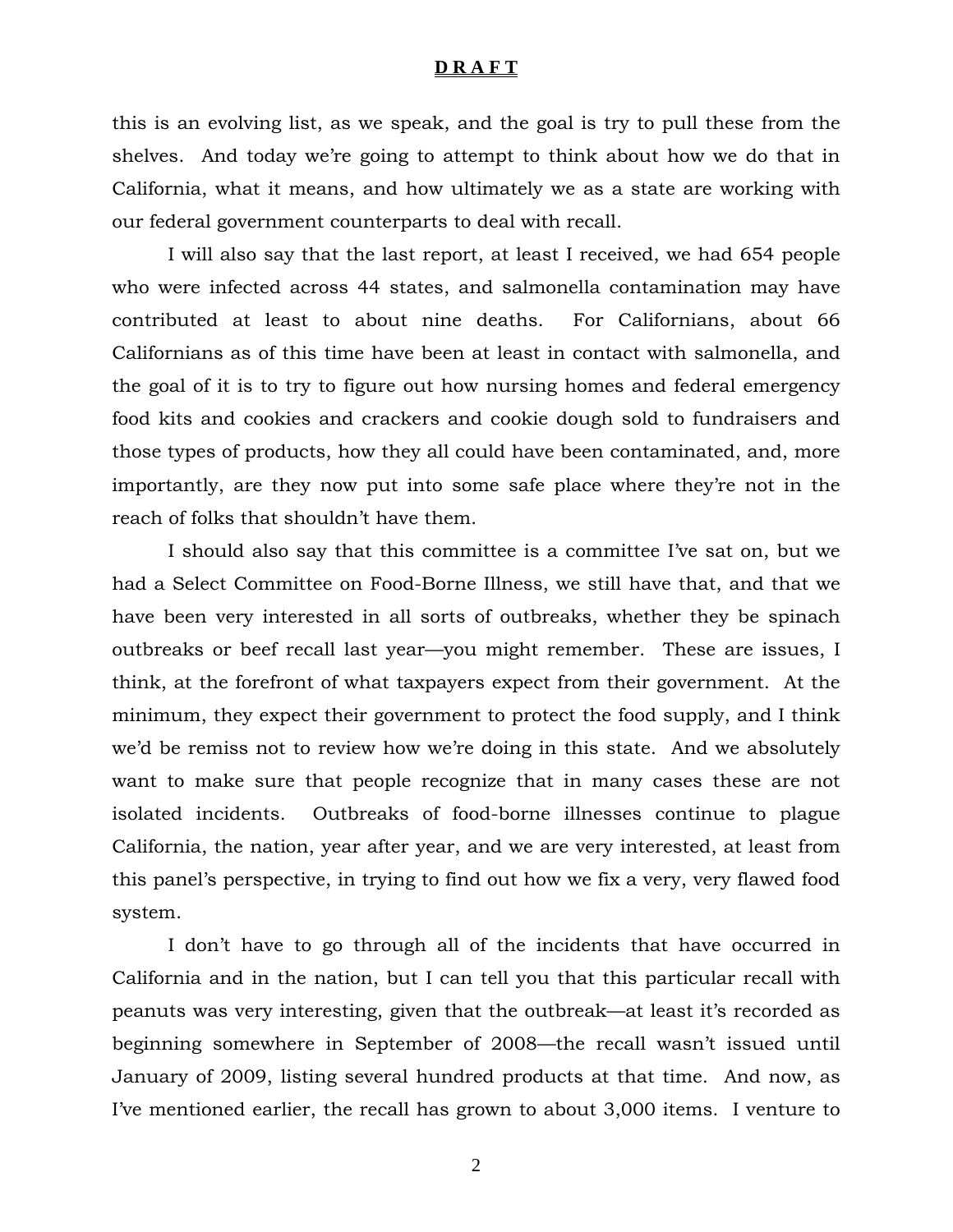say that most Californians, when they walk into a grocery store, couldn't pick 3,000 items in terms of this recall. So I think for parents and everyone out there who is doing the right thing and going to the right websites and doing their best to try to figure out what to buy and not to buy, I think it will be very difficult for them to figure out that it's just beyond peanut butter. And I think, even in that case, I think our own state officials tell us, it isn't a bottle of peanut butter or a jar of peanut butter in our stores. These are all sorts of various items, from Power Bar to frozen foods to, in many cases, things that we might not even think are recalled, that have been recalled, at least according to the federal government.

And a little later in the committee, we're going to talk to some of our retailers in terms of what they might be able to do in terms of being, if you will, the last place a consumer sees a product before they walk out the door, how we might be able to merge some data with their current systems in order to provide one last leg of safety. And if indeed these are misplaced in the store or not pulled from the store or, more importantly, having some real-time information, I can tell you that the list was 2,500 products last week. Today it's 3,000. I think it's very difficult in many cases for our grocers and others to think about 500 additional products that they have to pull. And if we can merge technology to a point where we can get down to the product code and get those off the shelf or make sure consumers aren't moving through stores because they're stopped at the scanner, that's something that we're very interested in talking about today as well.

 Today, we're going to try to get a better understanding about food recall protocols used by the state of California. We want to make sure that they're functioning, and we want to talk about the mechanisms in terms of notification for California consumers in these types of outbreaks.

I do know that Senator Romero will be joining us very shortly. I do again want to thank Senator Liu for being here. Senator Liu, I don't know if you have any comments that you'd like to make.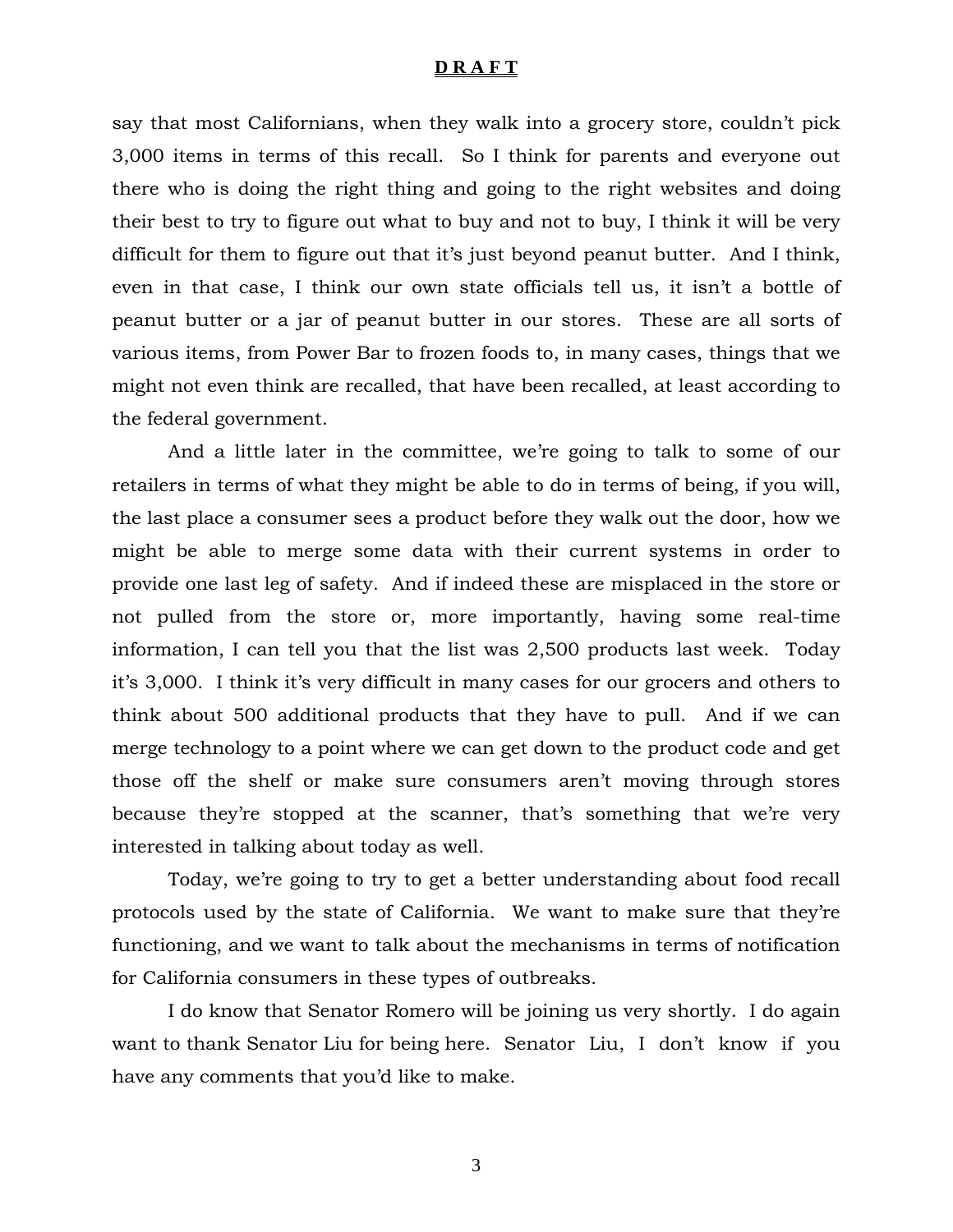**SENATOR CAROL LIU:** I just wanted to thank you and Senator Romero for putting this panel together. I'm very curious about how we perform in this area. I am also curious or alarmed, I would say, about the breakouts of contaminants in our food supply, and we need to learn more about how to prevent—not really prevent it but to educate folks about how to stop this in our food supply here in California and throughout the country.

**SENATOR FLOREZ:** Thank you, Senator Liu. I appreciate those comments, and we're going to learn a lot in a little bit in the next couple of hours, I think, in terms of trying to make this a much better system in California.

 I am very thankful that we have Dr. Jeff Farrar who has been a regular visitor to many of our hearings. I always appreciate the information. He is the chief of Food and Drug Branch here in the California Department of Public Health, and I want to thank you for being here today. And if you can come on up, and your group or any folks you'd like to bring up with you, that would be wonderful.

 As Dr. Farrar's coming up, I would say that the goal is to try to pose a series of questions that you're probably pretty familiar with, given the past hearings that we've had. Obviously the salmonella outbreak didn't come from a California company. It came from somewhere in Georgia. And so we're not going to take you all the way back to the distribution point in the peanut plant in Georgia, but we are going to hopefully get your impressions about how the product recall was implemented and get from your perspective how we might be able to improve that, or did it go well, and whether people were notified of these types of items.

 I can tell you there were some pretty disturbing facts, as you probably know, from that Georgia plant that are still ongoing. And we want to make sure that we have some better understanding of how California differs in many cases from Georgia, how we may have operated differently, if whether we have protocols that don't exist, didn't exist, in Georgia that may have prevented something like this from occurring. So I have some pretty large questions that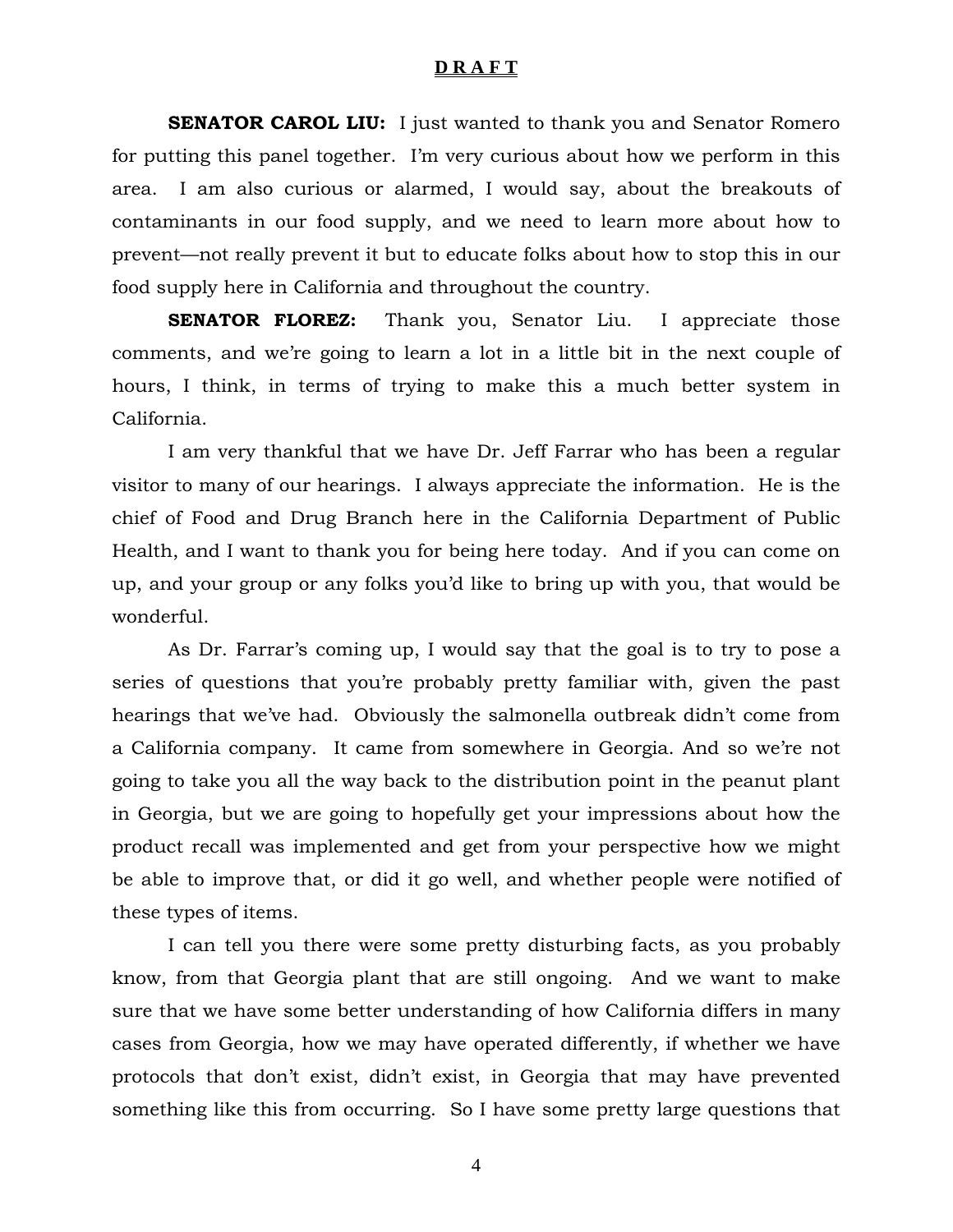I'm going to try to narrow it down, if I could, and then I'd like to get your impressions overall, if that works for you.

**MR. RUFUS HOWELL:** Senator, that works very well. My name is Rufus Howell. I'm deputy director for the Center for Environmental Health in the Department of Public Health, and I will be presenting the formal testimony…

**SENATOR FLOREZ:** Awesome.

**MR. HOWELL:** ...today.

**SENATOR FLOREZ:** Great.

**MR. HOWELL:** So, again, thank you for inviting us, Members. Much appreciate the invitation.

 Within the very recent past, there's been a series of high-profile national food recalls that have impacted California, including those involving baby formula and other consumer products contaminated with melamine, peppers and tomatoes contaminated with salmonella, leafy green products contaminated with E. coli, beef from improperly slaughtered animals, and now salmonella contamination in a wide spectrum of peanut products.

 Moreover, based upon data derived from the U.S. Centers for Disease Control a decade ago, each year Californians are burdened with an estimated 9 million illnesses, 40,000 hospitalizations, 600 deaths, and 10.6 billion in annual costs resulting from contaminated foods. This includes illnesses caused by food prepared commercially and at homes, so it's the full gamut of contaminated foods. Nationwide and statewide food recalls and related illnesses persist and are likely to be increasing in scope with globalization of the food market.

 It is important to remind the committee that science tells us that zero risk in foods and in virtually any other area is simply not attainable today. However, we continue to apply scientific advances and programmatic efficiencies to improve the existing system. We meet regularly with our partners at the California Department of Food and Ag, U.S. Food and Drug Administration, and local agencies to ensure and improve coordination, share resources and workload where appropriate, and share results of inspections.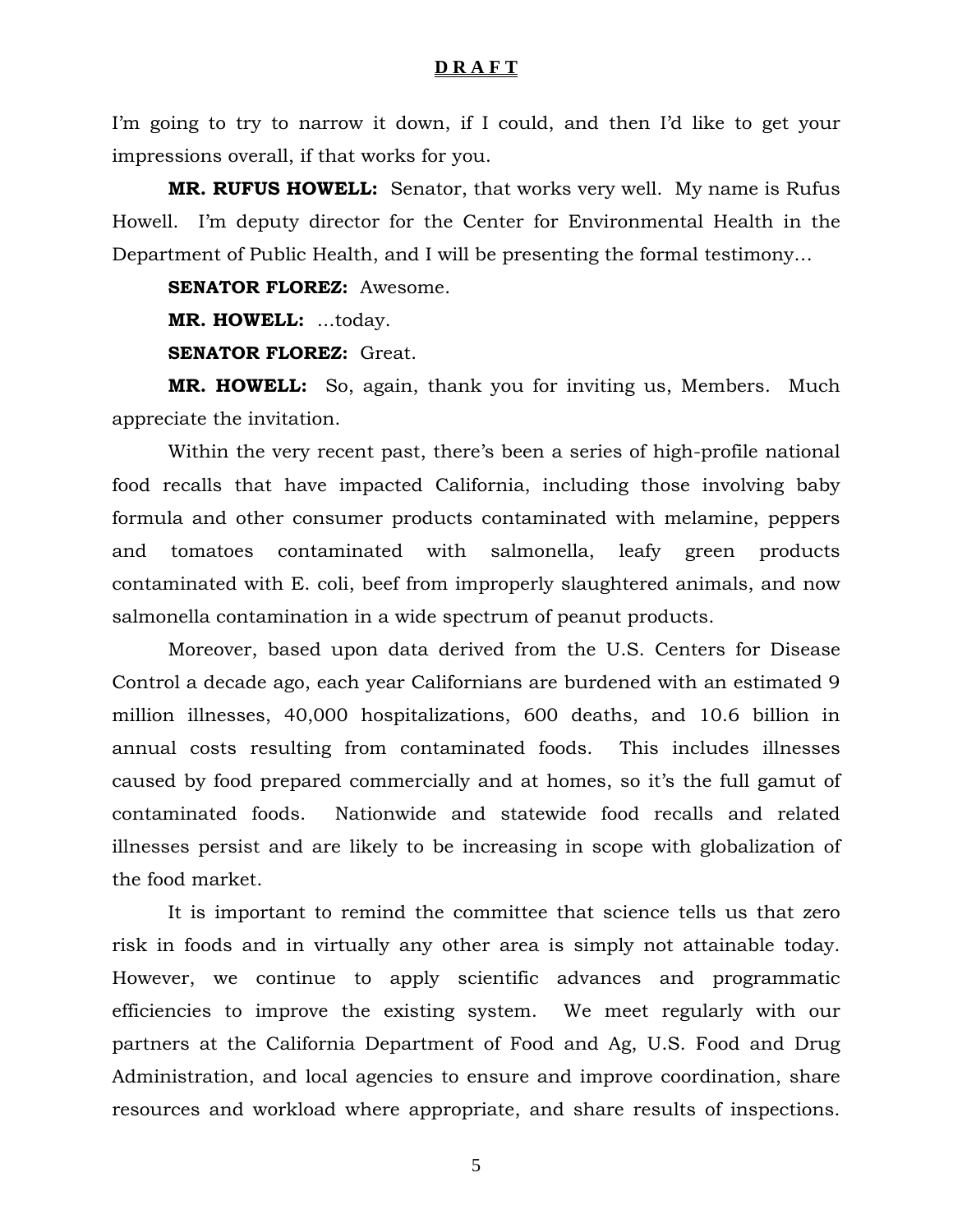Most recently, CDPH and CDFA had begun discussion on ways to share technical and personnel resources. We're exploring mechanisms for identifying, coordinating, and applying for multi-departmental resources from federal sources, such as the Office of State Homeland Security. Specifically, these resources may be used to establish contract services for a call center to facilitate completeness and timeliness of recall notification and other emergency response needs, to establish contract laboratory capacity to strengthen and expand the state's laboratory search capacity during food contamination emergencies.

 We welcome the opportunity to work with the committee in finding ways to improve this critical system. During these outbreaks, our staff works very hard to try and determine the causes of the contamination and to remove contaminated products as quickly as possible. In this peanut butter outbreak, CDPH staff worked closely with the U.S. Food and Drug Administration to identify and publish the list of recalled products, distributed it in California once contaminated food was identified. To date, more than 2,100 products in 17 categories have been voluntarily recalled in the U.S. by more than 200 companies, and the list continues to grow. California received more than 1,000 of these recalled products.

We continue to update these on our web page as new recalls occur. Additionally, we continue to work with FDA to conduct recall effectiveness checks within California. To date, 89 percent of the 117 firms contacted by CDPH were notified of recall by the Peanut Corporation of America or their upstream supplier. The remaining 11 percent included firms who may have received recall notices from their suppliers but the person in charge of recalls was unavailable, or the notice may not have reached the person in charge, or the recalling firm may not have current information for an infrequent customer who may have moved or changed company names. The investigation and recall has consumed thousands of hours of federal, state, and local agencies' limited resources, and we continue to receive additional recall notices. Thank you.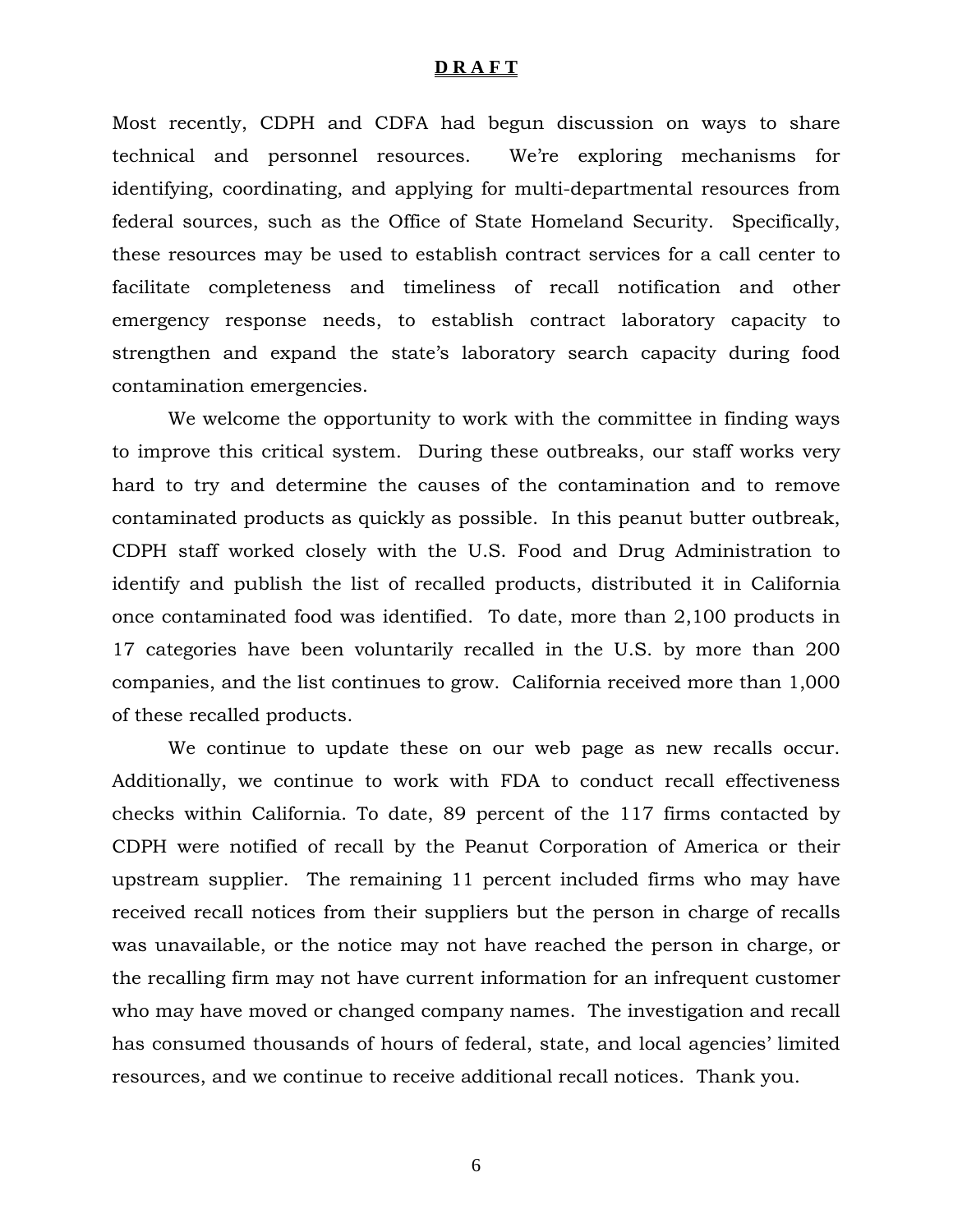**SENATOR FLOREZ:** Thank you. I'd like to ask you some questions, if I could. And I guess you both can answer as we go through this, but I think first and foremost, how do you get your handle around this as a state with such a large and difficult recall? Spinach was a challenge, but we knew it was spinach; it was one product. Beef, we kind of had a skew number; we kind of figured out how to get to that. You mentioned 2,100; the latest is 2,500; today's website is 3,000 different entries in terms of items that need to be pulled from the shelf are on the list. I found it amazing going through some of these things. You know, energy, chocolate bars, or you had frozen food with tofu in it that was recalled. You had Luna bars were recalled. You had Breyer's Ice Cream; it was recalled because of this. You had bags and bags of pet food at PetSmart that were recalled. And I think it's very difficult for consumers with such a large list to in essence try to figure out how that's done. And I find it mind boggling that we rely so much on the very companies in voluntary ways, voluntarily to call for their recall.

 When this first started, I think it began with 500 products, and it's expanded almost every day, 300, 400. Today we're up to 3,000. I think what's scary about it—I went to the website, the FDA's website, this morning. And given the company, the Peanut Corporation, the PCA, that was the offender in this particular case, I found it kind of chilling because, given that they're giving the information, there's a note on the website that says the Peanut Corporation of America has announced that because of its bankruptcy proceedings it is no longer able to communicate with customers of recalled products. So I found that kind of chilling. You know, here's the company that was expanding the list every single day and yet, because now they're in bankruptcy, they're telling us that they're not going to be able to communicate with customers of recalled products. And this is the hard question of the day, given that statement, How do you folks handle that? I mean, it's the state who is responsible for a good portion of this from a public health perspective. I mean, how do we deal with an information flow that is in essence just cut off at this point, you know? And I would say that it wouldn't be a scary thing if the list wasn't growing every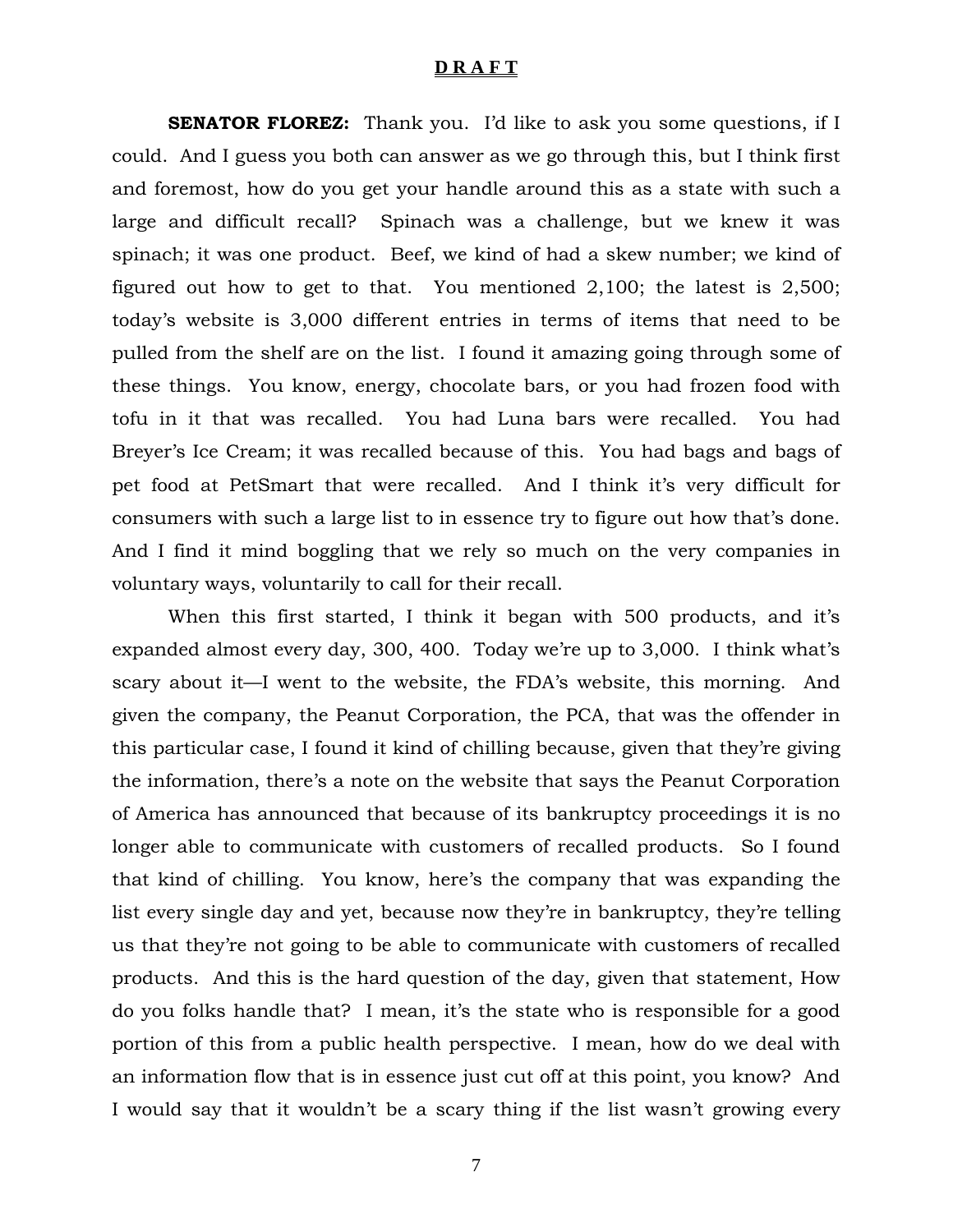day. So how do we—you know, maybe we can start big and then go small, and I'd like to kind of get sequential thoughts on it from you on, when you have a situation like that, how do we narrow down, given your charge here in the state, how do we narrow down the product chain and distribution?

 First, maybe we can just get an overall of what your role is in this. I mean, you have the FDA, you have CDC, you have folks that make findings. And then we're depending on companies themselves to notify or voluntarily recall products. Then down the supply chain, we're trying to figure out where that happens and then if it ends up somewhere in a retailer and we're trying to figure out how to deal with that. So I'd just like to know from Dr. Farrar or both of you, How do you play into this particular scenario? How does California do this?

**MR. HOWELL:** So you would like us to start with the out-of-state companies, from PCA?

**SENATOR FLOREZ:** I would like to know how you put all that together. I mean, it's always been—in spinach, we had a long discussion about it, but this is so many products and so many different items, I mean, from small crackers to Power Bars. I mean, yesterday my staff, we talked about the bill that we had introduced to stop some of these items with a scanner. One of my staff went to a store here in Sacramento and bought an item on the list, you know, and it scanned and went through. You know, these are the kind of scary things that you kind of—now it could have been misplaced. Maybe it wasn't in the right place; maybe the store missed it. But at the end of the day, these are complex issues for consumers. I think Senator Liu would know, would recognize that some of her constituents probably are web-savvy, could go to the website. But for us to figure out— if I were to give you ten items—and I won't—but if I were to give you ten items and I knew that eight of them or five of them were on the bad list and five of them were on the pass list, I guarantee you, you probably wouldn't know which ones because there's just such a complexity of items, whether it's cheesecake from Sara Lee or Breyer's Ice Cream, and it isn't peanut butter. It's Breyer's Ice Cream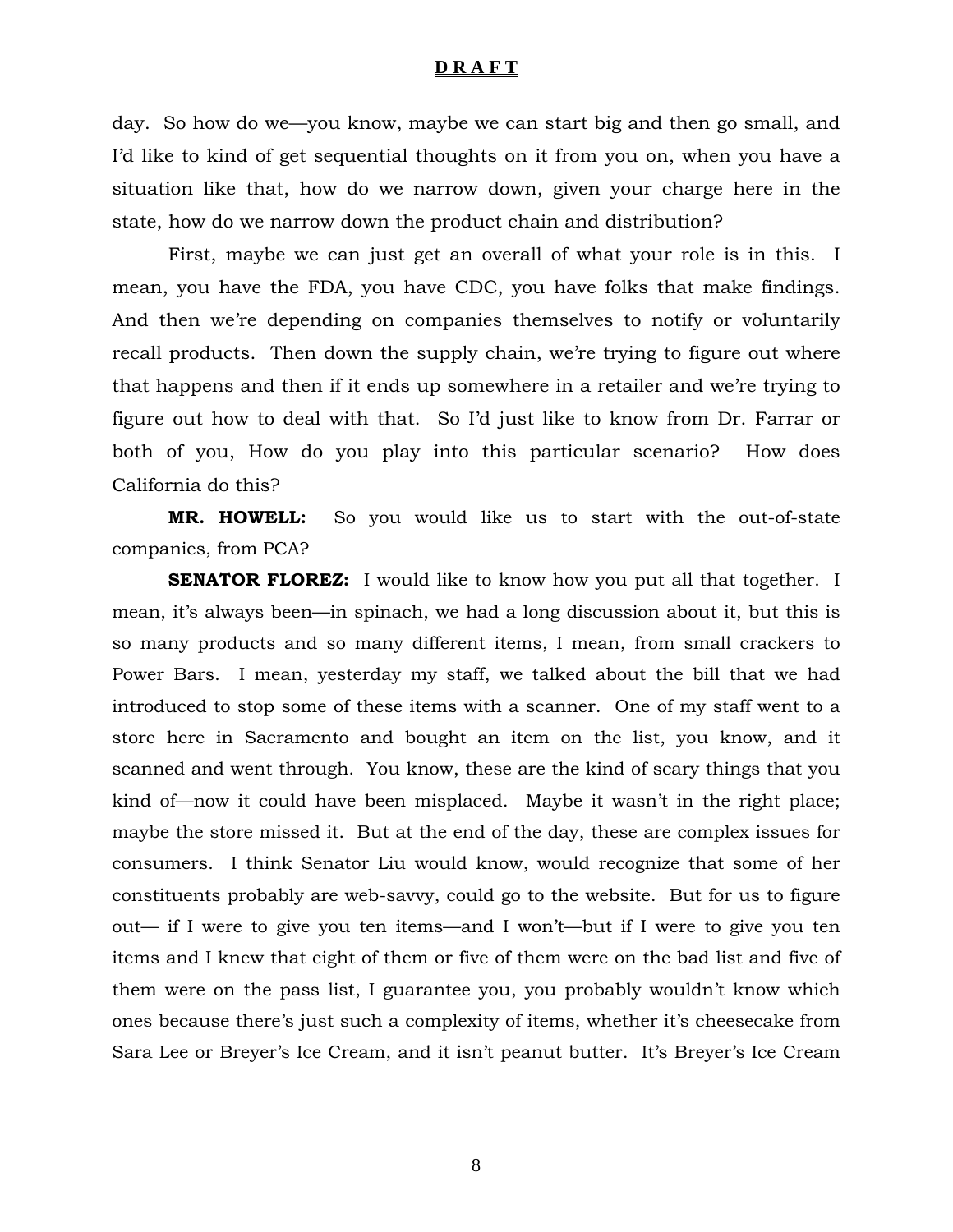with the various type of flavor. So maybe you guys can give me a perspective on how you fit into all this and we'll kind of go from there.

**MR. HOWELL:** We'll be most happy to do that, Senator. But if your staff has bought a product that's on the list, feel free to notify so we can pursue that because that's…

**SENATOR FLOREZ:** I'd like to bring the company CEO and make him eat it (laughter), you know, because it's still out there and now they've declared bankruptcy and they're sitting somewhere trying to figure out how to reorganize. But the rest of us are trying to figure out how to get their products off the market and yet they're not notifying us at this point in time.

**MR. HOWELL:** Well, any product like that, that's identified…

**DR. JEFF FARRAR:** Senator, I'll take a shot at it. You've described some of the issues we've been through. These are very complex outbreaks and subsequent recalls. The Hallmark/Westland recall that you mentioned was the largest recall in the country, and the cost of those ground-beef products wound up as ingredients. And hundreds and thousands of other products very similar to the peanut butter recall. It proved to be very challenging for many similar perspectives.

You also alluded to the fact that this is a complex system overall, and I think that's a really critical point that we have to keep in mind, not just focusing on the recall part of this, which is extremely important, but also on all the other components, from the surveillance systems to the epidemiological studies that have to be done to identify food, to the lab methods and capabilities and resources, to the regulatory roles. It is a very complex system, and solutions will undoubtedly require addressing the system in its entirety, not just a single aspect of that, as you have described.

Also we hope, we're certain, that other states are doing the same thing that we are doing, along with FDA and CDC, reassessing this system and seeing where improvements can and should be made. Those discussions are occurring and will continue to occur, and I'm sure we'll be glad to continue to work with your committee in helping find solutions to it.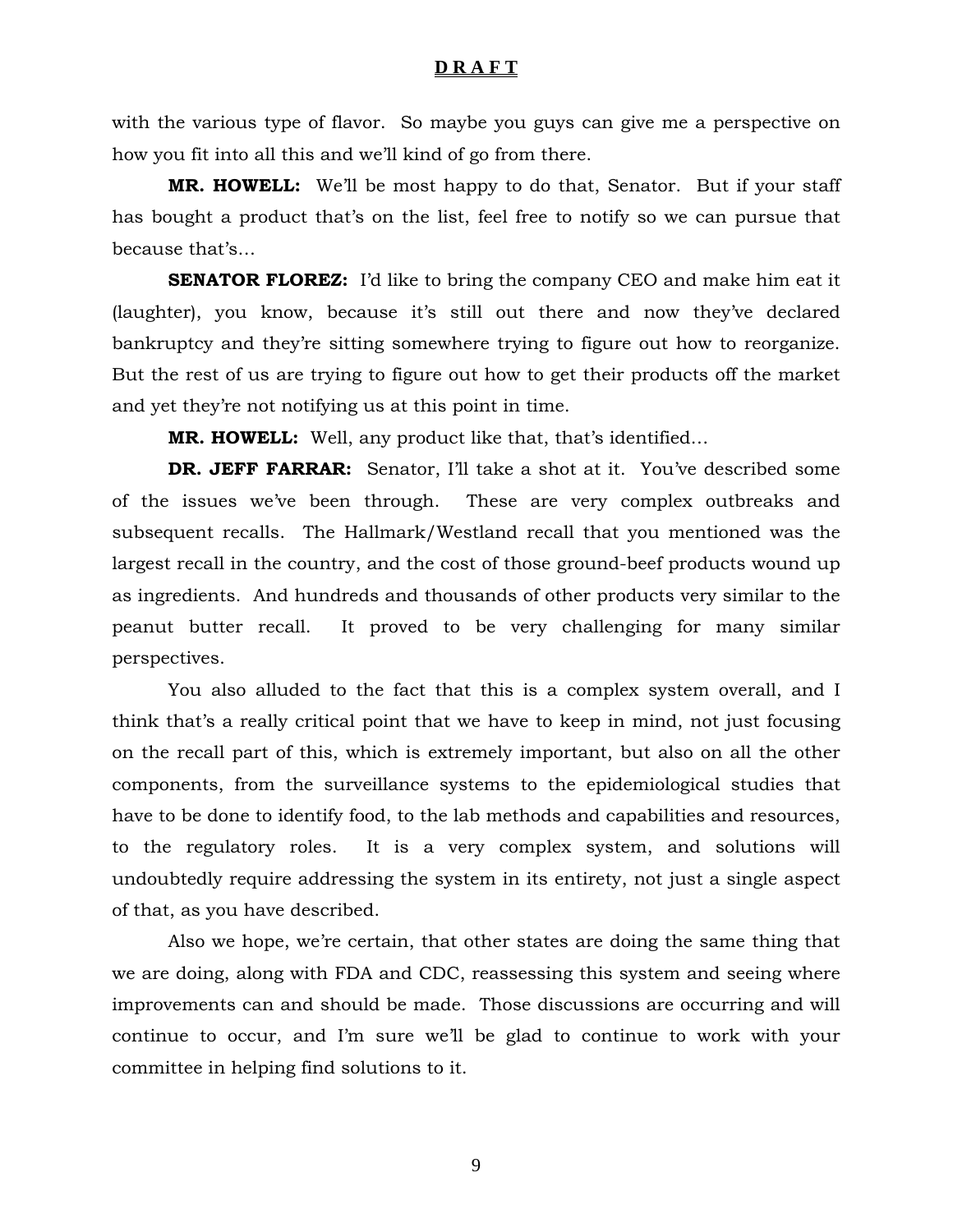**SENATOR FLOREZ:** Let me ask you, just from your perspective only, what happened in Georgia, could it have been prevented? I mean, that's a big question but, I mean, just a very big threshold question. I mean, are these types of things just systematic within the system, we're going to have these outbreaks? Are these the types of things that ultimately could have been prevented? I'm sure you've read, you know, in many cases, the amount of times this plant was inspected and not inspected? I mean, your big picture on that and then I'll ask you a few more questions.

**DR. FARRAR:** I think any system of this magnitude, Senator, certainly has a lot of room for improvement, and this one does as well. As well, we all know that any large, complex system such as this is never going to be fool proof. So there may be instances in the future in which every single item at every single plant is not addressed.

#### **SENATOR FLOREZ:** Right.

**DR. FARRAR:** Even with inspections—once a year, twice a year, four times a year, you're only in there a limited time period and you can't observe every condition on every day. So it's zero risk, as Mr. Howell mentioned, is going to be very difficult to obtain. But I think we should focus on what improvements we can make with the resources that we have.

**SENATOR FLOREZ:** In your thought, could that be happening with a California food producer, what happened in Georgia, given our own protocols?

**DR. FARRAR:** Senator, I wouldn't say it could not happen, but I'm very proud of the program we've got. We have some very dedicated, hard-working, experienced staff who are in these facilities on a regular basis doing what I think is an excellent job with these inspections. Is it absolutely full proof? No, sir, it's not. But we think we're doing a very good job here.

**SENATOR FLOREZ:** Where would you rank California's food safety system in terms of what you've seen? We've got Georgia. Now we have California, and we've had our own outbreaks with beef, with spinach, tomatoes, salmonella and on. We've got our own issues, but where would you put us?

**MR. HOWELL:** It's a good question, Senator. But if you ask me, I think we have one of the best systems in the state but it's not flawless. There's always need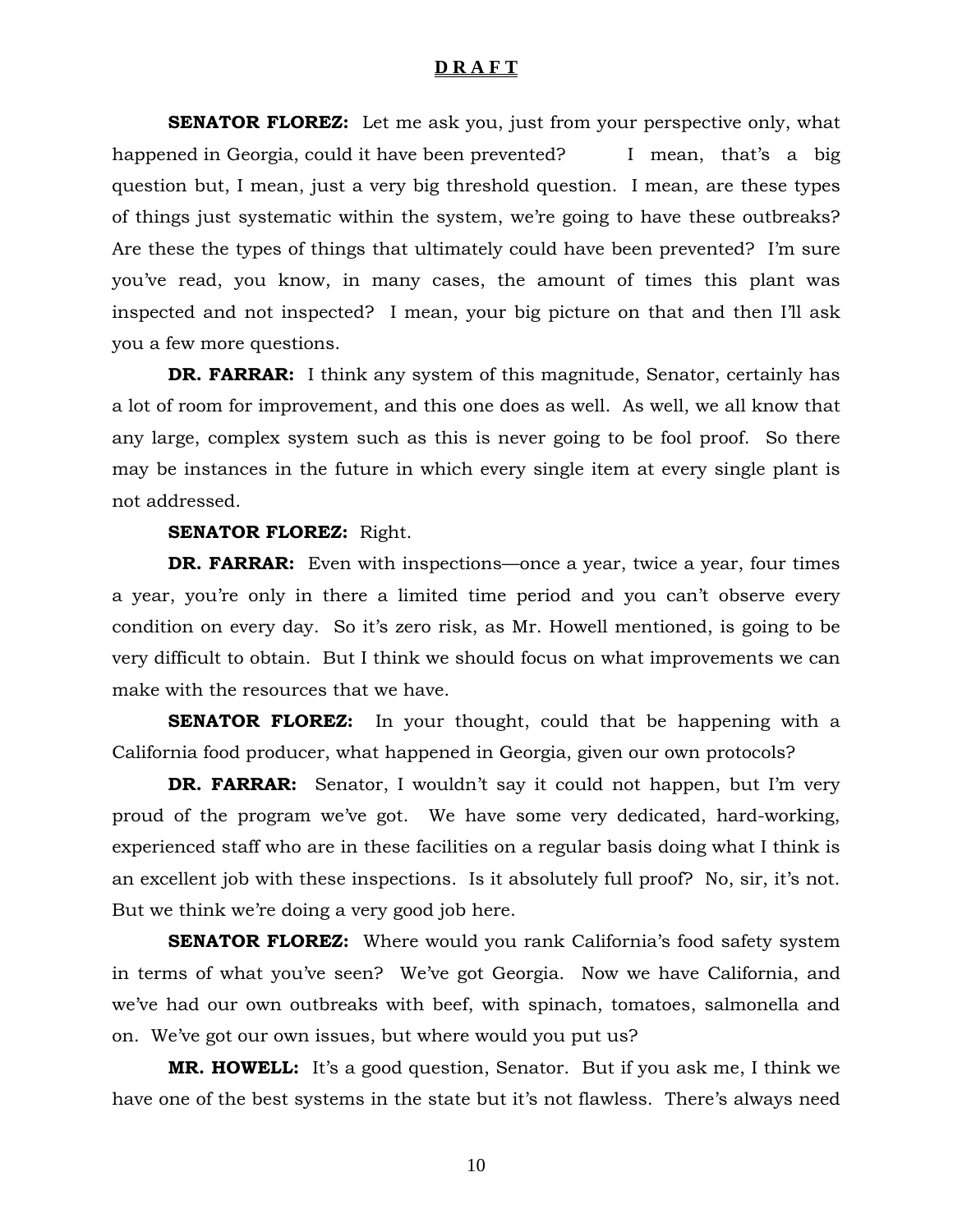for improvement. That's why we're looking at efficiencies, how to do things better. We haven't really run a definite comparison with other states.

**SENATOR FLOREZ:** That's the question. Why haven't we done that, and what can we learn from other states?

**MR. HOWELL:** We're in communication with other states all of the time. It's not the type of comparison, are we better than another state? That's difficult. I think we have one of the best food-safety programs in the U.S. Dr. Farrar has performed commendable leadership, duties, in steering the program to address very critical issues. But in comparison to other states, we would have to spend resources to look at that. We take good information from other states; we share our information with other states. Dr. Farrar sits on several national committees, and the whole, part of him sitting on those national committees is to understand how other states carry out bad programs, and it serves to allow our program to work better.

**SENATOR FLOREZ:** Okay. And I appreciate that but our goal in the legislature is to push you to levels you've never gone to before when it comes to food safety. So let me simply say, I hope that you do look at the other states. I mean, the answer to the question I would like to hear is, we're absolutely the best, period. There's no other state better than California, without hesitation. And if we can't say that, I think then we are doing a disservice to our consumers, and I would say that I'm glad that you're continuing to push. But I would like to know how, in other states, people do things better. There are probably some powers in other states that we don't have here in California. We'd like you to come ask the legislature for more powers in terms of making sure that we have certain things that don't exist.

I know in Canada they have a different system where they can actually have the ability to mandate regular tests on produce. We learned that through our spinach hearings. But I would simply say, as you do look at those various states and other entities throughout the world, that you bring back the best to this Food and Ag Committee so we can give you the tools necessary, hopefully with the Governor's support, to make sure that we can say that we are absolutely—we have more powers than any other state; we're tougher than any other state; and we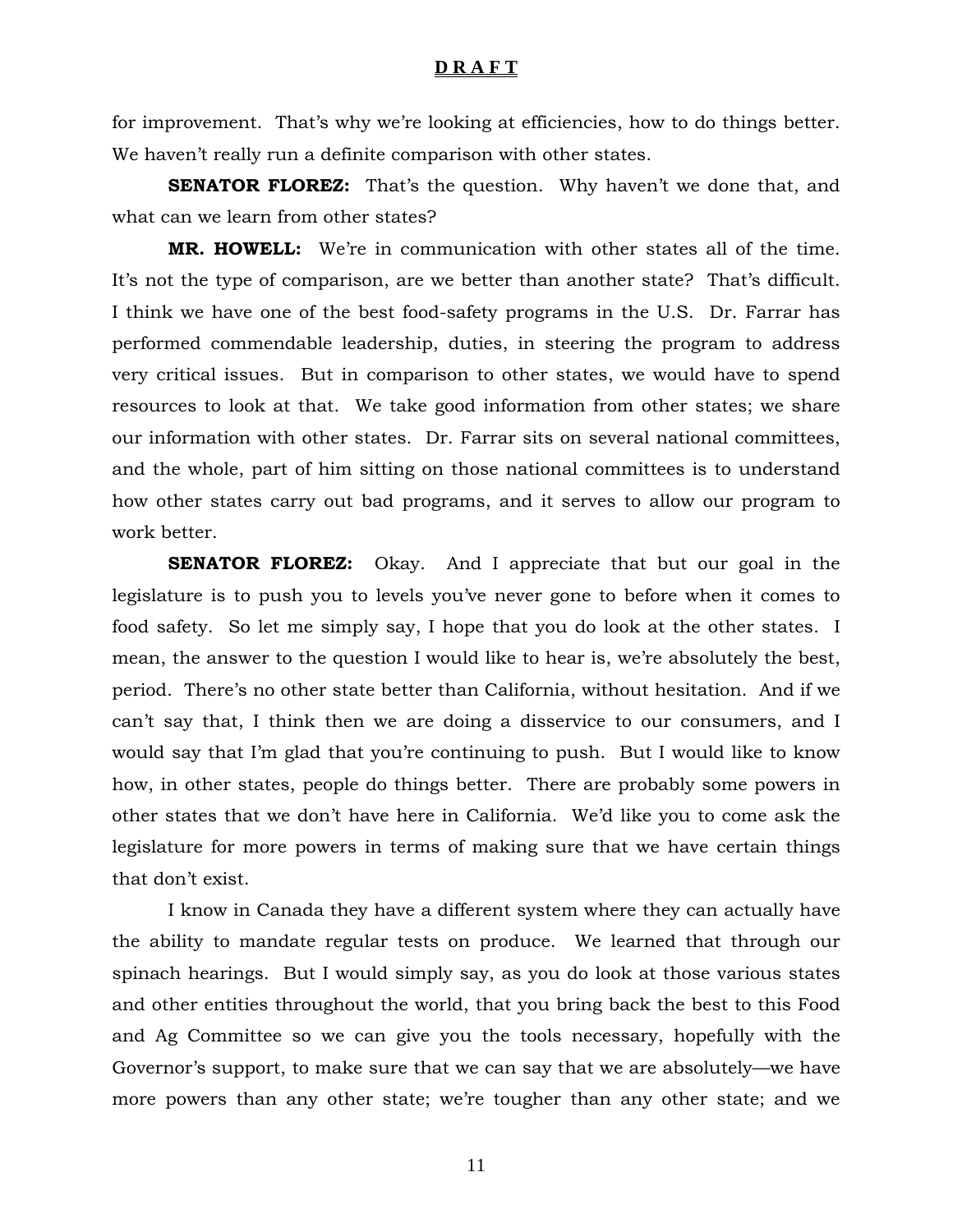have the power to, you know, do a lot of things that other states don't have. And I think those are the kind of things that we are very interested in, in the big picture.

**MR. HOWELL:** Those are very good comments and we take them to heart.

**SENATOR FLOREZ:** Okay. Just a couple of questions, if I could, about this recall and getting back to how we fit in, in this process where you have a company that's bankrupt and information is probably not flowing at this point in time. They told us so on the website. So our number of recalled items has stopped, or do you see the FDA and others continuing to go down the distribution chain to get more products pulled off? And what's the role of our public safety folks in this? I mean, you're notifying folks; they're notifying folks? I mean, how do these two agencies, the state of California and the feds, work when we have such a large recall like this?

**DR. FARRAR:** Senator, over the last ten years, we've worked very hard to improve our relationships with the federal agencies. And I can say undoubtedly our relationship with the U.S. Food and Drug Administration has improved tremendously over the last ten years. We're in constant communication with the Food and Drug Administration, both with their local districts here—they have a San Francisco district and a Los Angeles district that cover the state of California. In fact, I met with both their district directors yesterday. I'll be meeting with them again today. We're in daily contact with their recall coordinators who work with other FDA recall coordinators in other states and districts to compile those distribution lists and send them to the states where the product went as quickly as possible.

 In the event the firm that does go bankrupt, such as PCA that you mentioned, one of their facilities, I believe, it represents some challenges to regulators to get in those facilities, get the legal authority, use your legal authority that you have to get in those facilities as quickly as possible, get access to the records, understand those systems, the data systems that might be in place there or might not be in place, compile those lists as quickly as you can, and then get the notices to consumers. These are the extreme situations that, as Mr. Howell mentioned, we are absolutely looking for ways to put measures in place, to be able to respond quickly, should that occur here in California.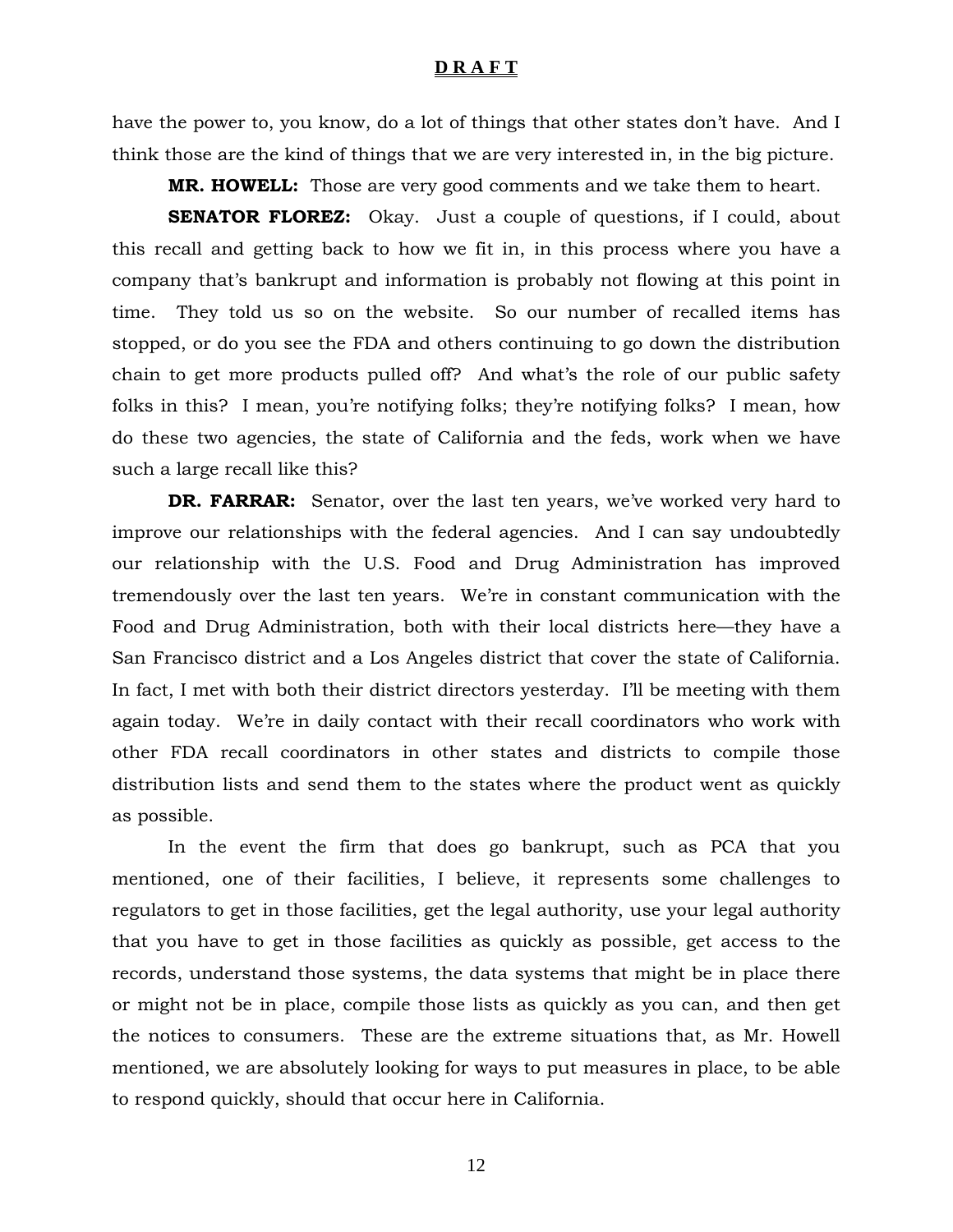**SENATOR FLOREZ:** Great. Let me thank Senator Romero who's cochairing this committee. I had mentioned that you were at another event with the pro Tem.

And Senator Hollingsworth, thank you for joining us.

We were beginning to have the discussion, Senator Romero, about the fact that even though this recall continues to grow, that the company just declared bankruptcy and has told us that they would no longer be able to provide information because of bankruptcy on a growing number of products which is a little bit scary. I asked Dr. Farrar, How do you deal with that? And I know how Georgia is going to deal with it, but we're going to deal with it in another way. But let me ask a threshold question. I mean, Could this happen in California if this was a California producer, California product, and if indeed a California company said, we're going bankrupt, would we have the ability, your department have the ability, to garnish their records that you've mentioned? Do you have the legal ability to do that? Is this something the legislature should look at giving you, just in the event of something like this happening?

**DR. FARRAR:** Senator, as I mentioned, we're currently looking at our existing authorities to make sure we do have those authorities in place, should that happen here in California. There are legal mechanisms in place, broad legal mechanisms, that allow us to gain entry to a food facility in certain situations through the appropriate court process. Those sometimes can be a little bit time consuming, and we want to look at that issue as well.

**MR. HOWELL:** Senator…

#### **SENATOR FLOREZ:** Yes.

**MR. HOWELL:** That is a very good question. And as Dr. Farrar indicated, we are looking at that. We want to bring that issue to closure in regard to our authorities. We believe we have those authorities, but we need to move forward and make sure that we do have the appropriate authorities to take action.

**SENATOR FLOREZ:** Okay. Yes, I guess that's the issue for us, maybe to come back to the committee—is simply, in the event of this happening in California, if this had been a California company and the company had gone bankrupt and indeed you needed access to those records in order to notify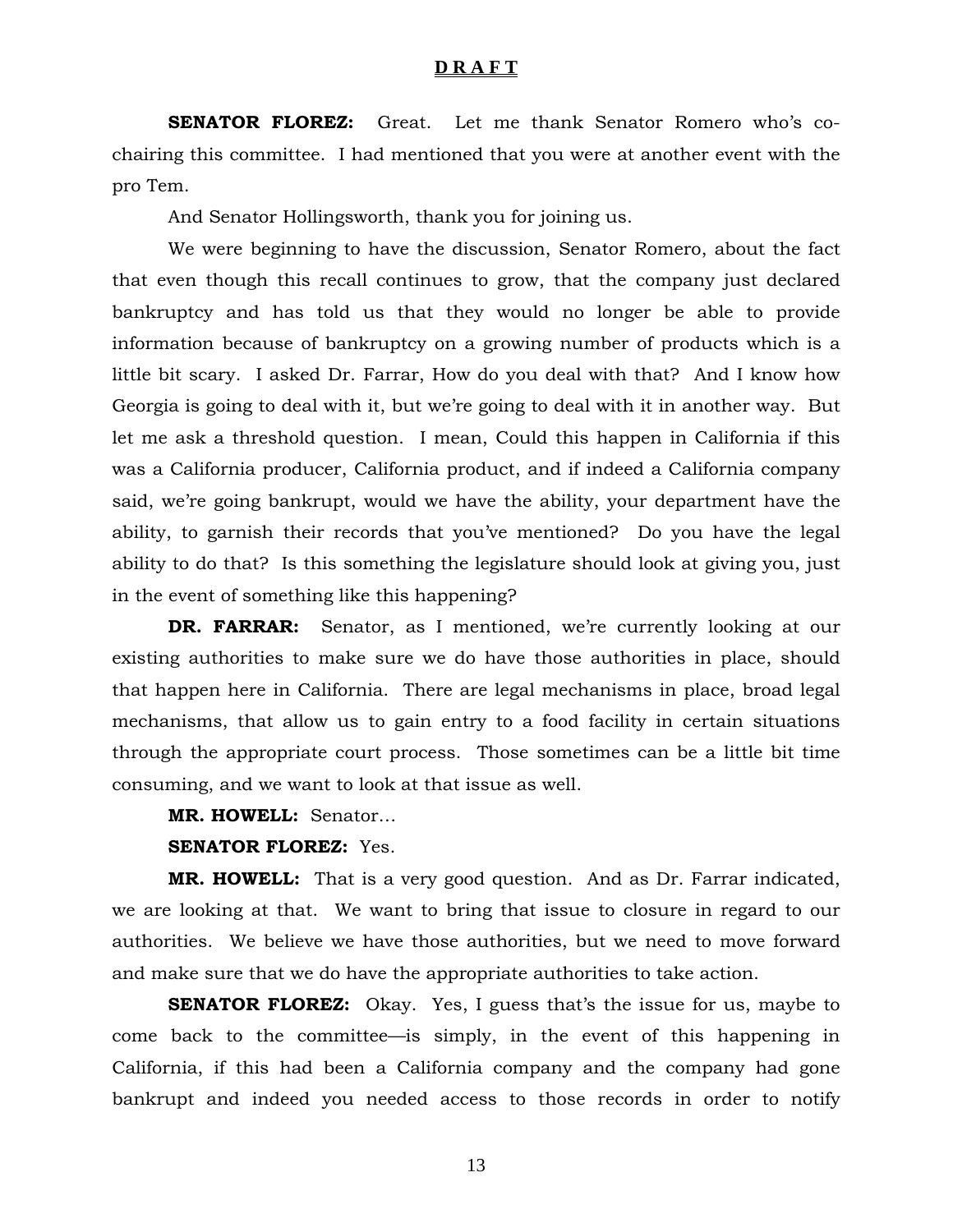consumers, I think Dr. Farrar mentioned, it's a very time-consuming process to go to court. We ought to be able to have in statute things that allow you readily the ability to go in and to begin deciphering those records and giving us some valuechain discussion for distributors. So I would ask you to come back and tell us if you need that. We want to work with you and give you the tools necessary. I do know at the federal level they are restructuring as we speak, so they're trying to figure out what they need to do, a couple of bills at the congressional level moving forward.

How do you, with these 3,000 products, how does your agency, how do you folks deal with getting these products that are contaminated off the shelf? I mean, what's the role there? I think that's the key critical question. Consumers aren't going to pick 3,000-plus items, you know, off the shelf. All consumers knew, I believe, was that it was peanut butter, and I think most consumers assumed it was the jars of peanut butter?

**DR. FARRAR:** Initially there were a lot of questions about the extent of the contamination, was it in the commercial Jif-, Skippy-type peanut butter products on the shelf. Very early in investigation, there was limited information, as there usually is, in these. It takes a little bit of time to figure out the scope of the contamination within the processing plant and how many products and how much production was affected. Once we and FDA began to understand the magnitude of this, it was clear that issuing a thousand press releases, you know, one for each product, was not the most effective way to try and deal with this. FDA's solution, as ours, in our attempt to get the information as quickly to the public, the media, and the consumers was to establish a website that consumers could go to if they had questions about products in their refrigerator or on their shelves.

As you mentioned, though, it's a fairly daunting task with this many products, to sift through 3,000 products. We in FDA are certainly open to any other ideas as to how to get this information to consumers without confusing them further in these large outbreaks.

**SENATOR FLOREZ:** At the end of the day, was it fair to say this is still an evolving list, that we really aren't quite sure what products are contaminated and may continue to grow? So in other words, what we might think as everything's off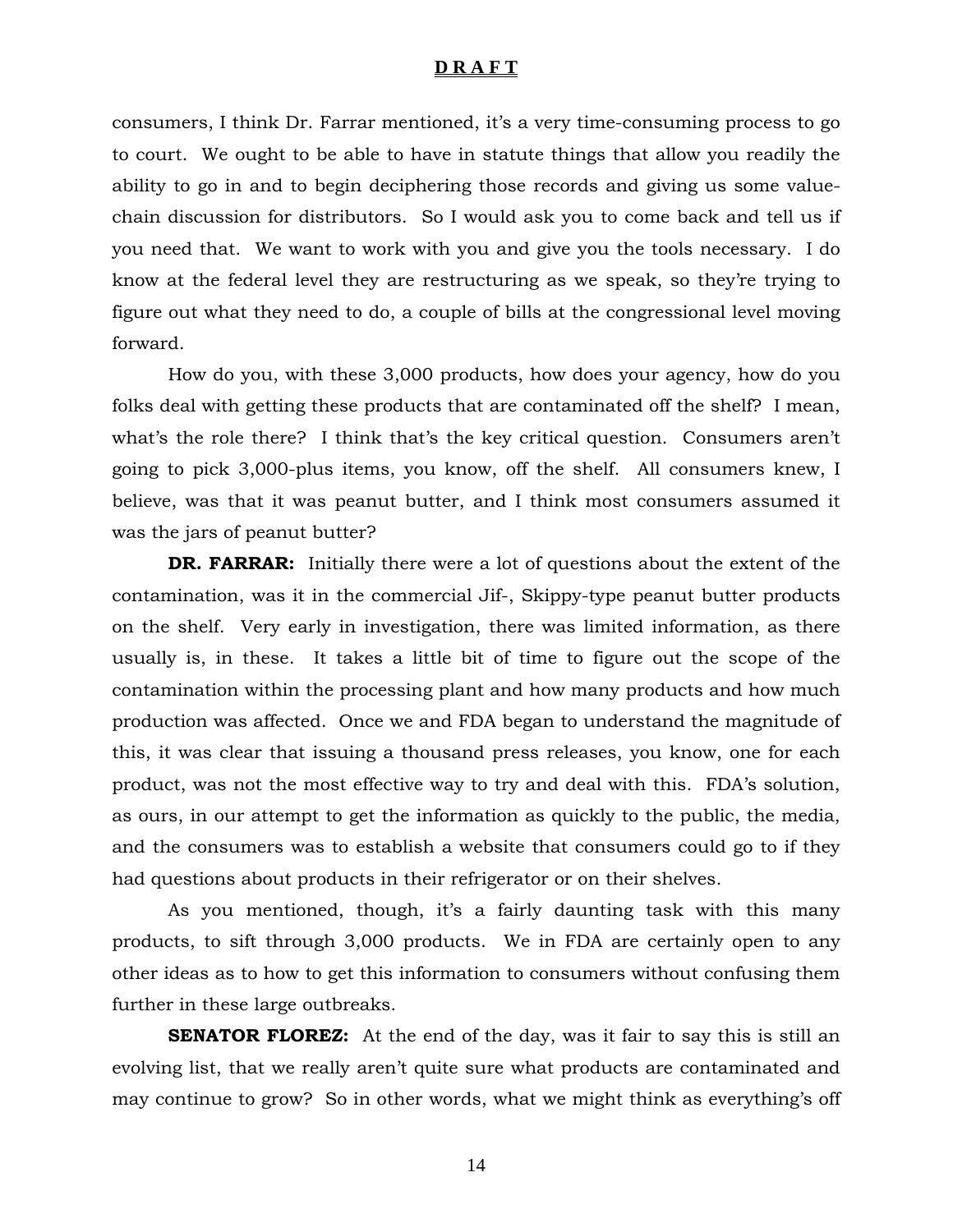the shelf and we're okay, two weeks from now could expand an additional 1,000 products?

**DR. FARRAR:** As is the case in any of these investigations, the scope broadens as the investigation progresses. The second plant, they came under scrutiny in Texas, Plainview, Texas, and the subsequent recalls, mandatory recalls, that were initiated there considerably broadened the scope and resulted in this latest surge of products being recalled. I think it is fair to say that additional products will be recalled associated with that Plainview facility as the Texas regulators and the FDA regulators sift through those records.

#### **SENATOR FLOREZ:** Ouestions, Members?

 Let me ask a question then, if I could. Given that this is an evolving list again, what is your role? What is the role that your department plays? Are you notifying folks? Are you making sure retailers are getting these off the shelf? Are we simply a repository for information for consumers? I mean, what ultimately does your agency do in these things?

**DR. FARRAR:** First and foremost, we want to make sure we have the most accurate, up-to-date information we have and get that in the hands of the media and consumers as quickly as possible for them to make informed decisions. Secondly, we work closely with our federal colleagues to make sure that the recalls that are conducted are done as expeditiously and as efficiently and quickly as possible. We do recall checks with firms, a sub-sample of firms. Obviously I don't think anyone has the resources to audit thousands of distributors, brokers, retailers, but we do a sub-sample along with FDA, and we look at those results to see if those recalls were done effectively. Where we have information that they're not, we work with the firm to remedy that as quickly as possible. So getting the information to the public, doing the recall effecting these checks, working with our federal colleagues to get that information as quickly as possible are all part of our efforts.

**SENATOR FLOREZ:** And how do we measure success? Is it 90 percent of these off the shelf, 100 percent off the shelf, 80 percent off the shelf? I mean, how are we in the legislature to measure success in these types of recalls?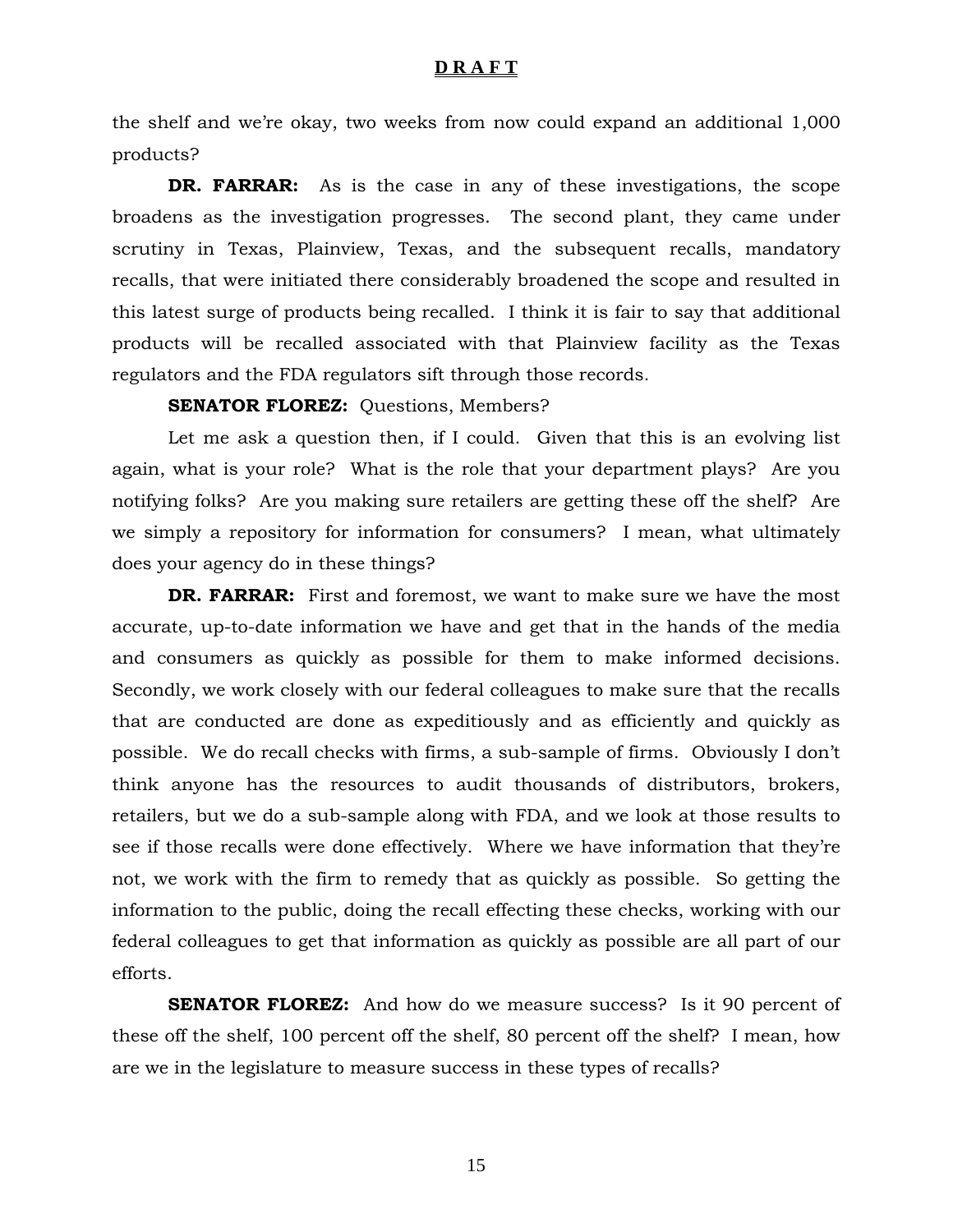**DR. FARRAR:** Another issue that states and federal agencies are looking at now, we need to address that question. It's very difficult to come up with an objective measure. Even if we contacted 100 firms and 98 of them we feel did a very effective job, the two that didn't, if those two were the largest distributors of that product in the state, we couldn't say that was an effective recall. So it's very difficult to come up with cast-iron, concrete numbers. There's some subjectivity in that analysis.

**SENATOR FLOREZ:** Does California have any sort of food-safety powers that we could implement beyond what the FDA has? Because it seems as if FDA indicated that they were urging manufacturers and distributors of products from the plant to inform consumers. I mean, this was the big thing, that in essence we're asking if FDA is, urging, and I guess the FDA asking a company that knew a year ahead of time that they were sending bad stuff out the door and urging them to please inform consumers doesn't give me any confidence that this is the best food-safety system for this state.

 What can we give you if indeed you find folks that you mentioned in the distribution chain? Are you urging them as well or can you do things other than urging which might be more powerful for consumers here in California?

**MR. HOWELL:** Senator, I think, again, you pose an excellent question and this relates in part to what we're doing.

**SENATOR FLOREZ:** Just so you know, my staff writes these great questions, so don't give me any credit. So I just want to make sure you know that.

**MR. HOWELL:** Oh, well, we should pass along our thanks to them.

 We're reviewing our legal authorities relative to these recalls because, you know, what's happened over time, it's really a short space of time. We've had very large recalls, and so part of that, that process, we want to evaluate our authorities and determine what do we need; what additional efforts do we need to move forward with? Because, you know, as we're a public health agency, our concern is for the public.

**SENATOR FLOREZ:** I get it. You know, we're a very impatient legislature. So when do you think that might occur, so you can get to us to give you some powers that may not exist at the federal level that will—you know, Members, I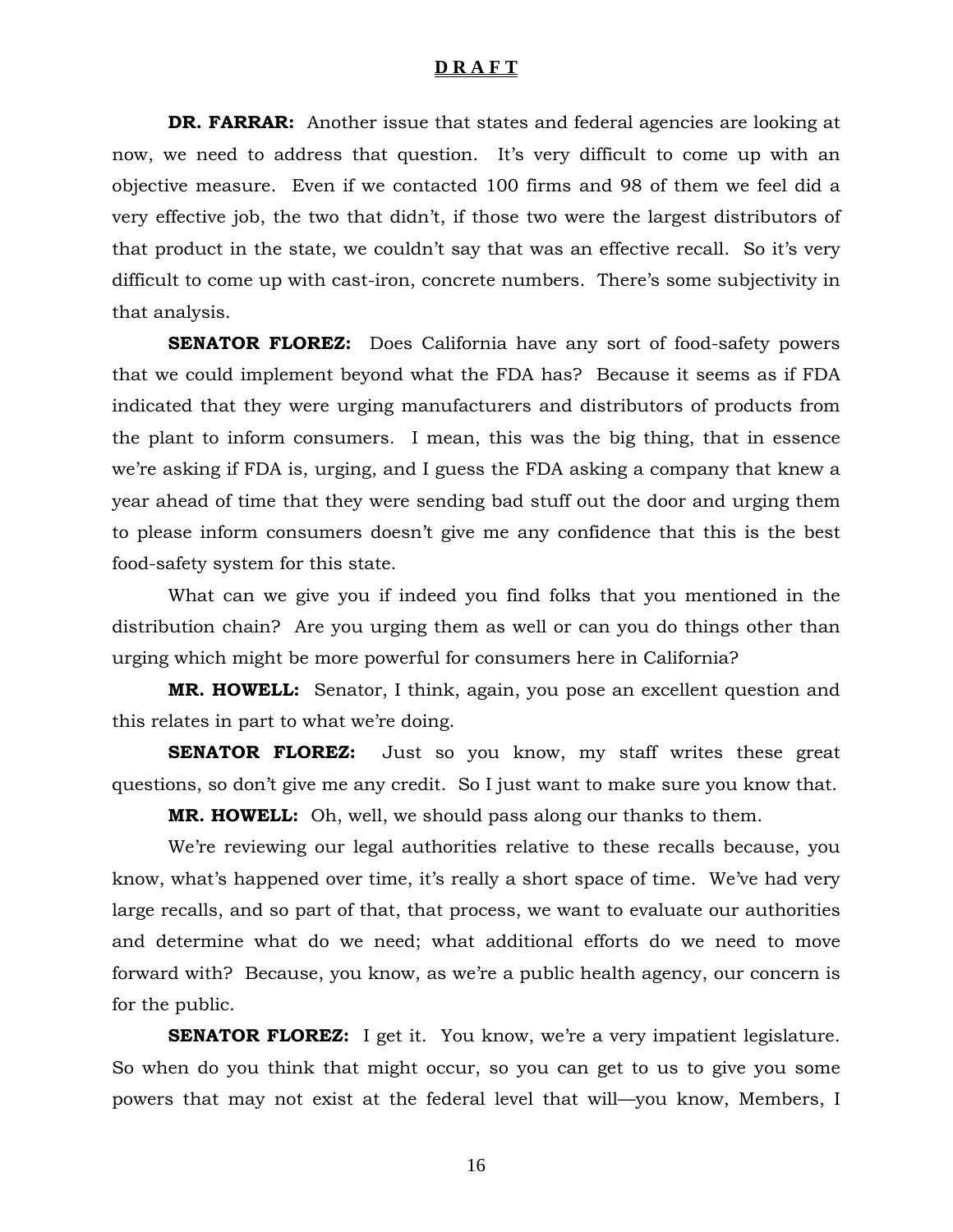want you to know, that when I read the recall statement issued by the FDA, I want you to know that actually the FDA's statement of recall had to be approved by the company that created the actual problem. This is nothing with the state. I mean, this is, you know, this is why we needed Gloria to run for Congress to get in there and do something here.

**SENATOR GLORIA ROMERO:** But I chose something different.

**SENATOR FLOREZ:** But she chose a higher calling here at the state. But why we are all still in the state. I guess the issue is, what can we do at the state that would, as you are handed this very, if you're handed, if you will, the football? You now have to go even deeper into the distribution chain and try to take what's going on in California. I mean, how can we as a state give you more powers, more teeth? I don't think anyone in this legislature would not want to give you what you needed. And the question is simply, What is it beyond what our very limited federal government has? I mean, any time the federal government is urging a company to do more in terms of notifying consumers, or it has to have their statement approved by the very company in order to issue their own recall, is very concerning to us here at the state. And I'm wondering, that's not something we have to do, right? In other words, you don't have to go to a company here in California and ask for their permission; is that…

**DR. FARRAR:** As I understand the question, let me just clarify it.

**SENATOR FLOREZ:** Sure.

**DR. FARRAR:** Currently we do not have mandatory recall authority, neither does FDA, or anything other than infant formula in the food category.

**SENATOR FLOREZ:** And could you in California? That's the question of the day.

**DR. FARRAR:** Could we…

**SENATOR FLOREZ:** …have mandatory recall authority.

**DR. FARRAR:** I think…

**SENATOR FLOREZ:** ...above and beyond what the federal government has? **DR. FARRAR:** That question came up in legislative hearings at the national level, as you know, with FDA, and certainly FDA and states and California are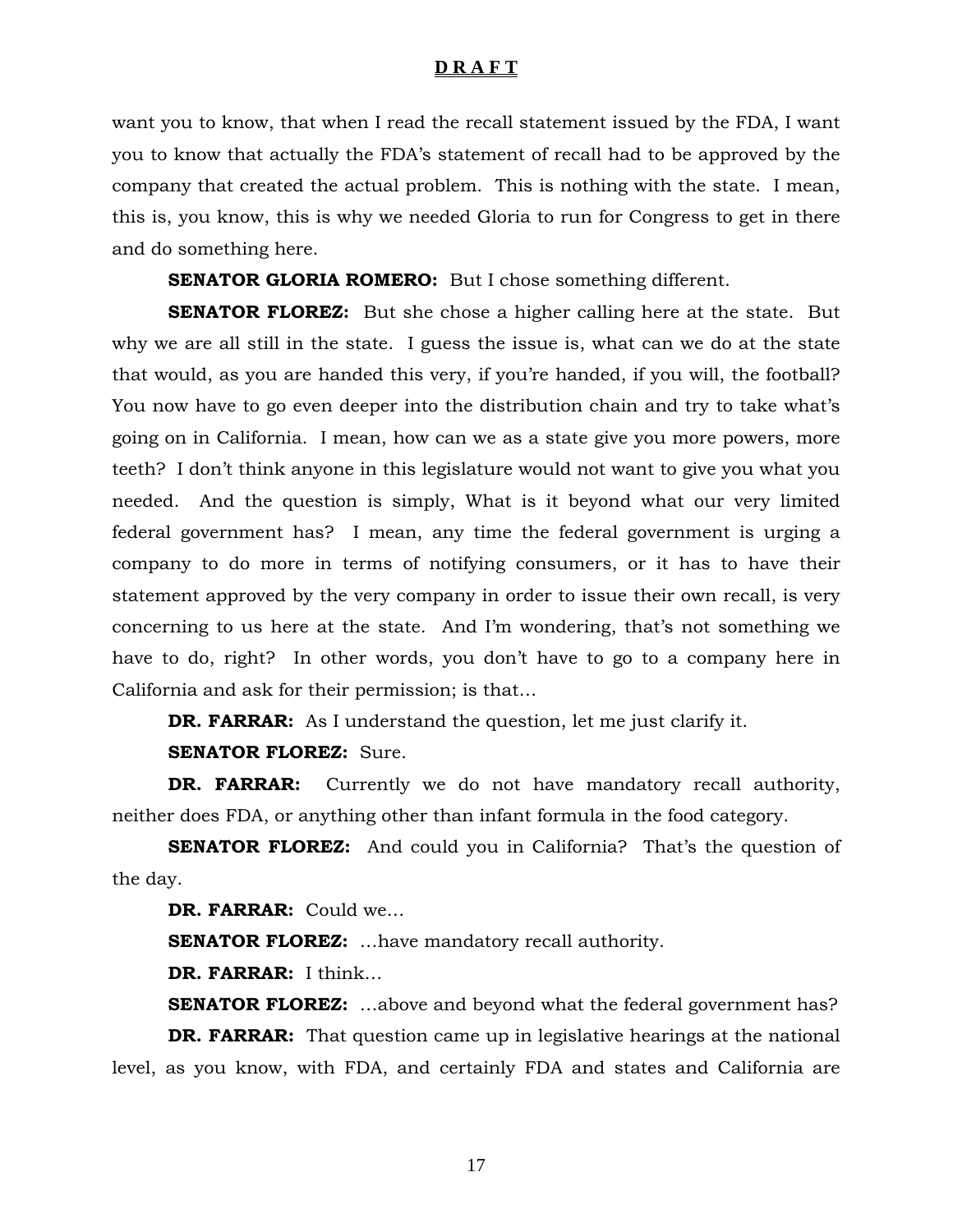looking at that as one possibility. But again, I want to reinforce that this food safety system is so complex, that one answer is not going to fix our system here.

**SENATOR FLOREZ:** I got it.

Yes, Senator Romero.

**SENATOR ROMERO:** Can I just follow up on the question posed by the chair of Food and Ag? Are you saying you don't have the mandatory authority now?

## **DR. FARRAR:** Correct.

**SENATOR ROMERO:** But you do not have a prohibition. Let me ask the opposite way. Is there a prohibition on the mandatory recall? Is it permissive; is it mandatory; is it just sort of silent in law and states can do what they feel is appropriate?

**DR. FARRAR:** Currently there is no authority at the state level for us to compel a firm to conduct a recall. In the past, throughout the last 14 years that I've been here, we've always been successful at persuading firms when we feel there is a need for a recall, persuading them and convincing them to do the right thing. That's always been the case in the past.

**SENATOR ROMERO:** But let me just be more specific. There's no authority but is there a prohibition?

**DR. FARRAR:** There is no prohibition that I know of, Senator, but without enabling authority to compel a recall, I'm not sure. It's a legal question, and I can't answer that. Without that specific enacting authority, I don't think we would be able to compel a firm to do that.

**SENATOR ROMERO:** Senator Florez, I would just think it seems as though it's silent. And so at a certain point, our departments, whether it's Food and Ag or Education, at some point—at what point do they perhaps just say, let me step up to the plate and do what we think is right for the consumers or children of California?

**DR. FARRAR:** And we have historically done that, Senator. We have had a lot of midnight, 3 a.m. calls with firms, weekend calls with firms when the evidence comes together to convince us that, yes, this product has to be recalled.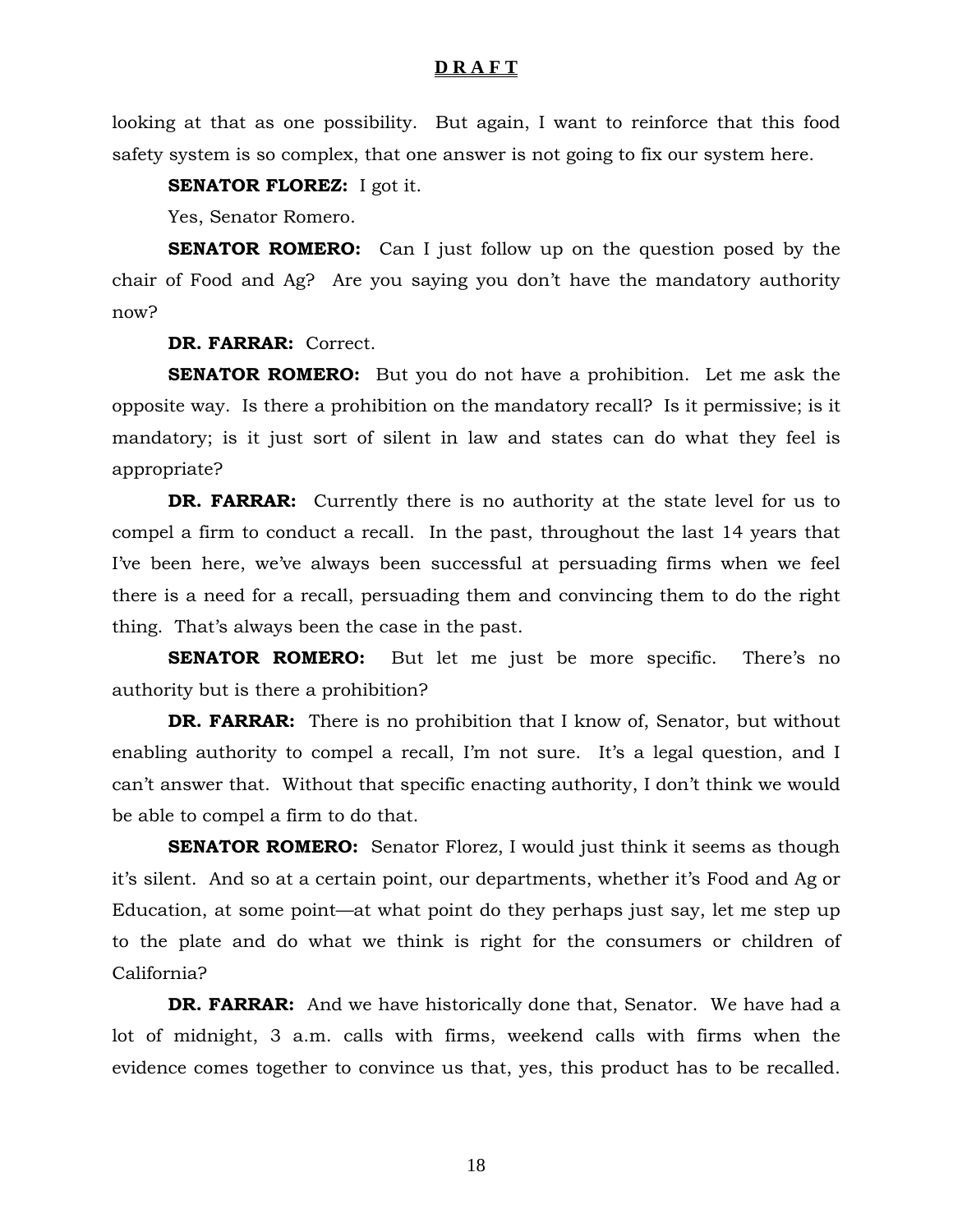And as I said, we've been successful in persuading them to do the right thing in the past.

**SENATOR FLOREZ:** Let me follow up on Senator Romero's question or the more specific question, Do you want this power? I know we asked this during the spinach outbreak, but I'm going to ask it again. (Laughter) I mean, is this something that we want?

**SENATOR DENNIS HOLLINGSWORTH:** ...for the legislature to decide what powers the various arms of government should have rather than asking them what they want? Shouldn't we decide what they need?

**SENATOR FLOREZ:** I think it's a question is, do they need it? The question is, Do they want it?

**DR. FARRAR:** Senator…

**SENATOR FLOREZ:** Would it give you an extra amount of, another tool for food safety in the state of California and have the ability? And let me just use a specific example. Given that you will do, urge companies, you work with companies and you're up at 3 a.m. and getting companies to do the right thing, what happens, like in this case, when a company flat out goes bankrupt and they say, in their own statement, the Peanut Corporation has announced, that because of its bankruptcy proceedings, it is no longer able to communicate with customers of recalled products? That's what the company says. So now there's no one to urge, no one to call at 3 o'clock in the morning. So what do you do? There, you would have the power. You would have some powers of hopefully beyond the powers we have now, and I think that's the question when these types of things occur, and I know that they can occur, particularly when you're a company that products people just don't buy and you can't just, you can't make it through.

**MR. HOWELL:** Senator, I don't think that we're prepared today to make a statement right off the cuff.

**SENATOR FLOREZ:** Okay. Can you think about it?

**MR. HOWELL:** I think that we should think about it.

**SENATOR FLOREZ:** Okay. Think quickly because I think we would like to definitely give you the impression that the expansion of your authority is something that many would debate, maybe on this committee. But if it is within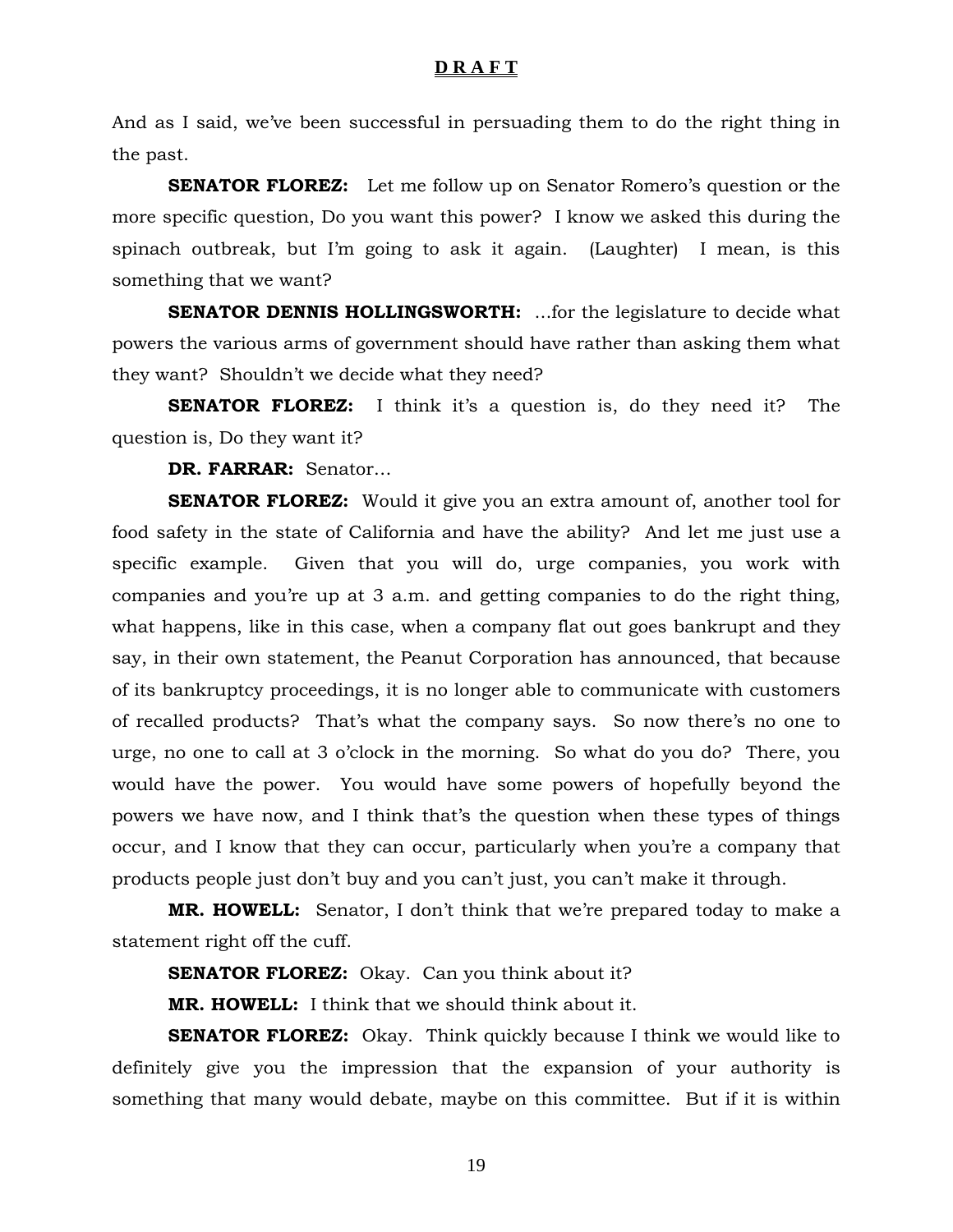the purview of making food safer and having more tools available, and particularly in the what-if scenarios of these bankruptcies where information no longer is flowing and you have to get in and get information without going to court and that taking two weeks to figure out ultimately where the distribution flows are for a product that's contaminated, I mean, these are the types of things that the legislature early on liked to work with you on without a bill at this point in time and trying to get some information from you.

**SENATOR ROMERO:** If I can follow up on that as well. The question was posed, if you should have the power, and maybe sometimes there's the reticence to perhaps assume power. But another word that could be substituted would the *responsibility*. I mean with power comes responsibility; and with responsibility, there is power or the absence of that. So as you're considering whether or not you want the power, I think both of us would like to also know, Do you want and should you want the responsibility to be proactive in notifications of these type of recalls and perhaps dangerous outcomes to consumers and children in California? So also just chew on that as you're thinking about your response.

**MR. HOWELL:** It's quite a bit to chew on, and of course we don't make legislation on this side of the table.

**SENATOR FLOREZ:** We do and that's why we're asking. On this side, we do and the question is, you know, how can we strengthen our food safety in a way that a program that gives you the tools—California's always in essence been way ahead of the rest of the nation on environmental issues, well beyond the threshold of the federal government, and that's been good or bad, depending on where you sit in the legislature. But I don't think anybody from any party would disagree that we can have higher powers when it comes to food safety. I mean, I think that we would all agree that if we have the highest powers and we go well and beyond the federal government, then I think ultimately it's going to be a much better place and I think ultimately for the integrity of the agricultural system and agricultural community. I don't have to tell you when, you know, one spinach company is a bad player what it does to the entire industry, and it would be much better to get right down to the core of the one company versus the entire agricultural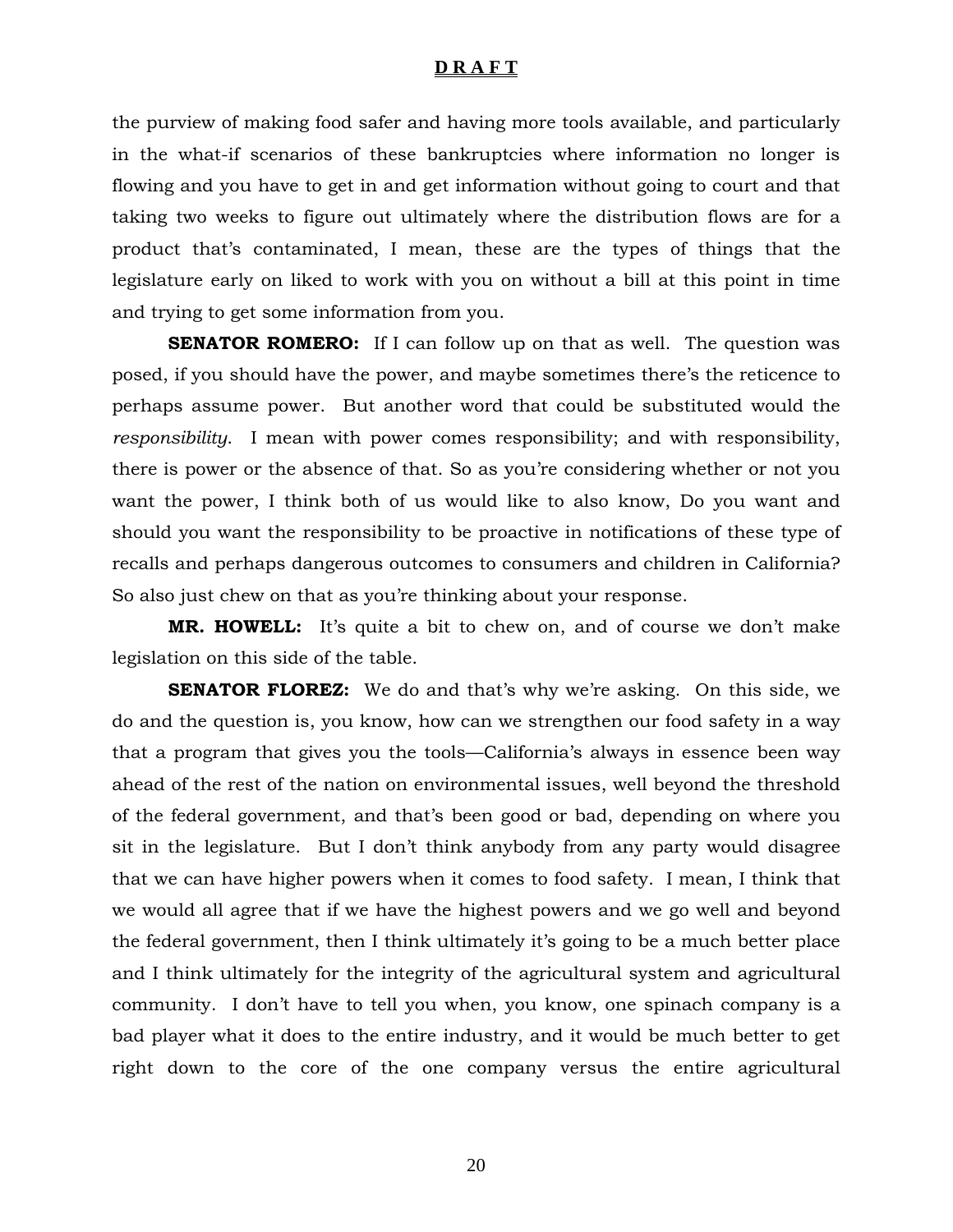community being hurt or the economy being hurt because consumers don't know ultimately as these investigations occur.

 Dr. Farrar mentioned earlier, and I read some of the statements coming from your department on, you know, it's not the peanut butter on the shelf. It's a whole bunch of other things. And I think that was probably not what most consumers thought at the very beginning of this. They just walked right by, I guarantee you, the peanut butter aisle, and then they picked up a Sara Lee frozen food and they might have gotten some other, Power Bar, but yet these were the items that were contaminated, and the very item that they walked by wasn't. And that's the specific kind of information, in many cases, what we're looking for.

**DR. FARRAR:** Senator, can I just make a comment? I assure you, we take your comments to heart, and there is no one that wants to improve the food-safety system in California more than us at the program level. It is our calling. I do hope that in the discussions we can continue to focus additional effort as we are at the program level and looking at ways to prevent these events from happening. Responding to these events takes an inordinate amount of resources. If we can put the proverbial ounce of prevention in here and prevent a few of these or all of it, ideally, that's the preferred way to go obviously.

**SENATOR FLOREZ:** And let's just turn to that for a moment. And that is, at least in this case, it's been reported that when peanut butter was considered a low-risk food, as opposed to beef or fresh vegetables, at least according to some testimony to Congress, is that because peanut butter was in this category of low risk there was very little, if you will, oversight in this particular plant. In fact, it was reported that the FDA only inspected this plant—the last time it was inspected was 2001, and so here we found ourselves in 2008, because it was in a low-risk category.

 Do we have any of those low-risk categories in California in any of our plants, or do we treat everyone equally on the same sort of food-safety paradigm? Everyone should be concerned no matter if it's peanut butter or spinach or beef or any of these other items.

**DR. FARRAR:** Our current statute, Senator, requires us to do inspections of food facilities, either on an annual basis or on a risk-assessment basis. We, like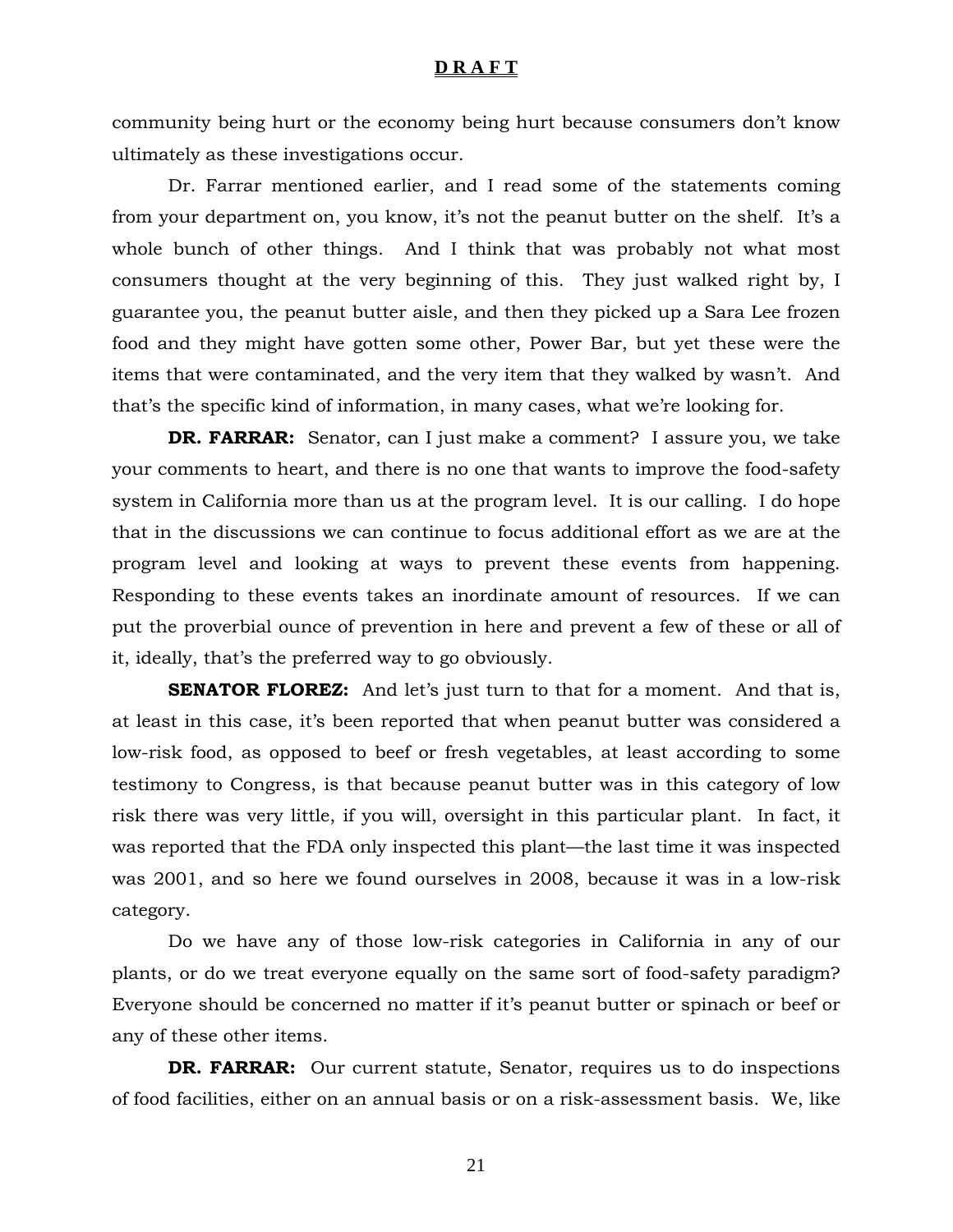most other states and the FDA, have utilized a risk-based assessment for sometime now. We have high-risk, medium-risk, and low-risk firms; that depends on a variety of factors—previous compliance, history, type of products made, previous outbreaks linked to the commodity, and so forth.

 The frequency of inspection that you mentioned, that FDA had not been in the facility since 2001, is pretty well documented in previous hearings with the Food and Drug Administration. Their resources allow them to get in food facilities on the average of once every—we've heard the figures once every ten years in these food facilities. Our goal is to get in high-risk food facilities at a minimum of once a year. And depending on other factors that I mentioned, more often than that occasionally; medium-risk facilities, we try to inspect every 18 months or so; in low-risk facilities, every two to three years.

**SENATOR FLOREZ:** Let me go through some of those expansion authorities that the FDA is asking for. I'd like to get your opinion on them. The one thing the new FDA folks are asking for under the Obama Administration, is that they'd like to have the authority to issue preventive controls for high-risk foods. And since they're asking for that, my question is, do we have that in California? Do we have preventive controls for high-risk foods?

**DR. FARRAR:** The reference to the preventive controls for high risk equates with a term called HACCP, Hazard Analysis and Critical Control Point. We do have mandatory HACCP, as the Food and Drug Administration does, for certain food commodities—for juice and for seafood products. It's not a mandatory requirement currently for all other commodities.

**SENATOR FLOREZ:** And would HACCP be helpful, given that the new administration is asking this power at the federal level, for you to ask this legislature for matching, or is this something that would basically preempt what you would do? Or do you need specific mandate from the legislature to take it to this other level?

**DR. FARRAR:** To compel a firm to have that specific system...

#### **SENATOR FLOREZ:** HACCP?

**DR. FARRAR:** ...in place would require specific enabling legislation.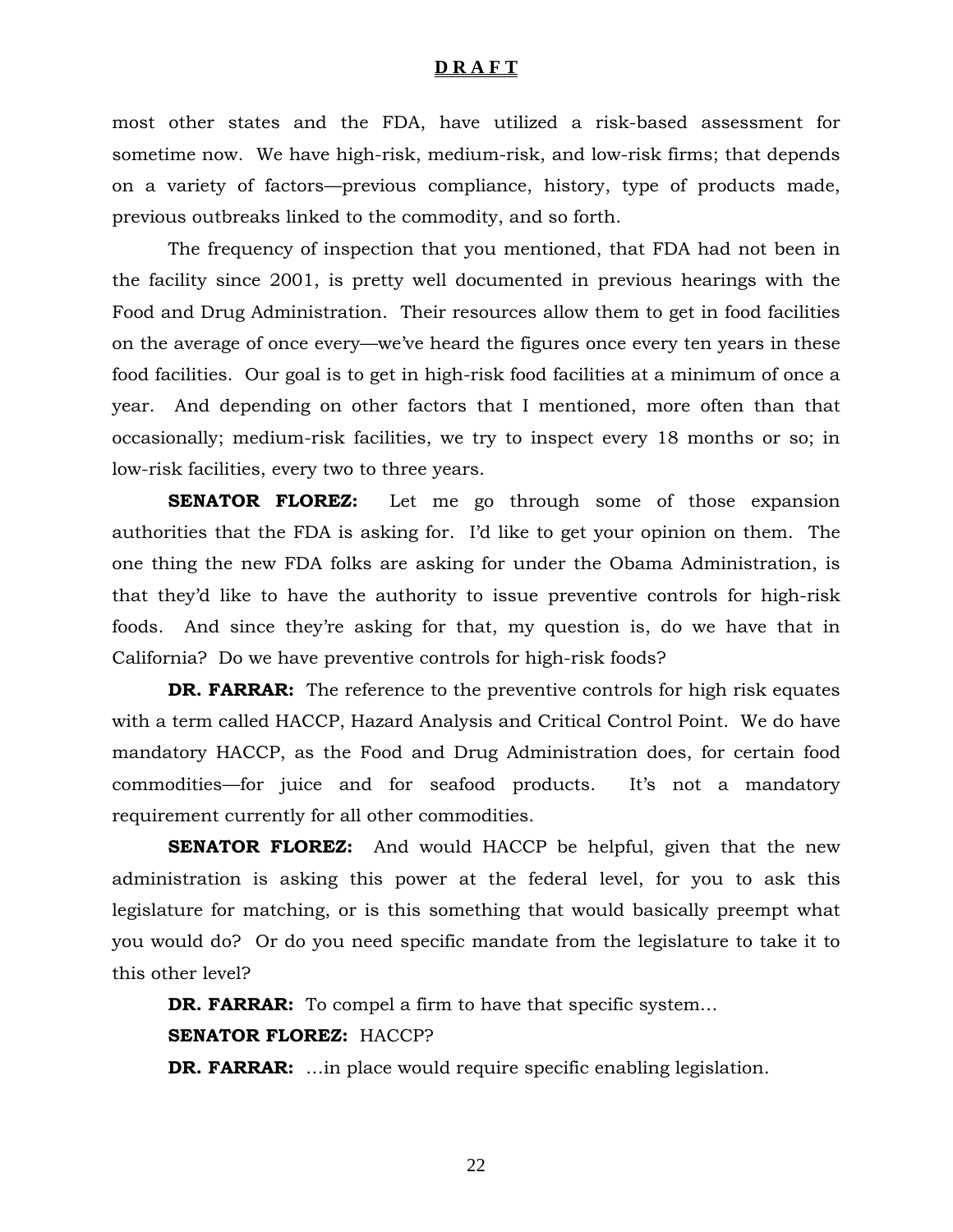**SENATOR FLOREZ:** Okay. Okay. The FDA is also asking for authority for enhanced access to food records during routine inspections to ensure that inspectors have access to all information that bears on food-product safety. Do we have that as well here in this state? Do we have that same access to records that the new folks are asking for at the federal level?

**DR. FARRAR:** Access to records has been an issue with the federal agency for some time. Our state law is different than federal law in this area in that we do have access to records in a facility.

**SENATOR FLOREZ:** Okay. The last thing that they're asking for, at least of significance to this issue, is the authority to require food facilities to renew their registrations every two years. How often are food facilities in California asked to renew their registrations?

**DR. FARRAR:** On a yearly basis.

**SENATOR FLOREZ:** On a yearly basis. Okay. So that's helpful as well.

 Let me ask just a couple more questions, if I could, in terms of the notification. And as you're going through this recall yourself, what does it mean to have an evolving list of products that are changing constantly? How do you deal with that?

**DR. FARRAR:** As discussed earlier, you know, especially in a large facility, the experiences and event, it takes a bit of time for investigators to determine the extent of contamination—was it a one-day event; was it a one week or one month; can they show us with scientific proof that the limits on the initial recall are sufficient? We have to evaluate that information and have test results. How can you convince me that you need to limit this recall to one week and not one month? And that burden is on the firm to convince us that they have sufficient data to do that. As the firm, as we get into the firm, as we begin to investigate, if we see evidence that, you know, this was likely a pervasive contamination over a longer period of time, then we'll relay that to the firm and say, your one-week production is not sufficient; you need to expand that. And that's why frequently you will see in these recalls expanded recalls that result.

**SENATOR FLOREZ:** Gotcha. Let me ask one of the things that was reported, at least in this particular case. There was contamination found earlier,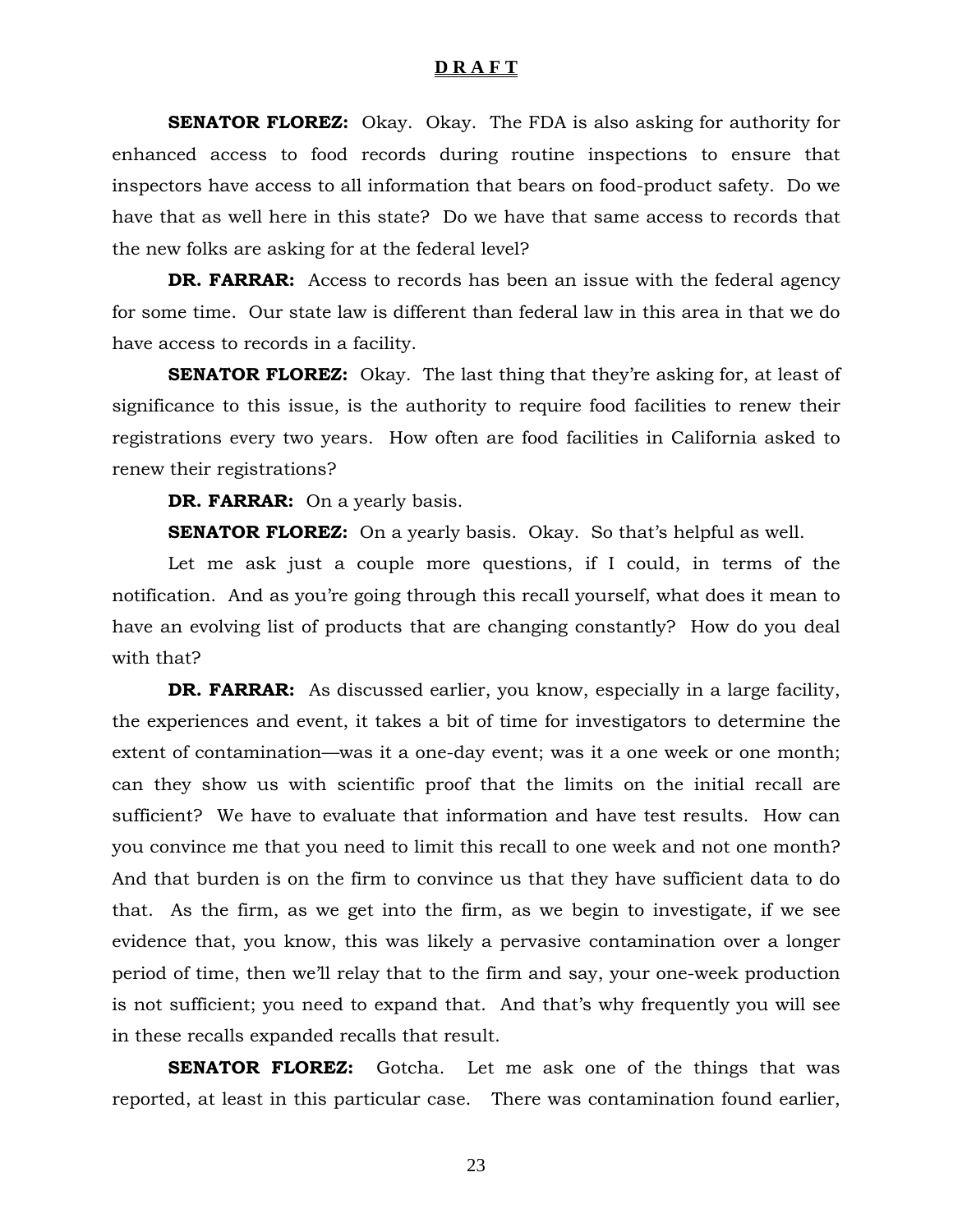as I mentioned, 2007, yet the product was shipped. And the question simply is, Do we in California, is there an obligation for production companies to, in essence, when they are tested positive to allow product to move through until the second test or some determination that it is contaminated? Do we have some sort of check that the federal government doesn't so that product isn't moving out the door if indeed it's first tested for, let's say, a food-borne illness?

**DR. FARRAR:** Currently in our statute, Senator, there's no requirement for a food processing/food manufacturing company to report positive test results to regulatory officials.

**SENATOR FLOREZ:** And that's a chilling statement only because it just sounds really bad. And I guess, Is that something we should change? I mean, for a company, not to have to require that they found a food-borne illness to you folks—you are the public-health folks. Why shouldn't we demand it the very first test, at least notify you so that we could, or hold the product until the second test gives us some determination? Because what happens, it's out the door and then there's a recall and then products are taken off and then it kind of hurts everybody. So I'm just trying to figure out how that works.

**MR. HOWELL:** Senator, part of this process is, we're reviewing this internally, and we want to share information with you that's accurate rather than just react to your questions without having some further consideration. So, you know, I'm not trying to be evasive. It's just we don't want to end up giving you information that's not good information.

**SENATOR ROMERO:** Senator Florez, if I might add, though, I hear your comment. But with all due respect, this is not the first time that something like this has happened. We've gone through a number of other food products in the chain. If this were the first time that this had ever occurred prompting you to go back—and I appreciate that you want to study this and have an intelligent dialogue, but we've sort of been there, done that.

**MR. HOWELL:** Well, we have been there and done that to a certain extent, and we're responding from the standpoint of evaluating the actions that we've taken, trying to explain to you. But we don't want to be putting forward statements that will in fact end up giving us a problem and some of these won't.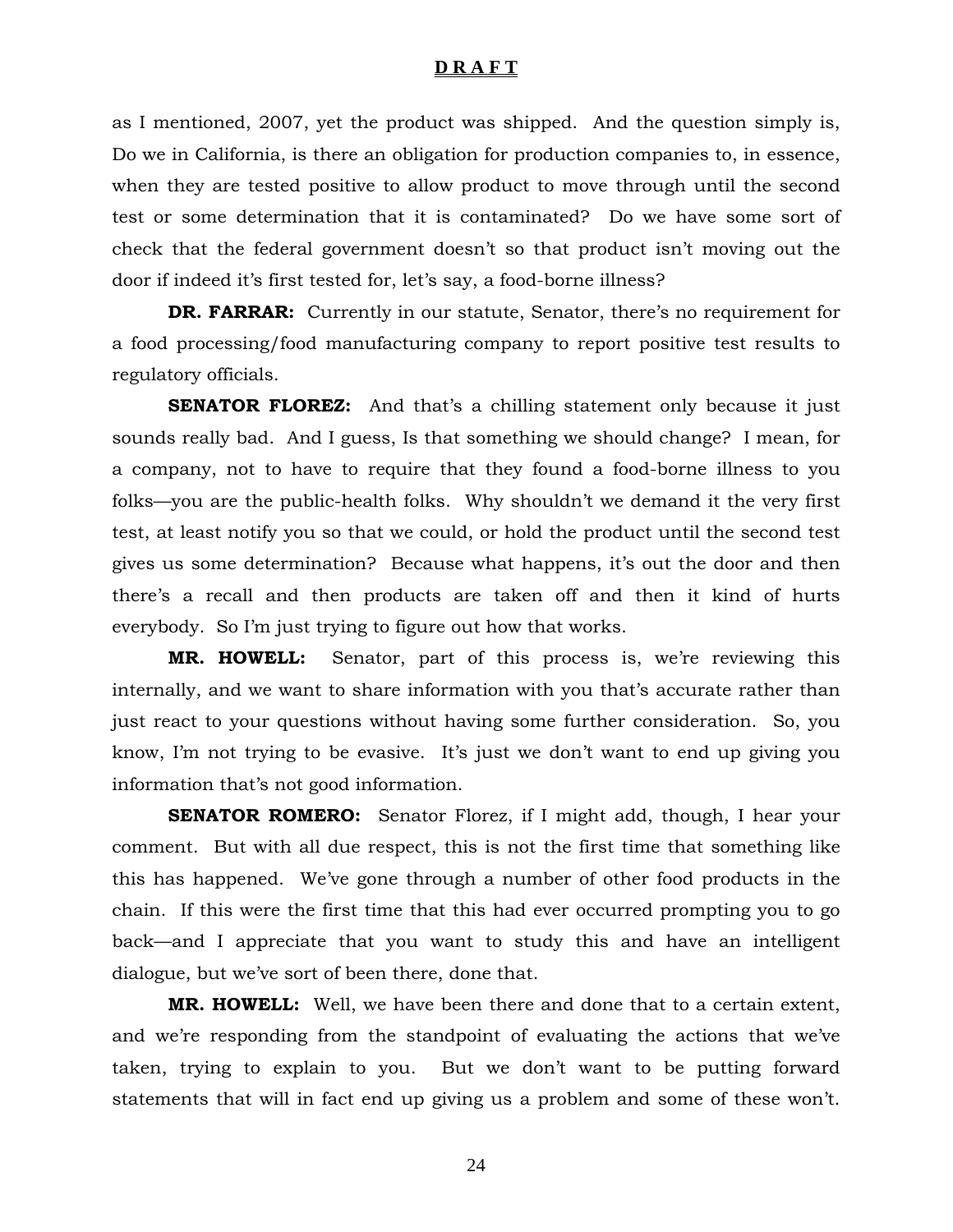But it's with any type of legislation, and you all know this far better than I do—it's the crafting of it that makes it work in the long run.

**DR. FARRAR:** Senator, could I just use an example? You mentioned the mandatory reporting, proposed mandatory reporting, if it had some positive test results that came out at some federal hearings as well. I think any solutions that are crafted, we collectively have to ensure that whatever those solutions are, don't make the problem worse. For instance, requiring firms to report positive test results, if there's an effort in that direction, we have to be sure that it doesn't result in firms simply stopping testing product to avoid having to report any positive findings.

**SENATOR FLOREZ:** Well I know, but I think the issue, just from a policy perspective is, and from a consumer perspective is, the following, and that is, if it is tested, the very first test gives us, say, food-borne illness report, to me, this question, Do they have to notify anyone?

**DR. FARRAR:** Currently they do not, sir.

**MR. HOWELL:** And certainly we can answer—I mean…

**SENATOR FLOREZ:** I'm just wondering, so your company, you know, in many cases, you have a batch of something to test positive for food-borne illness, and yet they don't have to notify anyone. Let me ask a follow-up question. Do they have to keep any of these test results on file? Are they required to at least to keep those results, at the minimum?

**DR. FARRAR:** I'm trying to recall a specific wording in statute for maintenance of records. As I recall, it's fairly broad wording of maintain complete and accurate records. I don't think there's specific wording that requires them to maintain positive test results or test results.

**SENATOR FLOREZ:** Okay. I'm glad Senator Romero's here because we made a big push to change the Ag Committee to the Food and Ag Committee. We have a lot of work, I think, to do on the food side.

 Let me ask, given those two answers, so a company can consistently test positive; it can retest a sample as negative but you'll never know?

**DR. FARRAR:** Essentially there's no requirement for reporting those results, Senator.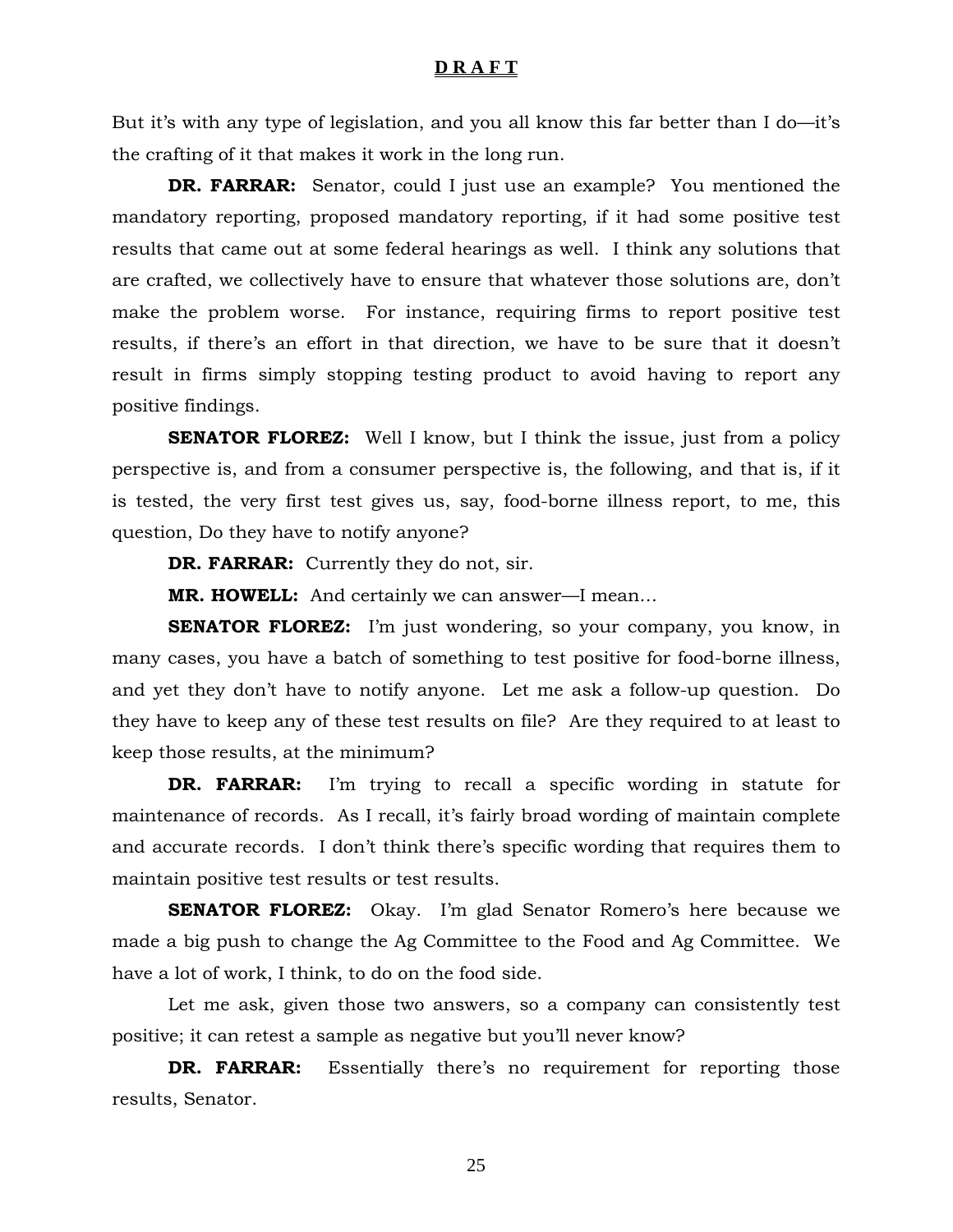**SENATOR FLOREZ:** And I guess the question is, Should you know?

**DR. FARRAR:** As Mr. Howell mentioned, that's one authority that FDA and states are looking at. And again, this…

**SENATOR FLOREZ:** But doesn't the positive test results say something about the plant? I mean, doesn't the fact that they tested positive say anything to you folks that, red flag. But if they never have to tell you, then we're waiting for an accident to occur after the fact?

**DR. FARRAR:** Absolutely. Positive test results would be, would be a signal that something's wrong in the facilities.

**SENATOR FLOREZ:** And in your view, is there any reason companies should be mandated to contact your office with a positive test result? Here's one of those you've-got-to-think-about-it questions, right?

**MR. HOWELL:** Well, I don't know—again, you know, the answer to that question just, as you put it, yes.

**SENATOR FLOREZ:** Okay. That's a good answer.

**MR. HOWELL:** But again, I express my concern that it's the crafting of the legislation. We've seen legislation crafted in the past that has not had quite the desired outcome and there's…

**SENATOR FLOREZ:** Well, we're good at crafting on this side; trust us.

**MR. HOWELL:** I know you are.

**SENATOR FLOREZ:** You know, so we're not as bad as you think we are.

**MR. HOWELL:** No, no, no, and I don't mean to imply at all that you're bad so don't…

**SENATOR FLOREZ:** So how many times can a company retest a product? In other words, they can keep testing and testing and testing and they finally get a negative. But at the same time, after the first test, the product continued to go out the door. Is that the way it works, our food system here in California?

**DR. FARRAR:** There are currently no statutory requirements for a number of retests.

**SENATOR FLOREZ:** And that's a problem in itself. So under California law, a company can ship a product after it tests positive for salmonella, for example. Is that where we're at?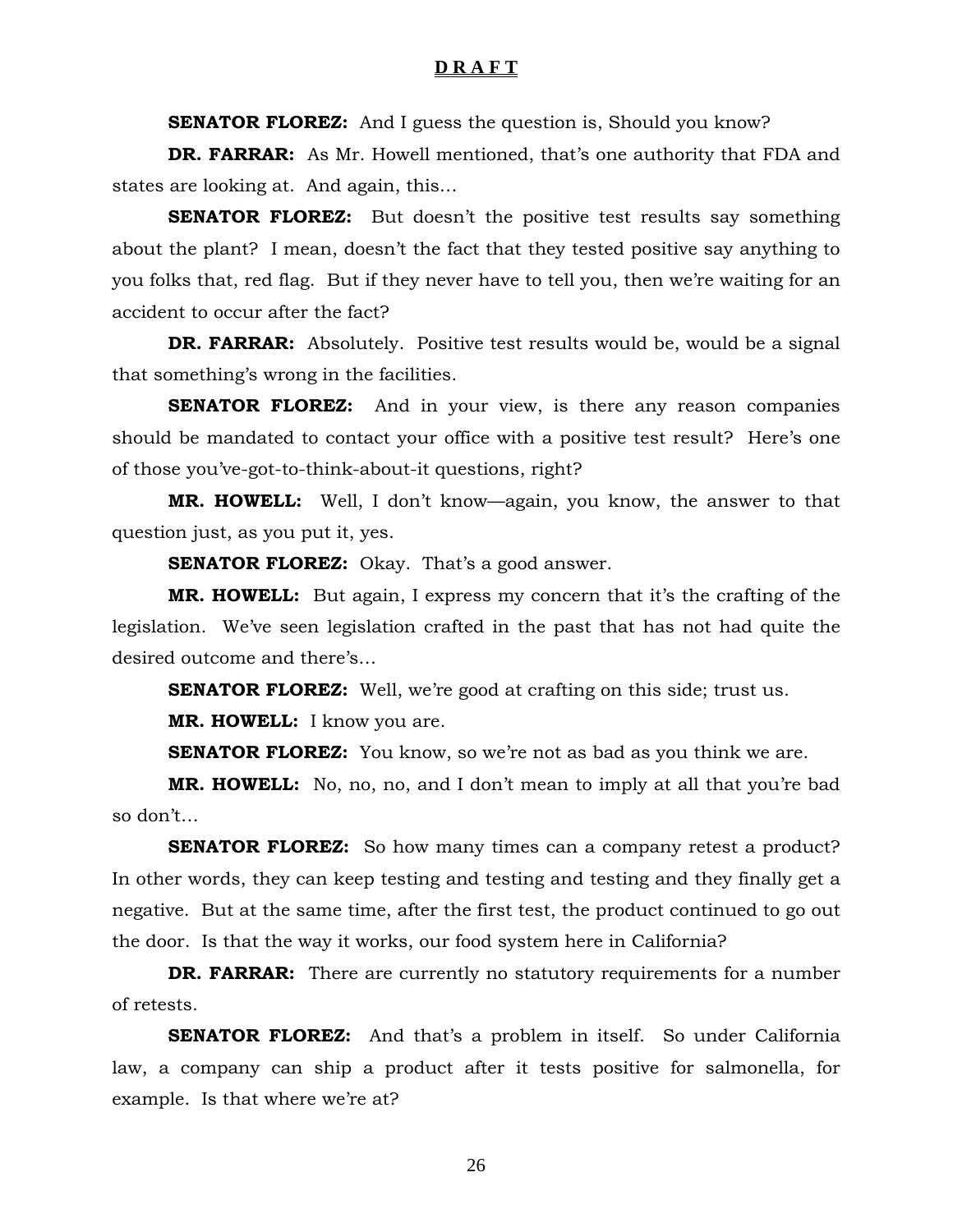**DR. FARRAR:** There are laws that deal with knowingly shipping adulterated products, Senator. Proving it after the fact, is the issue.

**SENATOR FLOREZ:** But it's after the fact. So in other words, they can—so they can test positive for salmonella and a company can ship it. There's no holding period requirements as well, right? So there's nothing that would require them to hold it? And we have to wait for them to get a negative result; then, yet, they'll put it in a file that we'll never see?

**DR. FARRAR:** As mentioned, I don't think there's any requirement in current statute for them to show us positive test results. This current statutory wording is fairly broad in maintaining and keeping timely and accurate records for a period of time.

**SENATOR FLOREZ:** Okay. So is it fair to say that the food-safety system in California—and even though we're pointing to Georgia—is an honor system at the end of the day?

**DR. FARRAR:** Well, those are your words, Senator. (Laughter) I wouldn't call it an honor system, but we do inspections of food facilities. We take enforcement actions against facilities when we can show that they're violating statutes or regulations. We've taken a number of enforcement actions each year. So I understand what you're suggesting, but there is some structure in place.

## **SENATOR FLOREZ:** Yes.

**MR. HOWELL:** And I think it's worthwhile to point out, Senator, that Dr. Farrar's program issued 5,300 notices of violation in '08. They embargoed or quarantine. There were 320 embargoes or quarantines and there were 192 voluntary condemnation and destructions. He operates a very strong enforcement program, and I wouldn't want the committee to…

**SENATOR FLOREZ:** We're not doubting—we've had Dr. Farrar in front of our committee many times—in terms of his resolve. What we're trying to do is give Dr. Farrar an appropriate budget, the amount of people that he needs, and the right statutes that allow him to do his job. And that's what we're here for in the legislature, and I know that the Department of Finance doesn't run all the policies here in the state of California and so, you know, our job is to make sure that we make priority choices. And we're going through this particular example in Georgia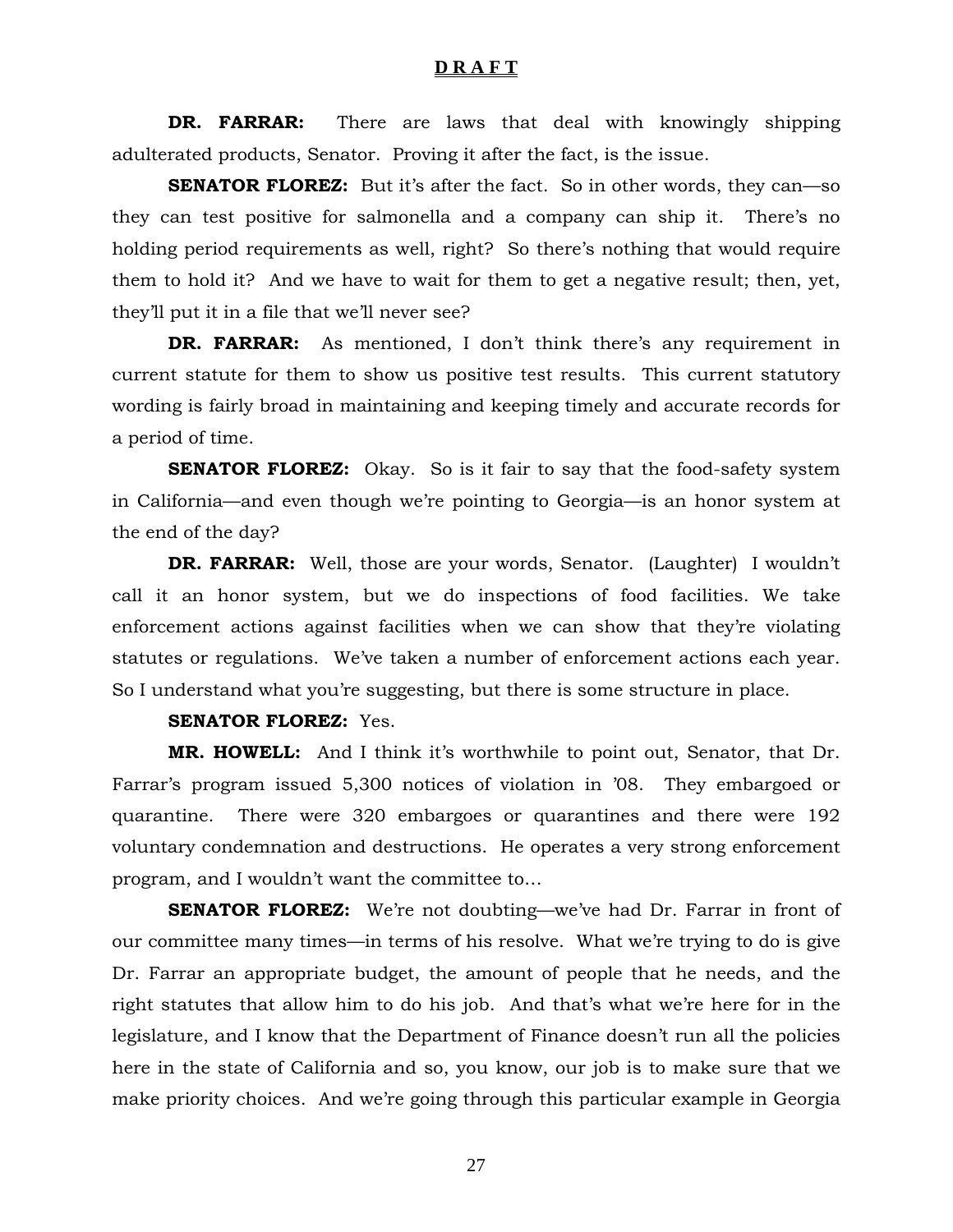in peanut butter to figure out how we might be able to create legislation that in essence provides for the tools necessary and, as Senator Romero says, in the absence of silence on the issue, it's how to give California the appropriate tools.

 Do you think our system, given that protocol issue that we've just mentioned, should be more transparent? We need more transparency in this process?

**DR. FARRAR:** In what way, Senator?

**SENATOR FLOREZ:** Records, tests, re-tests, product goes out the door, allowing you to have more? I mean, I personally think they should report it to you, even you keep it in your file. And I just would think people would feel more comfortable with reporting to our newly formed public health folks in terms of this issue, that you had some indication that something tested positive. I think Californians would be shocked to know that we could send any product out contaminated until such time the company had a negative test, and we don't know how many times they run for a negative test, and we don't know ultimately because we won't know until there's an outbreak, and then we'll go back and figure out an investigation that this occurred a year ago, and then the committee will convene and we'll ask you a lot of tough questions. And I think the question is simply, How do we make that a more transparent system? And so we would enjoy working with you on trying to figure this out from a perspective of what happened here.

Members, are there any—Senator Liu.

**SENATOR LIU:** Two things. You've been talking to us about your process and how many times you investigate, et cetera. Is there, to your knowledge, any other state that does best practices better than what we do here in California? And then we talked about—Senator Florez has really been pressing you on changing behavior or changing practices to make your job better for you and you've come back and said, well, you know, you really like these things to be considered. Is there a timeframe where you would like to report back your concerns or comments or delivery of how you can best improve your practices?

**MR. HOWELL:** We don't have a timeframe worked out. We'll leave that up to the committee.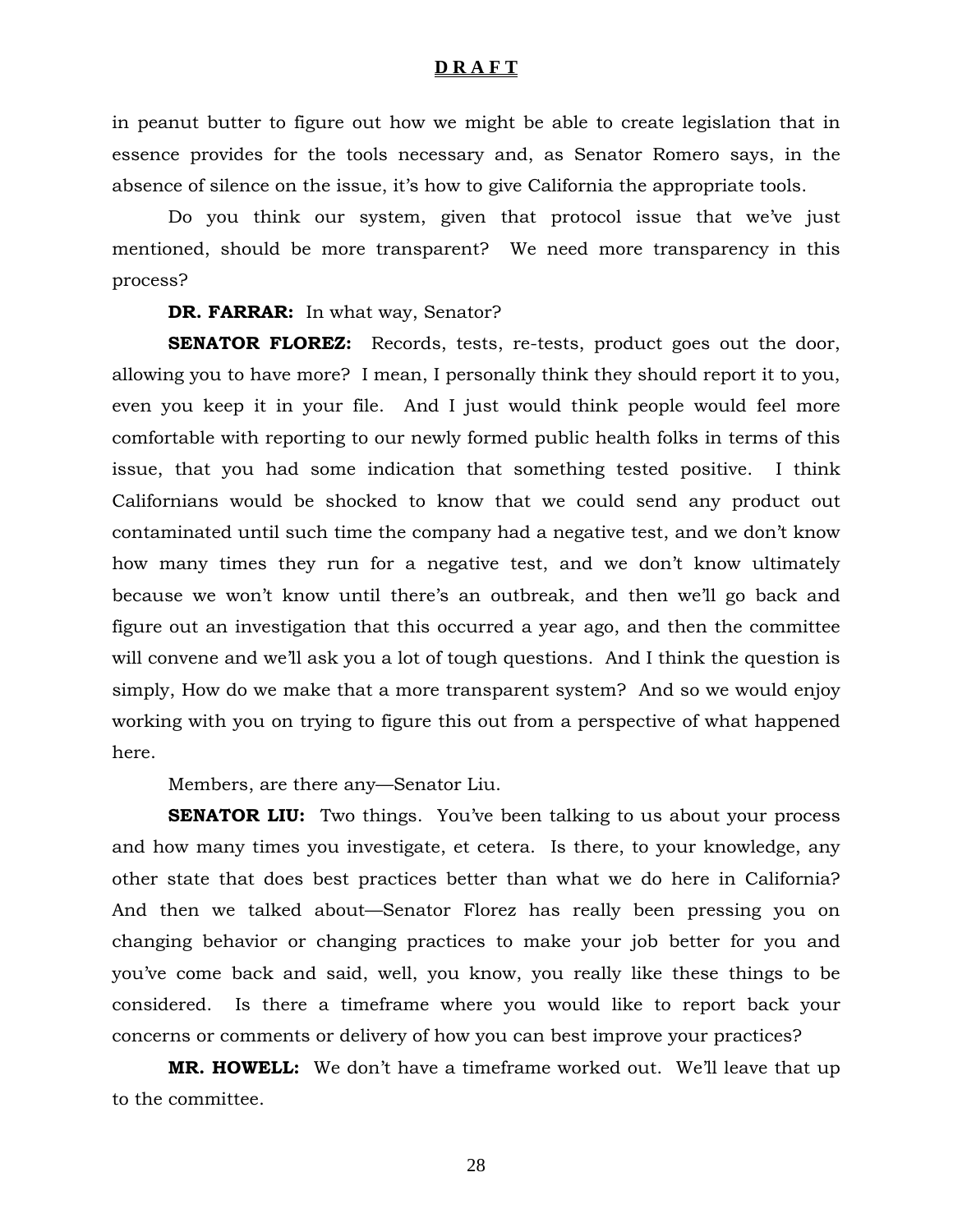#### **SENATOR FLOREZ:** Okay.

Senator Romero.

**SENATOR ROMERO:** I think just listening to the answers to this line of question underscores to me, Senator Florez, how significant this hearing is and why we need to do some additional oversight and think about legislation as we move forward.

 We talk about it being a global economy and that's true. It's also a global food chain, and in California we pride ourselves on being health conscious. We say, you know, you are what you eat. I think Californians would be shocked to know that we don't know what they're eating. In this legislature we've seen other members carry bills that deal with genetic modification of the foods, labeling, et cetera. I mean, we are what we eat. And so I'm going to urge you to go back and consider your responses.

 But, Senator Florez, I wish they would have walked in and said, Senator Florez, you had us at hello. So I'm going to urge, really, take a look at it; work closely. The whole point of Senator Florez's leadership on this committee was to really link consumer protection, consumer safety, food and agriculture. We're in a time and day where we don't just want to put food into our mouths without knowing that food chain. And if I were to go to my HMO and take a test, whether it's for HIV or pregnancy or anything that's for my health—diabetes, high blood pressure—they notify me. And if there is a question, we retest. But there's notification, just the consumer's right to know.

 I appreciate you being here, Senator Florez. I just really want to thank you for—it's frightening really, actually, listening to the answers we've heard today.

**SENATOR FLOREZ:** We have a lot of work to do and I do appreciate—and let me simply say to Dr. Farrar who I always have—we've had a lot of time with each other on various issues from beef to spinach and you name it. But I don't doubt the resolve. I think the issue here, as Senator Romero says, is that consumers, which is a part of the focus now of the Food and Ag Committee, a very vital part of this, they just want to know that their food went through the best regulatory process in the world, period. And I think that's our role, to try to work with you to make sure that the produce and food and things that go through the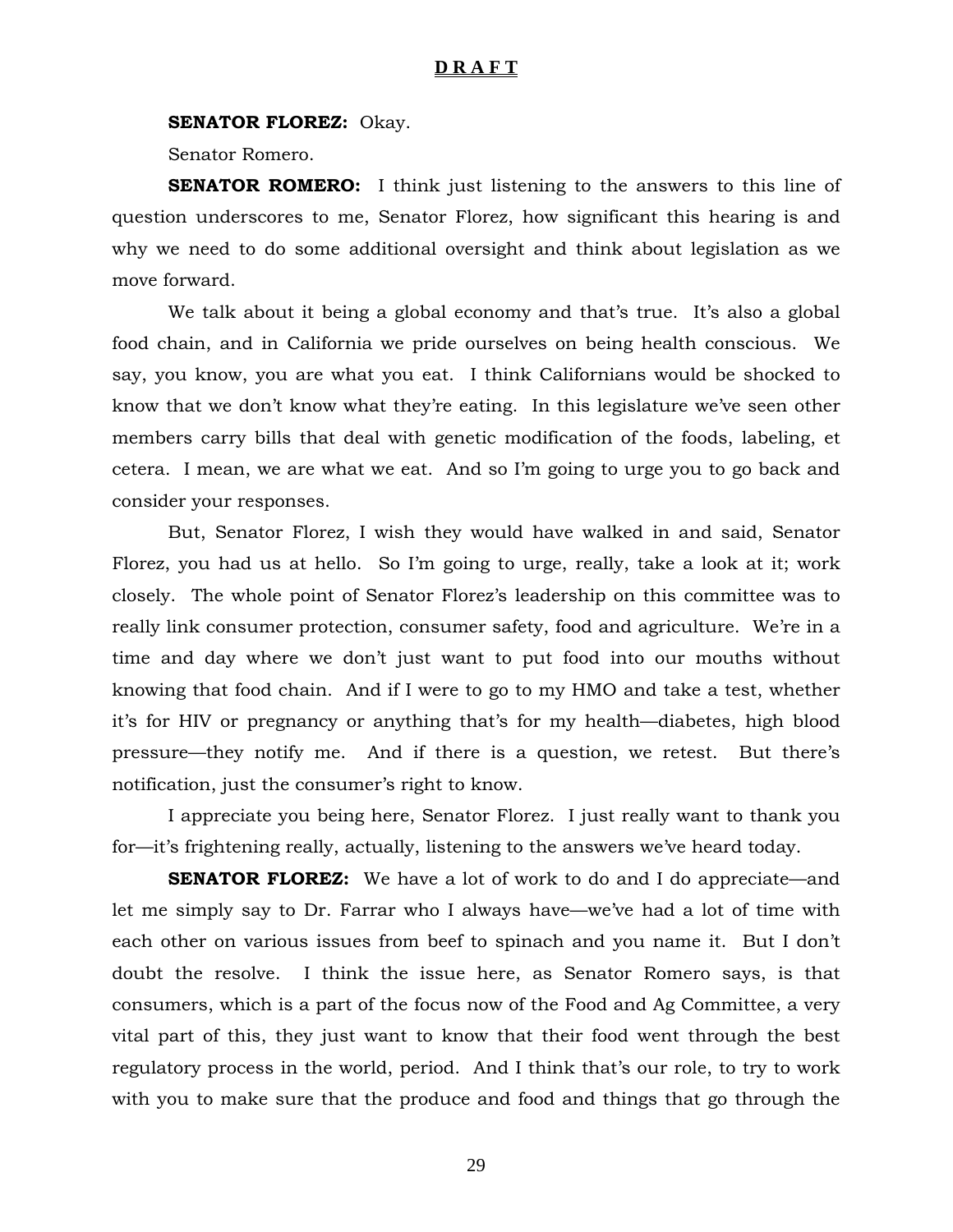system are ultimately safe as possible and to give you the tools that maybe no other state has, given that. So we look forward to working with you.

 I think that Senator Romero says, at the end of the day, if we're in a system where our product can be sent out, tested positive, and California law doesn't prevent this product from going out and doesn't even require records to be held and put forward to our public health folks, that's a problem. And so we look forward to working with you both, and thank you for your testimony.

## **DR. FARRAR:** Thank you.

**SENATOR FLOREZ:** Okay. Let's move on to our second panel. This won't be very long because we want to get to our school section as well.

 Could we have Keri Bailey from the California Grocers Association come up and Mark Schlosberg—that's right; I'm sorry—from the Food and Water Watch come up and then go ahead and take some testimony? Thank you for being here.

#### **MS. KERI BAILEY:** Thank you.

**SENATOR FLOREZ:** Can I just ask some questions and maybe we can submit the testimony for the record? Is that possible?

#### **MS. BAILEY:** Sure.

**SENATOR FLOREZ:** Let me just first ask you the threshold question, and that is, How does a grocer first learn that a food product is recalled? I mean, what's your first—we talked about the problems in terms of the production side of this thing. But now it's down all the way—it's in the truck. It's out; it's on your floor. I mean, how do you first learn that a food product is recalled?

**MS. BAILEY:** Sure. And, Senator, again, I'm Keri Bailey and I have the privilege of representing the California Grocers Association. Just really quickly, we've been the voice of the grocery industry for over 120—110—years here in California. We currently have about 500 retail members representing more than 6,000 individual stores in California. So as you can imagine, the answer to probably all of these questions today needs to be prefaced by, it depends.

#### **SENATOR FLOREZ:** Okay.

**MS. BAILEY:** A lot of our stores work directly with the manufacturers. They have great relationships with the manufacturers that they use. They receive word directly from the manufacturers. Sometimes they receive word directly from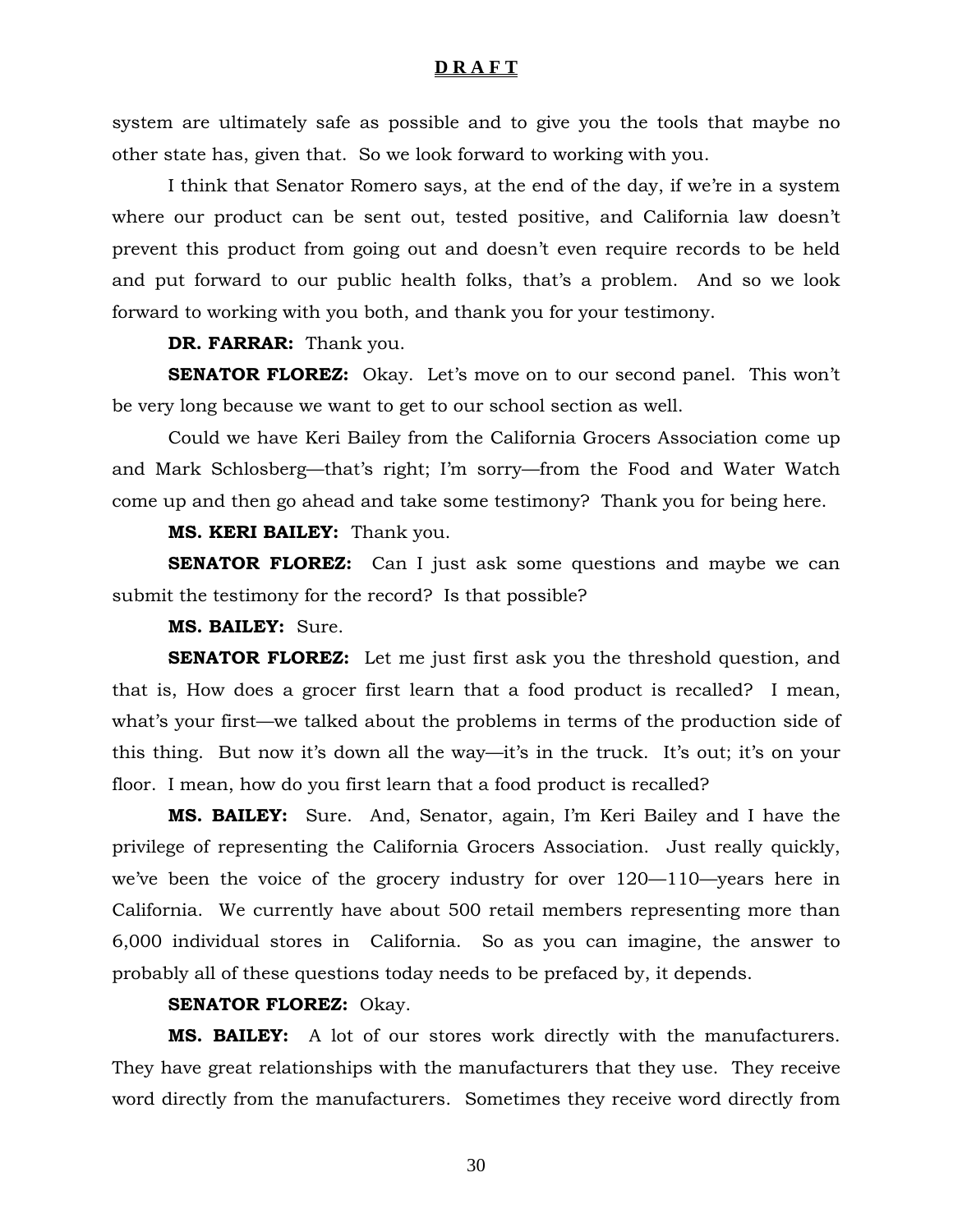the FDA. Many of our members do participate in a national program run by some national associations that is then kind of a third layer. In the case of some folks who have franchise relationships, those companies have systems set up so that the home office receives information and distributes it directly to their franchises.

**SENATOR FLOREZ:** Okay. So tell me, how do you first learn a food product is recalled? You've just heard me say that the company that created this is bankrupt. They're no longer putting information forward. The list has grown. At the beginning of this, from 500, to 800, to 1,000, to 1,200, to 2,500, 3000, as of today, and all of a sudden the company puts out a notice saying, we're bankrupt; we can't provide consumers with any more information. So how do you as a grocery store figure all this out in terms of the product on your, that's coming through your door?

**MS. BAILEY:** Yes. Our response to these types of situations is only good as the information we receive. And unfortunately, if the information does not reach us, you know, there's not a lot we can do about it. I'm not sure on a going-forward basis what happens if PCA decides they want to stop communicating. You know, we would look to the FDA. We would look, quite frankly, to the state agencies, you know, to continue to provide what information they can.

**SENATOR FLOREZ:** Okay. Would you look to the folks who were just here, the panel earlier, most likely?

**MS. BAILEY:** Our folks generally look to both the FDA and the state agencies—FDA, I believe, primarily.

**SENATOR FLOREZ:** Has there ever been a recall that the retailers didn't know about under the system?

**MS. BAILEY:** I'm not aware of one. My understanding is, at least with regard to Class I recalls, which are the most serious that the FDA estimates there's 188 of those a year, I would assume everyone knows about them.

**SENATOR FLOREZ:** So do you believe that the current notification system is sufficient?

**MS. BAILEY:** The one issue that I did hear from our membership in discussing this issue is that there—sometimes there's a time lag, that sometimes the processes that manufacturers go through with regard to the FDA in getting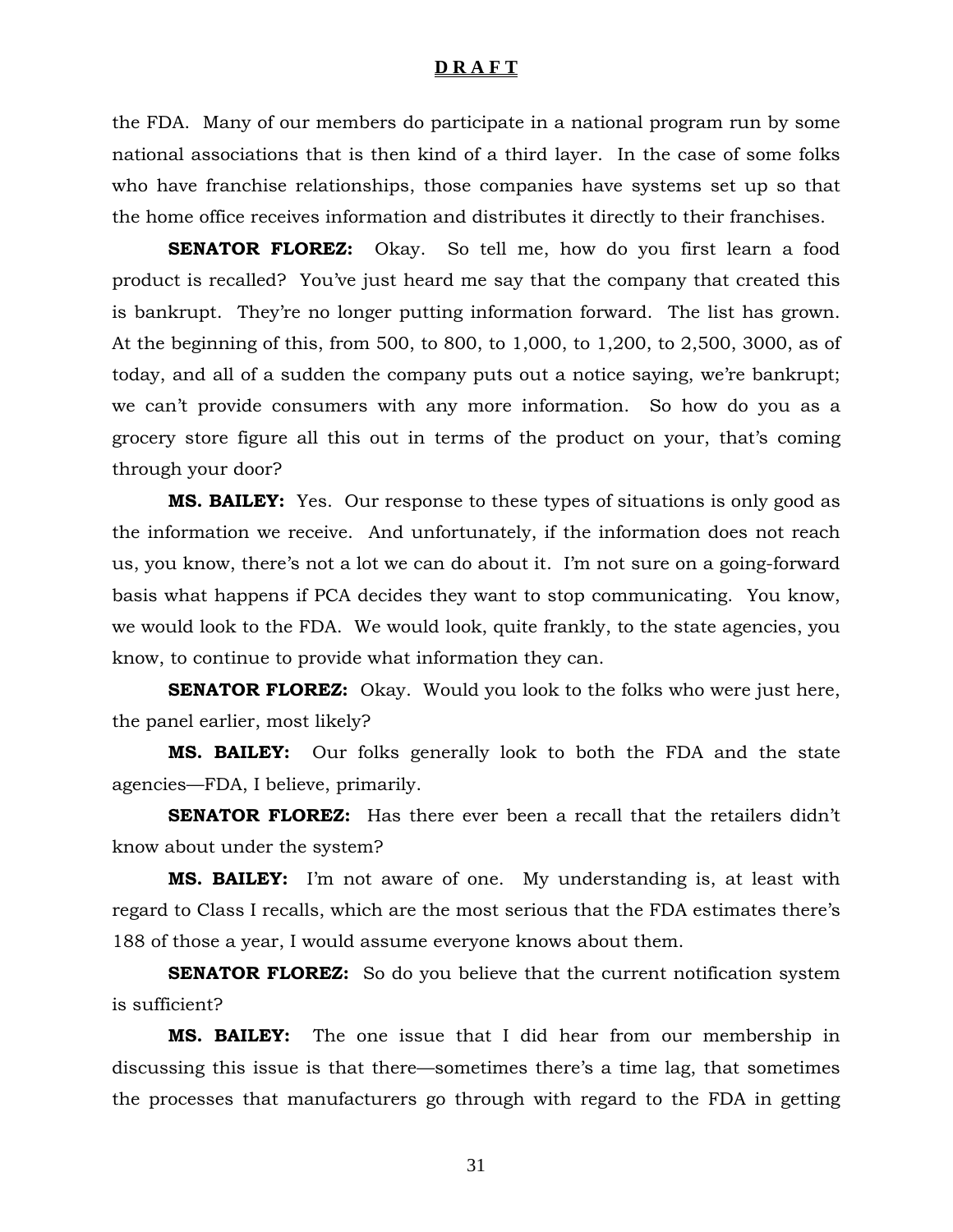approved wording and those sorts of things can sometimes be a little frustrating for them. But in general, I think they think the system is fairly timely.

**SENATOR FLOREZ:** And I think, Members, the timeframe lag, as you look at the timeline of these types of recalls, is always long because we actually are waiting for FDA to get approval from the very company that began the recall itself. And so our FDA is constantly urging a company to pull product or notify folks. It's not as though FDA says you shall and you will. And so, as we know, those are changes being asked for in the current administration through Congress.

 Let me ask a specific question in terms of the standards. I mean, are there—all of your stores have some protocols when it comes to items that are recalled? In other words, how does everybody…

**MS. BAILEY:** That I am aware of, yes. Everyone has protocols in place because, as you can imagine, grocers, they take their responsibility to their customers very seriously. Food safety is a top priority, not only because, you know, they've spent years building up loyalty and trust and confidence; but quite frankly because those of us that work in the grocery industry, we feed our own families food from grocery stores. There is no incentive for us, economic or personally, to take this issue of food safety as anything but a top priority.

**SENATOR FLOREZ:** Gotcha. And how do I—yesterday, one of my staff members went to buy a Clif Bar that was on the list. How was I able to walk out the store with that?

**MS. BAILEY:** I don't know the specifics of that…

**SENATOR FLOREZ:** I mean, how in general do you to stop those types of things from occurring?

**MS. BAILEY:** We get information. Sometimes that information is specific down to a lot number, a date of manufacture, a plant, a specific plant. I don't know if the product you're talking about may have a dozen different manufacturing plants. It may have been manufactured in one that wasn't involved in a recall. So I think, you know, it could have been a date range that was outside. I mean, there are a lot of factors. I wouldn't begin to venture a guess on what happened in that situation.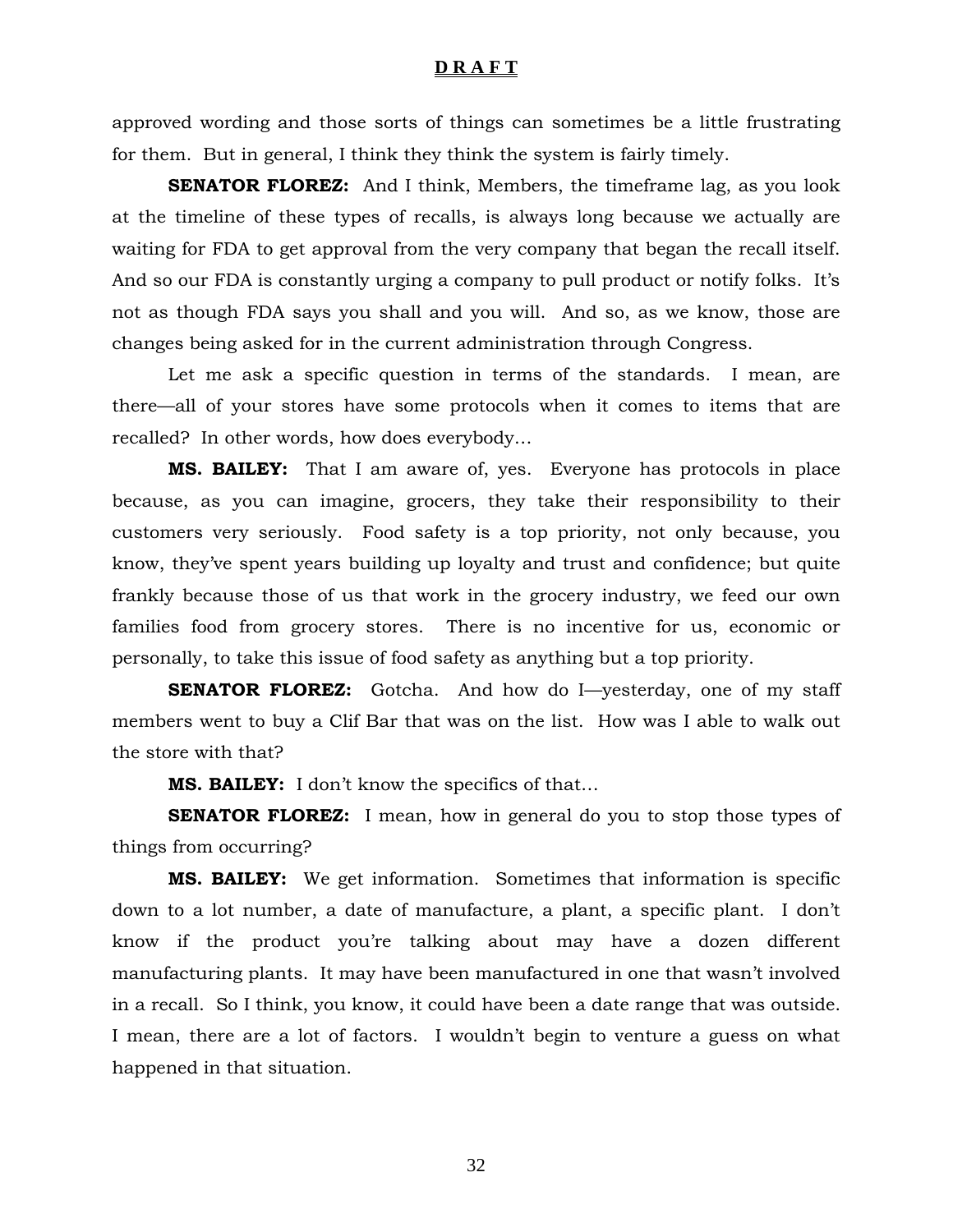**SENATOR FLOREZ:** Okay. And I should say in full disclosure for members, we have introduced a bill, SB 550, that would require at the scanner that any recalled product, no matter how large, where it's at, not be scanned and stopped right there at the system. Is that a workable system from your perspective? I mean, I know some of your members have it; some don't?

**MS. BAILEY:** My understanding is no. Nobody currently has that system. I'm aware of some systems that use loyalty programs. And when a customer returns, it will make a notation on a receipt that you may have purchased a product, but I'm not aware of anyone that—and I'm not aware of the technology no one that I spoke with is aware of the technology that would allow that real-time kind of transaction.

**SENATOR FLOREZ:** Okay. Well, let me tell you that there is a technology. It's used to—Kroger uses it. And in fact, there are stores that use this here in California. Ralph's uses it in Southern California that, where items are stopped. The Safeway here stopped a couple of items and can stop a couple of items. I mean, how are you not aware of it if you're representing the Grocer's Association?

 What has been represented to me is, as the scanner systems that are used in stores use a different set of coding numbers than what is actually used, the information that is contained in a recall. So if you have a recall, that is, every product manufactured by a particular company without regard to date, without regard to plant location, without regard to some of those factors, you know, you may be able to implement a system like that. However, most recalls are much more narrow in scope, and so the barcode that you would be scanning wouldn't include information like date of manufacture, plant location of manufacturer, so you would end up with a situation where if, you know, for instance, Keri Bailey Cookies manufactured at Plant X have been recalled but Plant Y and Z are perfectly fine, there are no health risks, that you may end up with a situation where you would have to recall everything or stop the sale of everything. So I did speak with…

**SENATOR FLOREZ:** I'm wondering—let me interrupt you. I mean, I just handed Senator Romero a list of some recalled items—and that's yours, Gloria. You can hold onto it.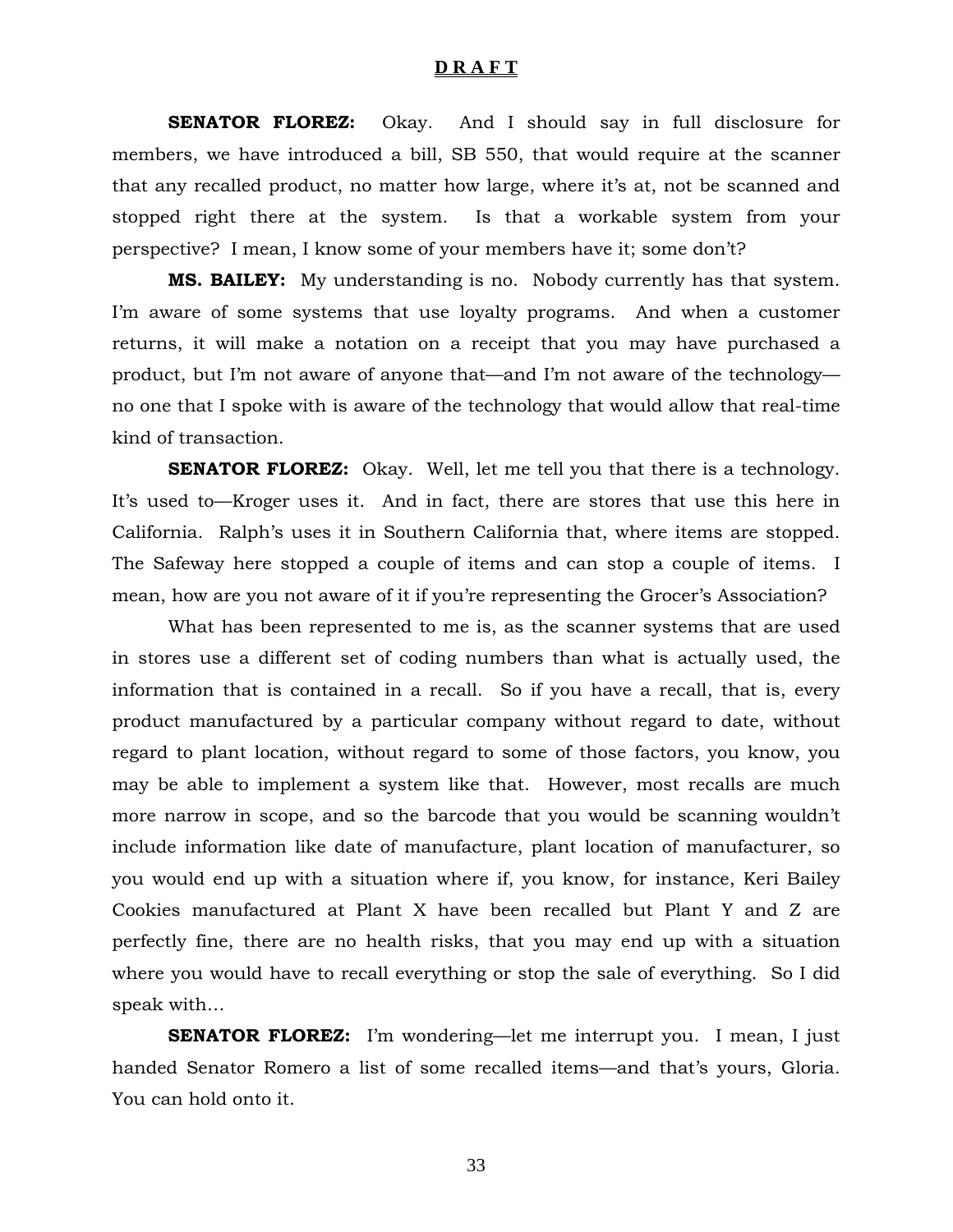But I'm not sure, number one, that there is a very simple technology. I'm not trying to promote any technology. It's just simply a lot of the fanfare on software ability to take what the FDAs put out and merge that data so indeed when you are at the code, it is stopped. In fact, my staffer was stopped yesterday in Safeway with the very same scan code and said, this is a recalled item. So what's concerning to me about that, if I'm looking at the Food and Drug Administration's website, they provide code product down to specific and they provide lot numbers down to the specific. And I'm wondering why we couldn't merge that from a software perspective in terms of specific lots. You said it could come from anywhere. We'd have to look at the manufacturing plant. But at the end of the day, these are very specific information that is provided from the FDA all the way down to stock numbers, product codes, and lot numbers. I mean, these are very specific. This would allow you to pull these items from the store, and I'm just wondering why we couldn't merge that with the data that is actually scanned in your facility. I'm sure if they wanted to make a price change, it would be very easy, right? You would just simply go to the code and say that's going up a penny or a penny and a half. But when it comes to food safety, why couldn't we in essence match that so that in essence it's real time? So when the FDA does say, this is absolutely on the list—it's on our website, you have to find it—but why couldn't the stores download this, merge that with software? So by the time I'm running through a Clif Bar, it stops and it says this product is being recalled and so you can't buy it or—I mean, why couldn't we, given some stores are doing that?

**MS. BAILEY:** Again, my understanding, and I have actually discussed the issue with some of the same folks that you have. And my understanding of their systems is, quite frankly, different.

 My understanding, again, is that the code that is used to scan the product calls up the price but that the information required in recalls is not necessarily included on that code. So my understanding of the situation is, you would have to create California-specific code that a manufacturer located in, say, Georgia, would have to use for the portion of product being shipped to California because currently with most recalls the information that is on the barcode is not the same information. It's not as expansive. So I may know that this is Keri Bailey's peanut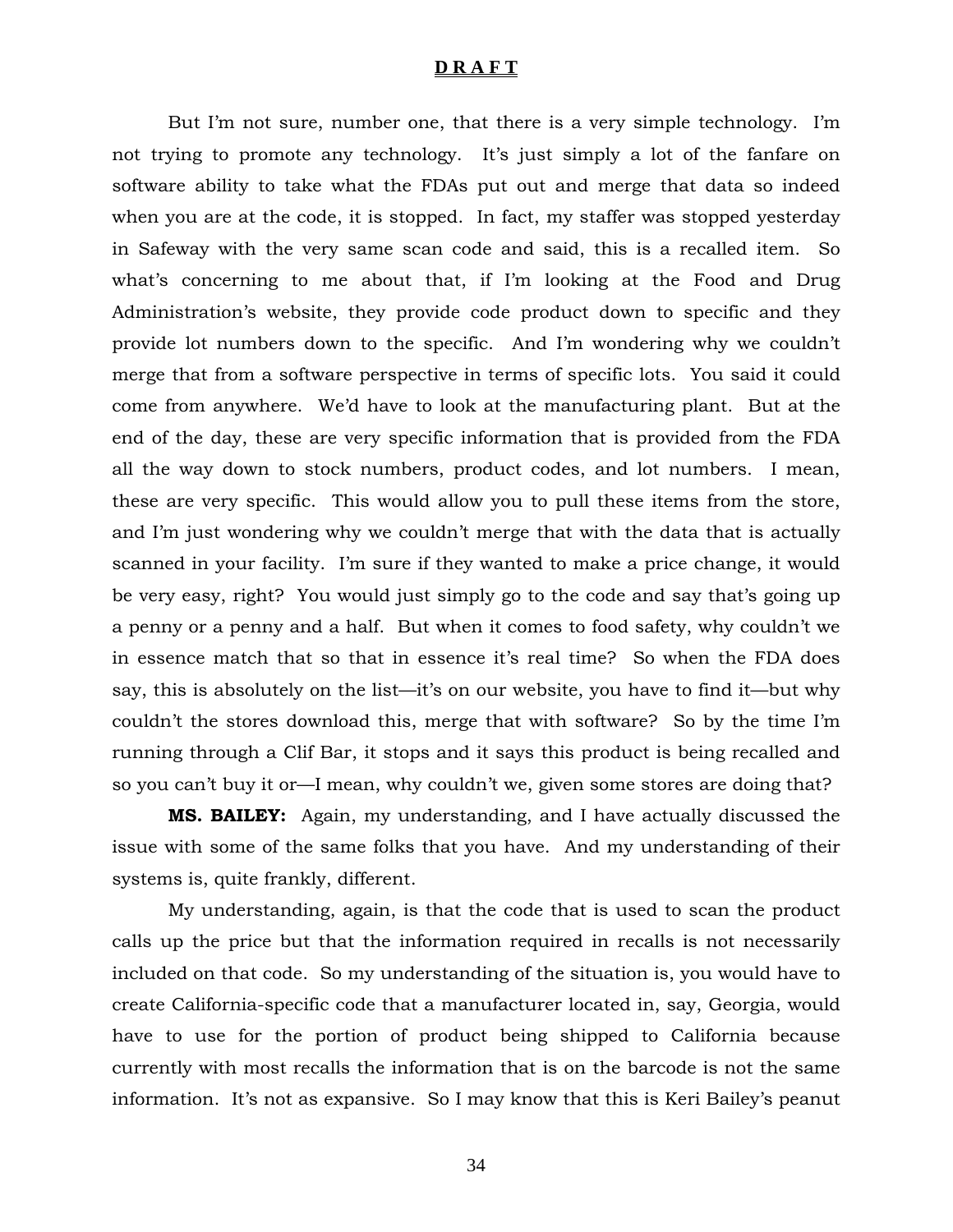butter cookies; but by the barcode that's used to scan it at the checkout, I don't know what plant they were manufactured in. I don't know. So our understanding is, the systems are not necessarily compatible that way.

**SENATOR FLOREZ:** Okay. Well, our understanding is a real life being stopped at the checkout yesterday and saying this is a recalled product. So somehow, we'll have to come to some conclusion with you on that because there are some stores that obviously do it and some stores that don't do it. And I'm just wondering because, from the grocer's perspective, you're really the last stop for most people walking out the door. Would you agree? I mean, in other words, you're walking out with something, most likely, that is going to make you sick or not and we still are trying to figure out how to make recalls work better. But you're the last, you know, place that somebody would find that information. I mean, do you find some sort of a thought process where the grocers should participate more in this food-safety notification process other than some of the things that it's currently doing?

**MS. BAILEY:** Again, grocers take food safety as a top priority. By the time an adulterated product reaches a consumer, there are many, many processes and issues that have failed that occur before shipment of that product even to the grocery store. The best way to protect consumers is to ensure that manufacturers are manufacturing safe food products and…

**SENATOR FLOREZ:** Did you get any sort of sense of security listening to the last panel that that's, you know—it seems as though they're saying, that after the first batch is out and the second tests are done months later or weeks later, it's already in your store. And then it's a recall where Senator Romero's bought an item. She's probably bought it and gone. But if she did, she ran her club card probably through whatever store it's at. I mean, you have that information. I mean, could you not notify Senator Romero that we noticed that you bought this particular item; we'd like you to also pull it from your shelf? I mean, are you doing these kinds of proactive programs?

**MS. BAILEY:** Some folks do. As you know, not all grocers have club cards. **SENATOR FLOREZ:** Yes.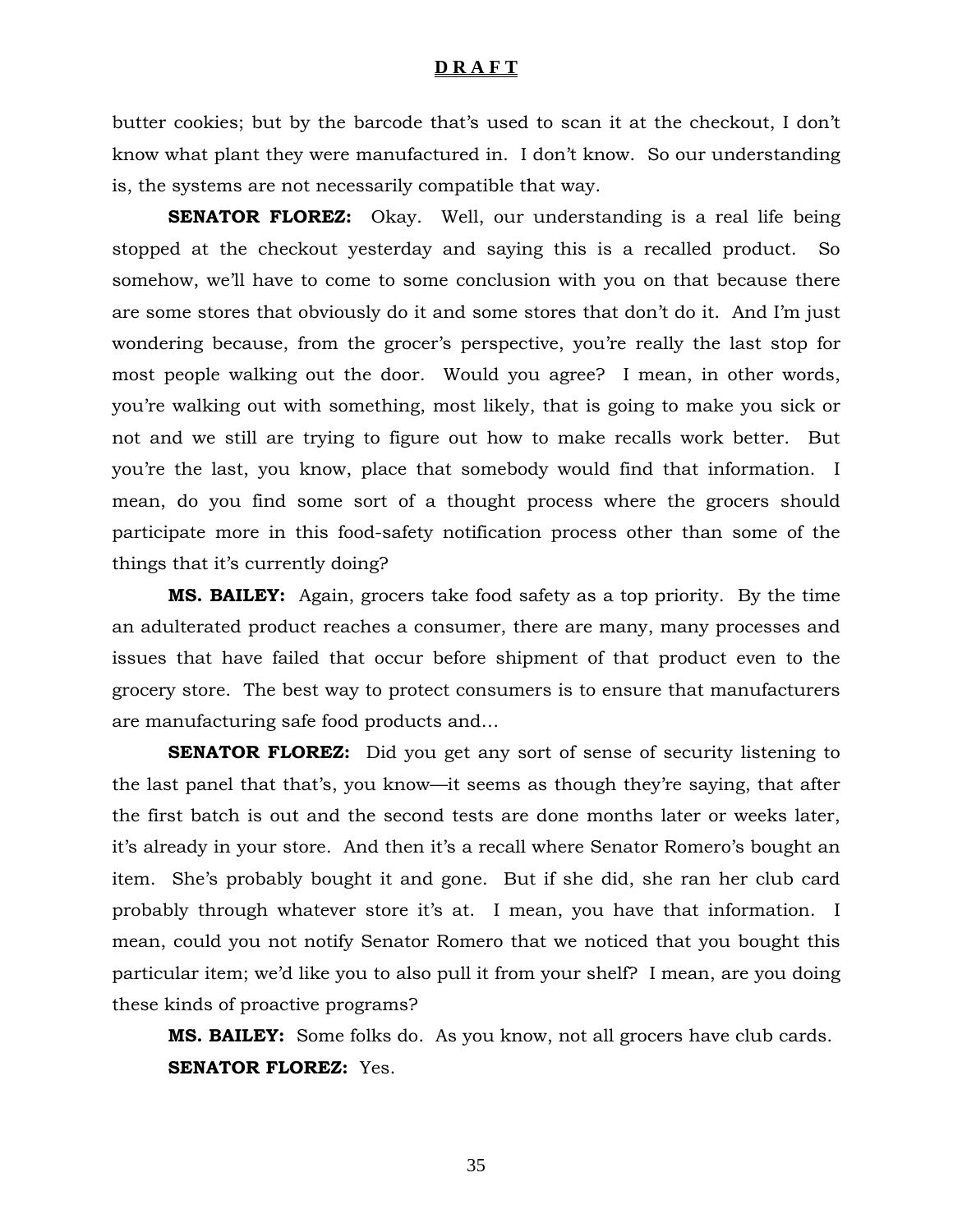**MS. BAILEY:** And information that is obtained through the club-card program is very—it's dependent on the consumer. For example, in my household, we have two club cards—one from before we met and merged households. However, we still use them both. If someone tried to contact us as a consumer, they've got the wrong address and phone number if he happened to use my card.

**SENATOR FLOREZ:** What if somebody wanted to opt in? What if somebody wanted to opt in to your club and want to be notified about food recalls? So in other words, there's a box that says, I want to opt in to a program that says, if any item is recalled, that I can…

**MS. BAILEY:** I certainly can pose the question. I can, you know, obviously for our members that don't run loyalty programs of that nature, that would not have any impact unless, you know, you would anticipate requiring every grocer to set up that type of…

**SENATOR FLOREZ:** No, I get it. But it has an impact on the one sick person that has to do dialysis for the rest of their life because they've walked out with a product that's not your fault. It's because of in essence some manufacturer not producing something in the right way. So our goal here in the committee is to go through the entire value chain and say, Where are there modes where we can stop some of these things from occurring? And I do know that some are notified even on a receipt. I mean, there have been some stores in California where it actually will tell you that you may have bought a product.

**MS. BAILEY:** Yes, they use their loyalty programs to do that. And as consumers of grocery products, folks in the grocery industry would much rather see that consumer, you know, not have adulterated food shipped to a grocery store than have these issues. I think, you know, really, the panel prior to our panel illustrates a lot that potentially there is room to do on that, on that arena, to prevent these problems, an ounce of prevention, you know, is worth…

**SENATOR FLOREZ:** No. I've got it. But this is an entire food chain where we're trying at the beginning. But at the end, if you can do more—I mean, I don't think there's a Californian out there that wouldn't want their products scanned, stopped before they walk out the store, as marked *recall*. I can guarantee you that I don't think there's 2 percent of Californians who say, no, I want to walk out with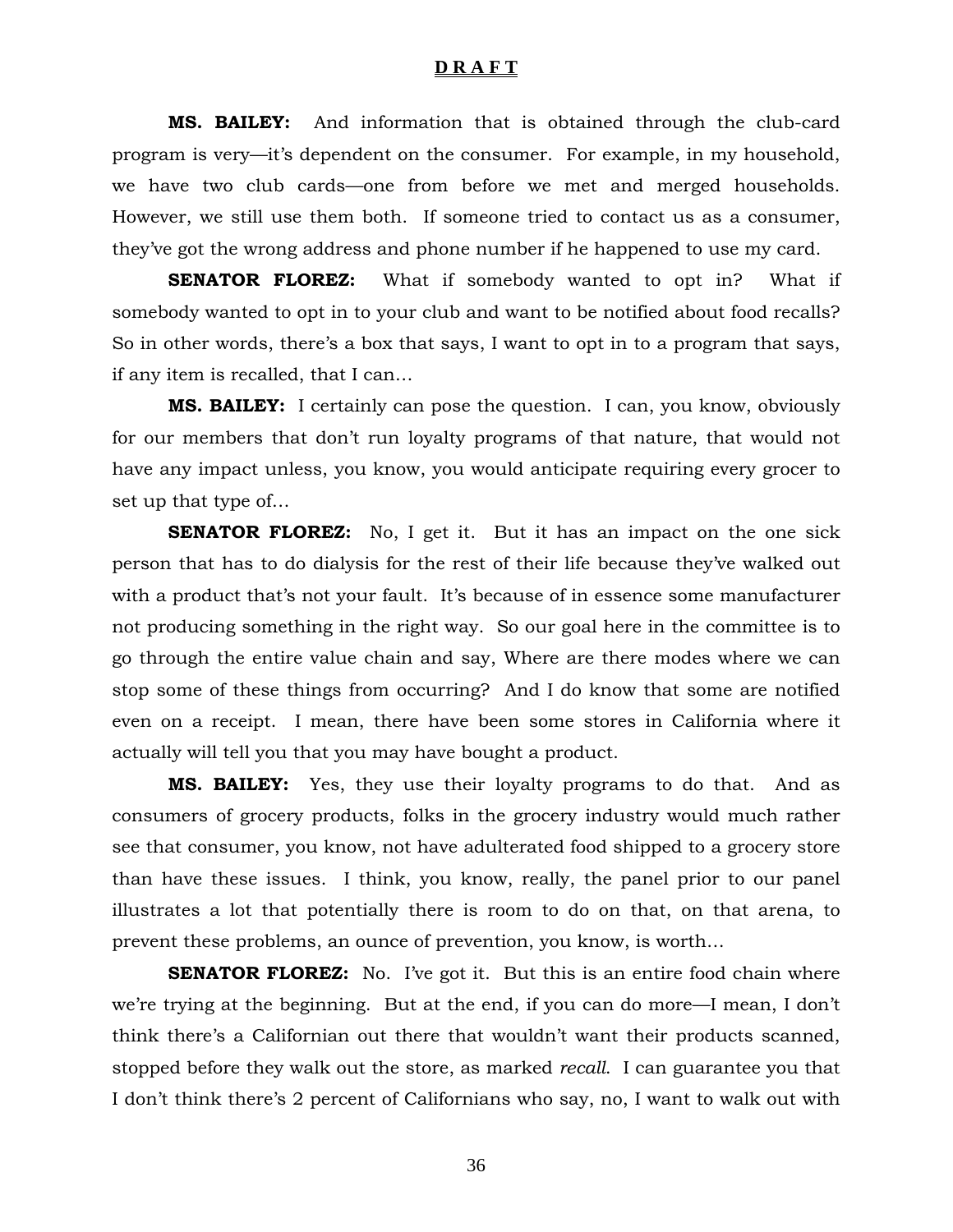a recall product and I really feel that this is an infringement on my personal privacy.

**MS. BAILEY:** And given that the bill was introduced just a few days ago, and we had a discussion with you just a few short weeks ago, you know, it's obviously an issue that we can look into further, information that you've been given. Speaking to the same people that I've been speaking to doesn't seem to—at least our understandings of that information—don't seem to mesh up. So, you know, we can continue to talk about the issue and we'll be happy to do that.

**SENATOR FLOREZ:** Great, great. And I'm not going to debate the bill. I'm just simply asking the question, Do you feel there's value in having technology, of you being the last point before somebody walks out this door, of having that check?

**MS. BAILEY:** I wouldn't want to make a value statement on any specific technology to be implemented. However, members that I've spoken with, you know, did say, as technology has advanced, the entire system has improved.

**SENATOR FLOREZ:** Right. And I guess our question is—we're trying to create a technology solution that would not require the legislature from having a food-safety bag checker before they walk out the door, which probably you wouldn't like either. So we're trying to find a cost-effective way for you to do this but at the same time recognize, that with this information constantly changing so quickly and with FDA putting out their items, I've given, for example, very specific types of skew numbers in many cases and product codes. It seems to me that there is a way, and it should be way for you folks for you to participate in a program that would in essence allow the last check, if you will, before people walk out the door with a tainted product.

#### **MS. BAILEY:** Well, I think…

**SENATOR FLOREZ:** And want to have a willingness to do that. That's really what I'm trying to gauge, that you really feel that there's some value in that. And I think you'd see more, we're not sure.

**MS. BAILEY:** Because again I think we're not entirely convinced that the technology exists to do what you seek to do.

**SENATOR FLOREZ:** Okay.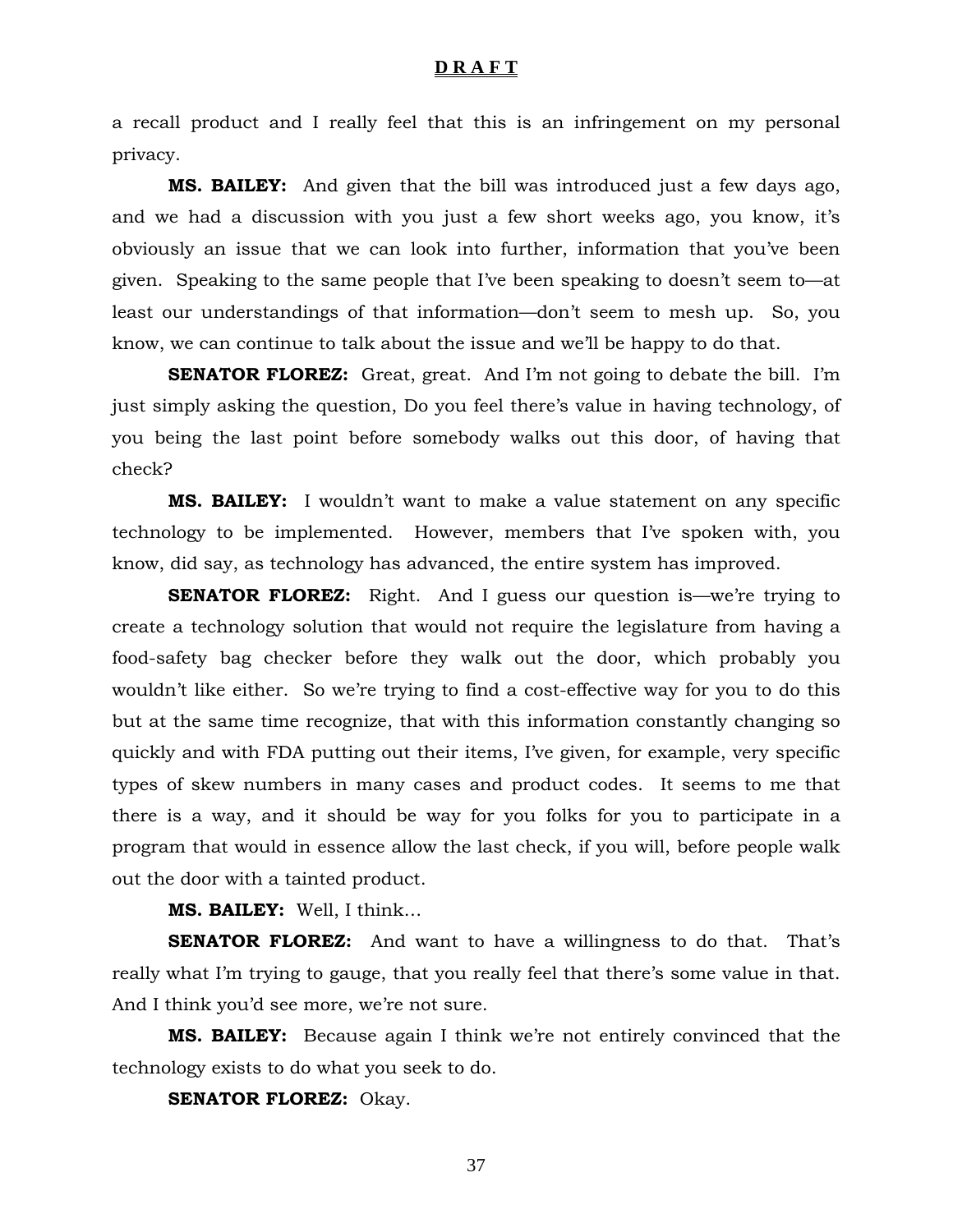**MS. BAILEY:** I think…

**SENATOR FLOREZ:** Kroger put out a very large press release on their wonderful technology and how it's helping in the food-safety arena. I mean, call Kroger. Are they a member of yours?

**MS. BAILEY:** Yes.

**SENATOR FLOREZ:** Call them because they put the press release out—we didn't—touting their technology. I'm just wondering, if they're doing that, why wouldn't everybody else be doing that?

**MS. BAILEY:** My understanding of their program is that it is tied to their loyalty card and that it is an after-the-fact program.

**SENATOR FLOREZ:** Okay. Let's move on. Do you have any other items that you would like to—Senator Romero, do you have any questions?

#### **SENATOR ROMERO:** No.

**SENATOR FLOREZ:** Okay. Great. Okay. Mark, why don't you go ahead and give us your testimony?

**MR. MARK SCHLOSBERG:** Good morning, Chairs Florez, Romero, Members of the Committee, and staff, my name is Mark Schlosberg. I'm California Director for Food and Water Watch, a national nonprofit consumer organization with offices in Washington, D.C., and California offices in San Francisco, Los Angeles, and San Diego.

 I welcome the opportunity to address the recent salmonella outbreak, flaws in the food-safety system that it illustrates, and some things that this committee and the California Legislature can do to address the problems that have arisen as a result of this outbreak.

 I'm not going to go into the detail about the peanut outbreak and how it developed, although I do think there's a few points that need to be raised in order to understand the solutions that we need to seek.

 The first point, which was raised earlier, is that the FDA last inspected the facility in Georgia in 2001, and it's been mentioned that the facilities are inspected by the FDA once every ten years. This is a dramatic drop off in the rate of inspection from the 1970s when plants and facilities were inspected once every two years on average. There's been a marked decline in the number of inspectors.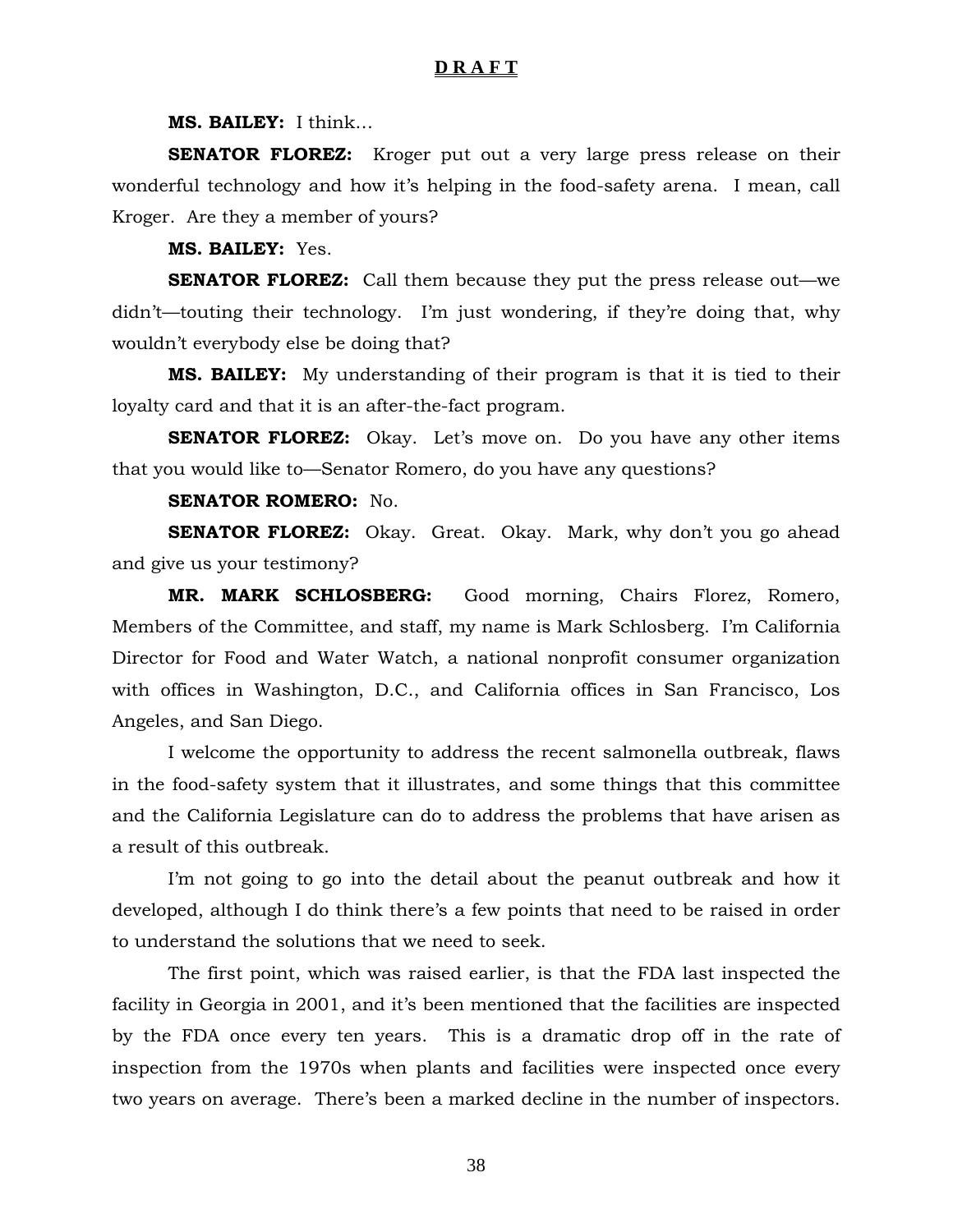At the same time, there's been a marked increase in the number of facilities that need to be inspected. Just domestic facilities have skyrocketed. In addition, there's an incredibly large number of imports which the FDA is also responsible for. Only 100 of those import foreign locations are actually inspected by FDA, and only 1 percent of imported food is inspected.

 Second point is that between 2001 and when it's outbreak occurred, contract inspectors from the state of Georgia did inspect the facility, found problems with the facility, and if the facility continued to function in a way that was improper.

 Third is that between 2007 and 2008 the PCA had 12 positive salmonella tests for their Georgia facility, yet Georgia inspectors were not able to request that information and the company was not obligated to disclose it.

 The final point is that the way that these recalls have happened—well, actually, I should say, that after the Georgia facility was inspected by the FDA, its facility in Texas continued to operate for a month before it was eventually shut down.

 Finally, the way that these recalls have happened has been impossible for consumers. As has been mentioned, these recalls kind of trickle in every single day. They continue to mount. It's very difficult for consumers to keep track of it all. I'm sure it's difficult for groceries to keep track of it all in terms of pulling everything properly off the shelves. And the way that it's been talked about has left consumers in the dark in some ways. There's been public opinion surveys that have been done on this. And a study that was done by, I believe, Harvard, showed, that while 93 percent of those surveyed knew that peanut products were subject to recall, less than half of the people who were surveyed knew that it included things like cakes and brownies and cookies, and less than a quarter knew that it applied to some ice cream brands and the types of roasted, dryroasted nuts. So the consumer is really in a bad position when it comes to this particular outbreak and with regard to knowing what's recalled and what's not and being able police things for themselves.

 To address these and other systemic problems with our food safety system, Food and Water Watch recommends the following: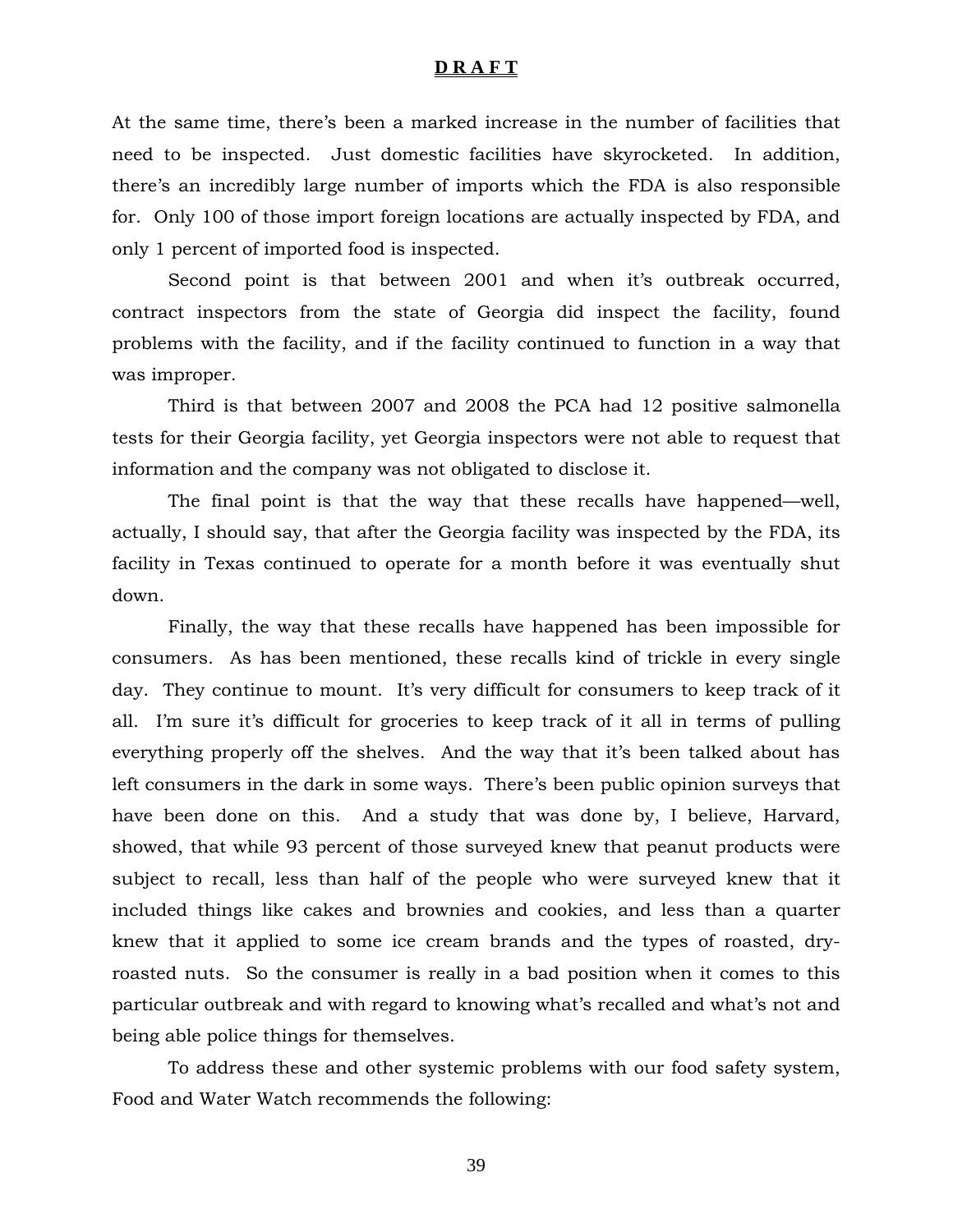First, as it was mentioned, there's several federal efforts that are going on to strengthen our food safety system. As most of the food safety system is driven by the FDA and things at the federal level, it's important that the legislation that comes out of Congress is the strongest and most robust possible to protect the consumer. We're supporting Congresswoman Rosa DeLauro's Food Safety and Modernization Act, which is HR 875. This important piece of legislation would do several things to strengthen our food safety system, including the following: It would create a new food safety administration within Health and Human Services Department. The FDA, as you know, is focused not just on food but also on drugs and other products. Second, it would set minimum frequency of inspection for all domestic food facilities at one time a year. That's the most robust out of all the pieces of legislation being considered in Congress.

 Third, it would grant the FDA the power—and this was raised by you, Chair Florez—to initiate mandatory recalls of unsafe food, not simply relying on cooperation from manufacturers and processors to do a voluntary recall. This is something that's been recommended on a number of occasions by the federal government Accountability Office. It's something that the FDA needs to have.

 Second, with regard to inspections in California, there's more money that's becoming available at the federal level for FDA and for inspections. And to the extent that California contracts with the FDA, California, of course, should aggressively seek a piece of that to help with inspections here in California.

 Third, Senator Florez, we thank you for the introduction of SB 550 and our support of it. Consumers should have an expectation that when they walk out of a grocery store they're not going to walk out with something that has been contaminated or subject to recall, and we believe SB 550 goes a long way toward providing a safety valve at the end of the system. Of course, as we mentioned, it shouldn't get to that point to begin with. But if it does, consumers shouldn't have to walk out of the grocery store with a product that has been subject to recall.

 Finally, while California is ahead of many in granting the right of inspectors to request company records, even the FDA can only obtain records based on—test results—on reasonable suspicion. It still should go further by placing affirmative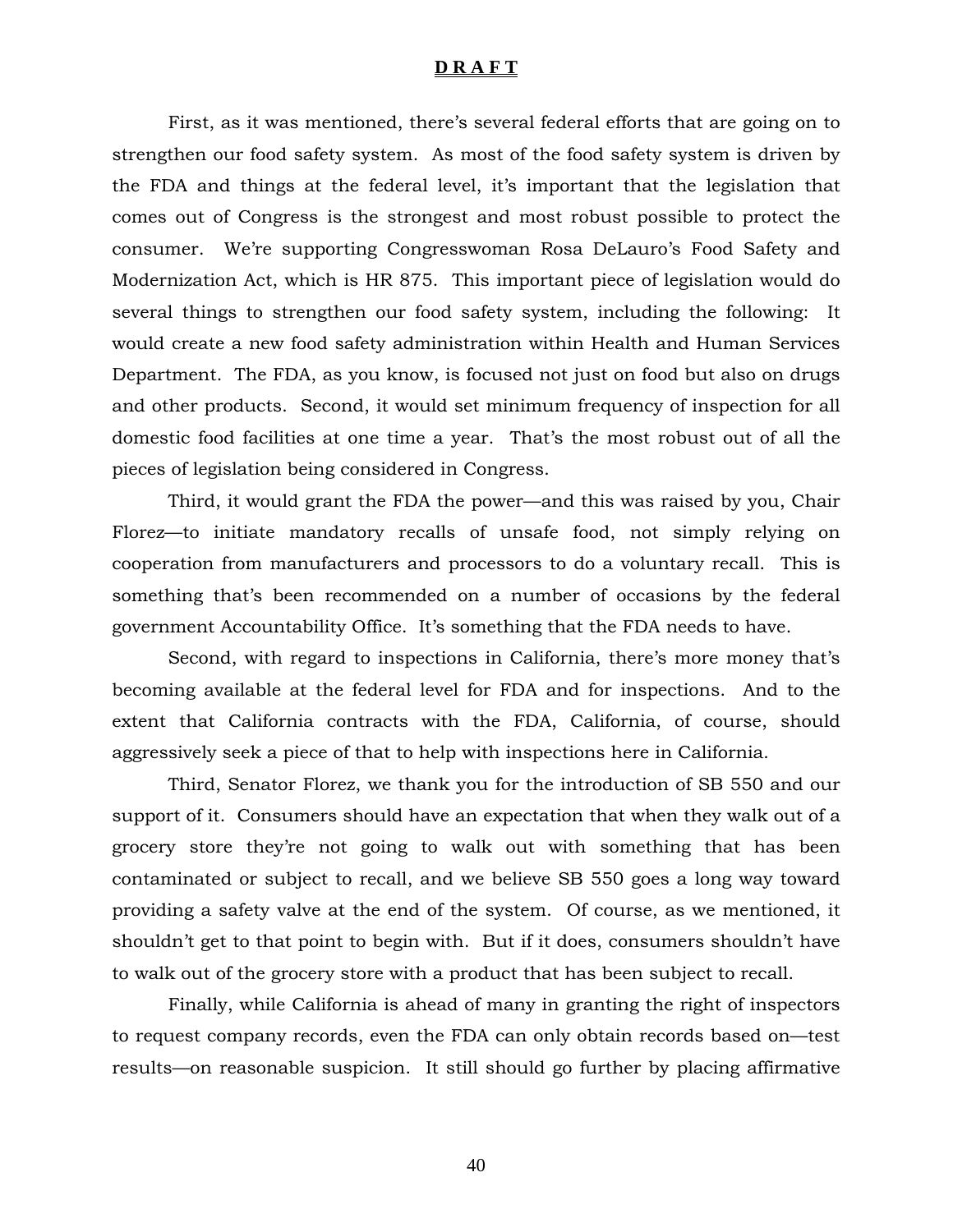obligation on food producers or manufacturers to disclose to the public health, to the health officials, positive test results.

 I was frankly a little troubled to hear the responses from our health officials who were unsure whether they would want to have that information and want to have that authority. I think that health officials should have that authority; they should want to have that authority, and they should use that authority to determine where they should be doing their inspections, whether things are low risk, medium risk, or high risk. A low-risk product can quickly become a high risk when an outbreak happens. And so I think it's important that these test results be given to the health officials.

 In conclusion, most of the issues around food inspections ultimately must be addressed at the federal level. But through this hearing, through SB 550, through support from the state, and urging our state and our representatives in Congress from California to support Senator DeLauro's Food Modernization Act, California can show leadership on this important issue. Thank you.

**SENATOR FLOREZ:** Thank you. Just one question. In terms of the notification of consumers, I mean, what do you suggest California do beyond, what it's currently doing, in terms of website? Is there other notification aspects you think we should be utilizing as a state?

**MR. SCHLOSBERG:** I mean, a lot of it's a question of funding and a question of how you can give money to distribute information. Obviously a place where consumers interact with their food the most is in the grocery store because that's where they purchase things. So to the extent that more outreach can be done in that capacity, SB 550 being an example, but also there was mention of notification of consumers after they purchase product. Those were all things that I think should be looked at. I don't have a specific legislative proposal to deal with that, but I think that that's the point where most consumers interact with their food, and I think that's something that should be explored.

**SENATOR FLOREZ:** All right. Okay. Thank you both. **MR. SCHLOSBERG:** Thank you. **SENATOR FLOREZ:** Appreciate your testimony.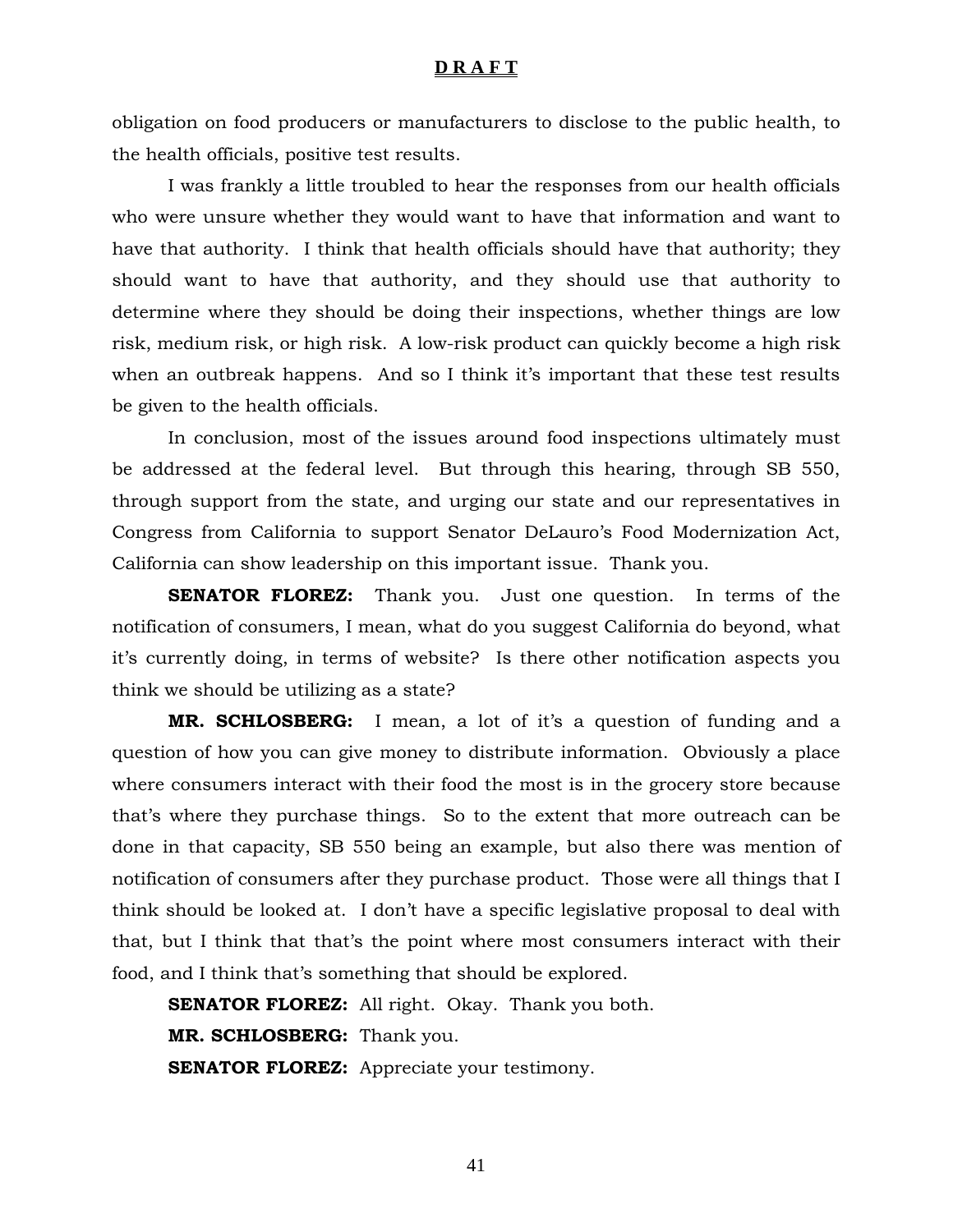Okay. Let's move on to our third panel. Phyllis Bramson-Paul from Nutritional Services Division, Department of Education, and you can introduce your folks with you and then we'll get some questions.

**MS. PHYLLIS BRAMSON-PAUL:** This is Stephanie Bruce who's the president of the School Nutrition Association, and I'm joined by Jennifer Stokes who's a child nutrition consultant in our Food Distribution Program, in case you ask me a question that I can't answer.

**SENATOR FLOREZ:** We hope you can answer all our questions. That's our hope.

 First and foremost, the role of the Department of Education during our recall, I saw the press release by Superintendent O'Connell, and I'm just wondering, is that the extent—is that it? Do we do a press release, or what do we do in these things? I didn't see anything else other than that. So maybe you can fill me in on all the things that occurred, given that this hit our schools, I imagine. Maybe you can give us some indication of what had occurred.

**MS. BRAMSON-PAUL:** Absolutely. We work very closely with USDA, as well as with the State Department of Public Health. So as soon as we receive notification, we send out an email blast to our food service directors. Frankly, within this year, it was, I think, maybe an hour or two from when we received the notice from USDA, so we're keeping our food service directors absolutely up to speed. We then had information posted up on our department website also, sometimes within hours, sometimes it might have been a day later. We also work directly with the superintendent, and he held a media advisory with a bunch of radio stations to get the word out. So we worked very, very closely and aggressively to get the information out, not only to food service directors, because those were the primary stakeholders that we were working with, but certainly the general public as well.

**SENATOR FLOREZ:** Okay. Let me ask a threshold question, Is there still tainted product in our schools today?

**MS. BRAMSON-PAUL:** There is some product that…

**SENATOR FLOREZ:** It's a very slow, scary, rolling into an answer. The answers should just be no.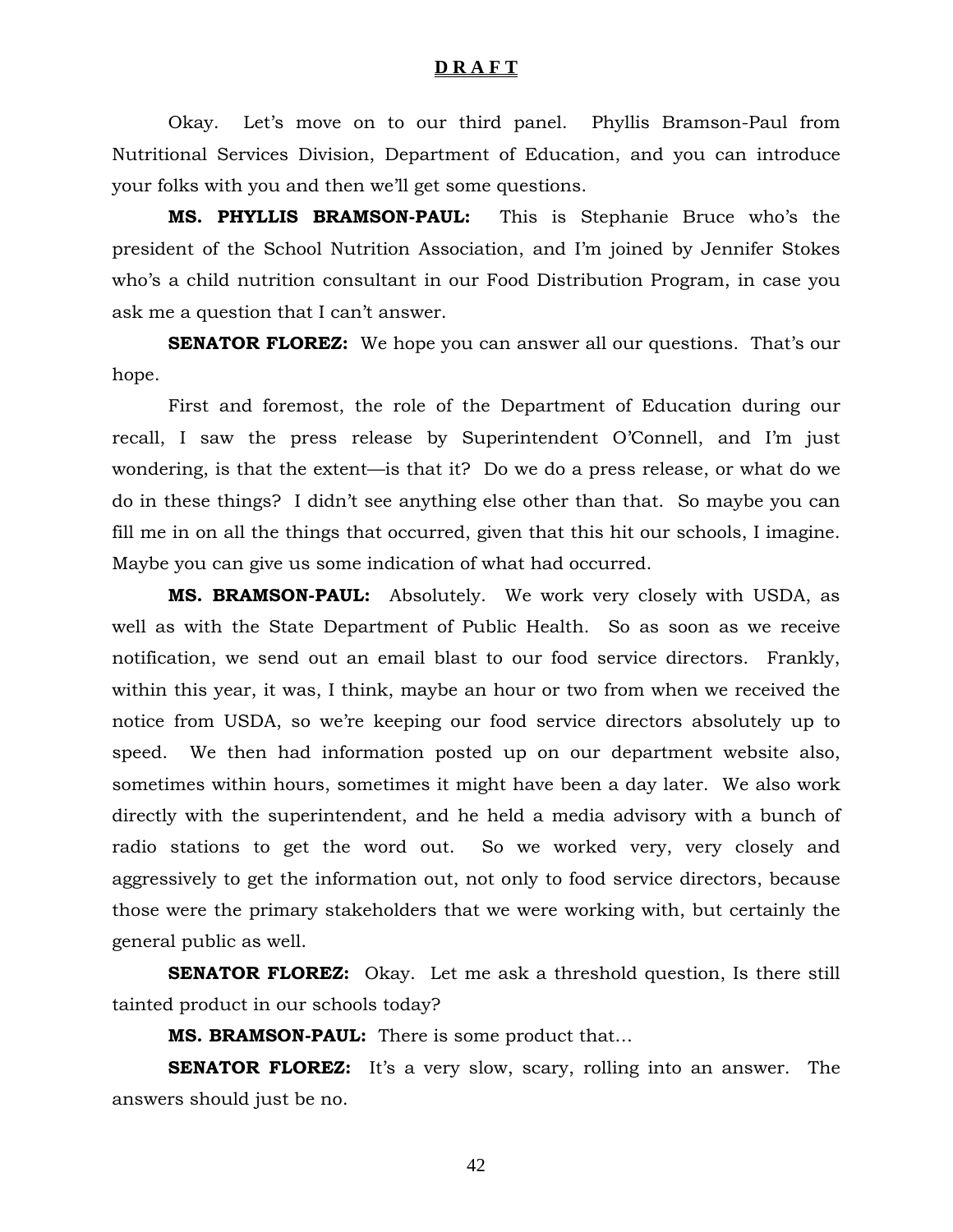**MS. BRAMSON-PAUL:** The good news is, about 63 percent of the commodity peanut butter is on hold in districts or is being destroyed which means the flip of that, 37 percent, was already consumed.

#### **SENATOR FLOREZ:** Okay.

**MS. BRAMSON-PAUL:** This goes back obviously to, the recall went back to a product that was delivered back in January of '07. So here we are two years later and schools—we think it's great that 63 percent of the product is still there.

**SENATOR FLOREZ:** Is on hold.

**MS. BRAMSON-PAUL:** Is on hold.

**SENATOR FLOREZ:** Okay. And of course most parents in California would say it's horrible that 37 percent of tainted products was actually consumed by their children who don't have a choice at lunch. It's whatever's in front of them, correct? So what kind of protocols do we have in place to prevent that? Is this just what happens, after the fact? We went through this in the beef recall as well, you know. What protocols are in place to get this ahead of the curve from the Department of Education's perspective?

**MS. BRAMSON-PAUL:** Well, looking at what happened last year with the beef recall, we're frankly very pleased. We're very committed to continuous improvement. We learned a lot from that situation in terms of the imperative of us getting information out quickly and that's why I'm sharing. We got the information out within hours this year as opposed to—you know, last year, it might have been, you know, a day or two. We're really—there's no—when we get the food from USDA, we just assume that it's safe. Districts order it. They get it; they use it. So there's no way for us really ahead of the curve. When districts receive a product two years ago, they use it and there's no way for us to—we get recall information after the fact two years later.

**SENATOR FLOREZ:** I get it. Are you saying that it's just USDA dictates our entire food policy for the department, for you folks?

**MS. BRAMSON-PAUL:** We don't… **SENATOR FLOREZ:** I mean, we're just a captive of USDA? **MS. BRAMSON-PAUL:** We take our guidance on recalls.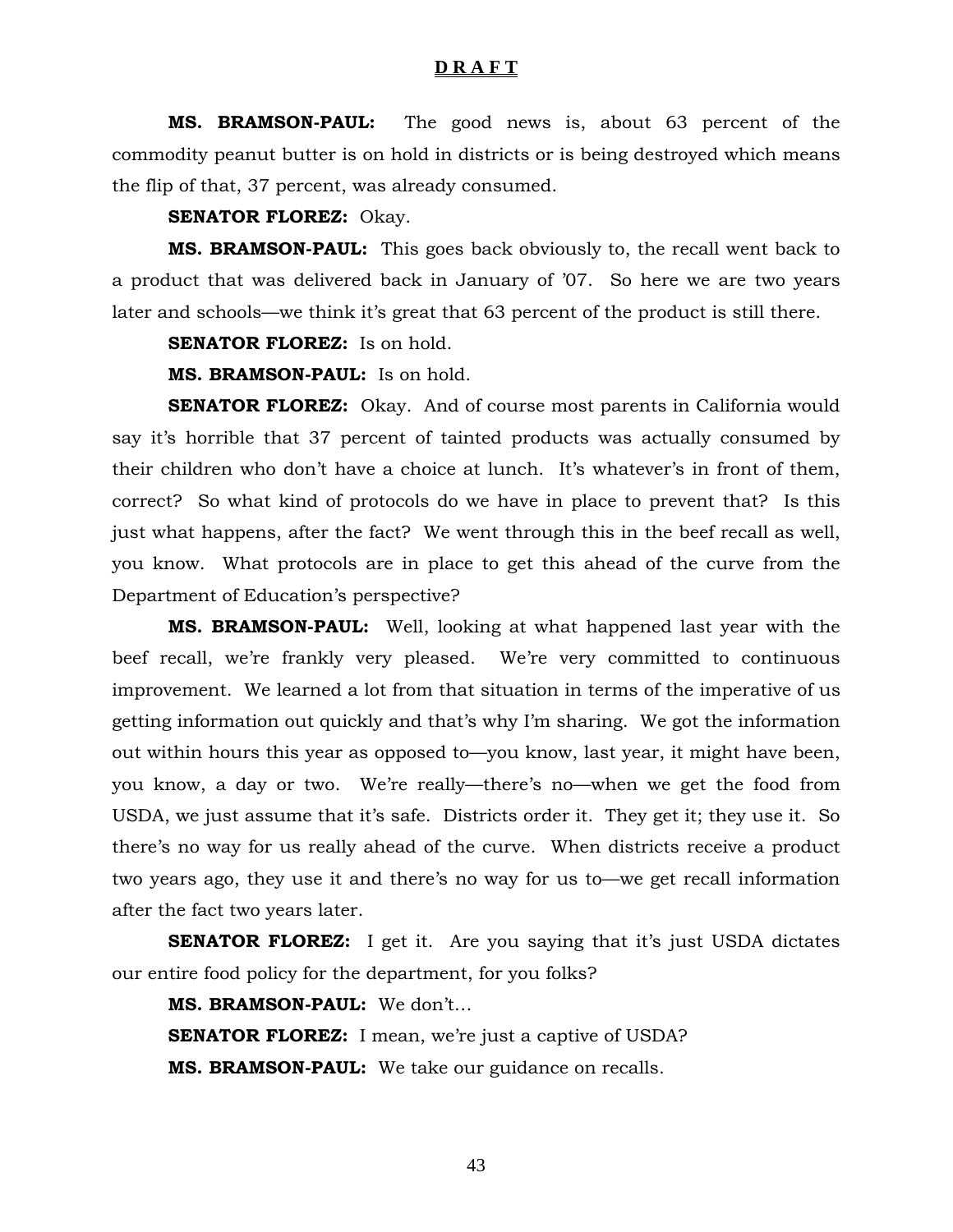**SENATOR FLOREZ:** No, not guidance. In terms of the food that we're buying, is this all coming from USDA, all of it?

**MS. BRAMSON-PAUL:** No. What foods are—the commodities that are offered to schools are determined by USDA. It's then up to the schools to decide which commodities they might purchase…

#### **SENATOR FLOREZ:** Right.

**MS. BRAMSON-PAUL:** …and then which products they might purchase outside of the commodity system, but the assumption is that the food that's offered through the commodity system has been reviewed for food safety and that it's safe to purchase and consume.

**SENATOR FLOREZ:** Got it. Are you saying that peanut butter, particularly the peanut butter, or any of these items that were pulled, that 63 percent that you pulled thus far—tell me what those are. Tell me what that 63 percent is. Give me an indication of the types of products. Is it just peanut butter? That's it? What is it?

**MS. BRAMSON-PAUL:** That's peanut butter, about 308 of the approximately 2,500 cases that were recalled. So about 308, a little over 10 percent, were shipped to a processor already by districts for further processing into what might be a pre-made peanut butter and jelly sandwich. Or it might be— Stephanie, you could give me an idea as what might be a process end product using peanut butter.

**MS. STEPHANIE BRUCE:** Well, it could be trail mix; it could be little peanut butter crackers.

**SENATOR FLOREZ:** If you pulled 63 percent off and we're proud of that, then tell me what the 63 percent is. Give me the actual—how am I to know that you've got 63 percent of what?

**MS. BRAMSON-PAUL:** Well, it's either raw peanut butter...

**SENATOR FLOREZ:** Okay. Raw peanut butter.

**MS. BRAMSON-PAUL:** …or about 300, about 10 percent of that is processed end product. I didn't bring with me—I can get back to you—which specific end products they might be—Jennifer, do you—no?

**MS. JENNIFER STOKES:** There was…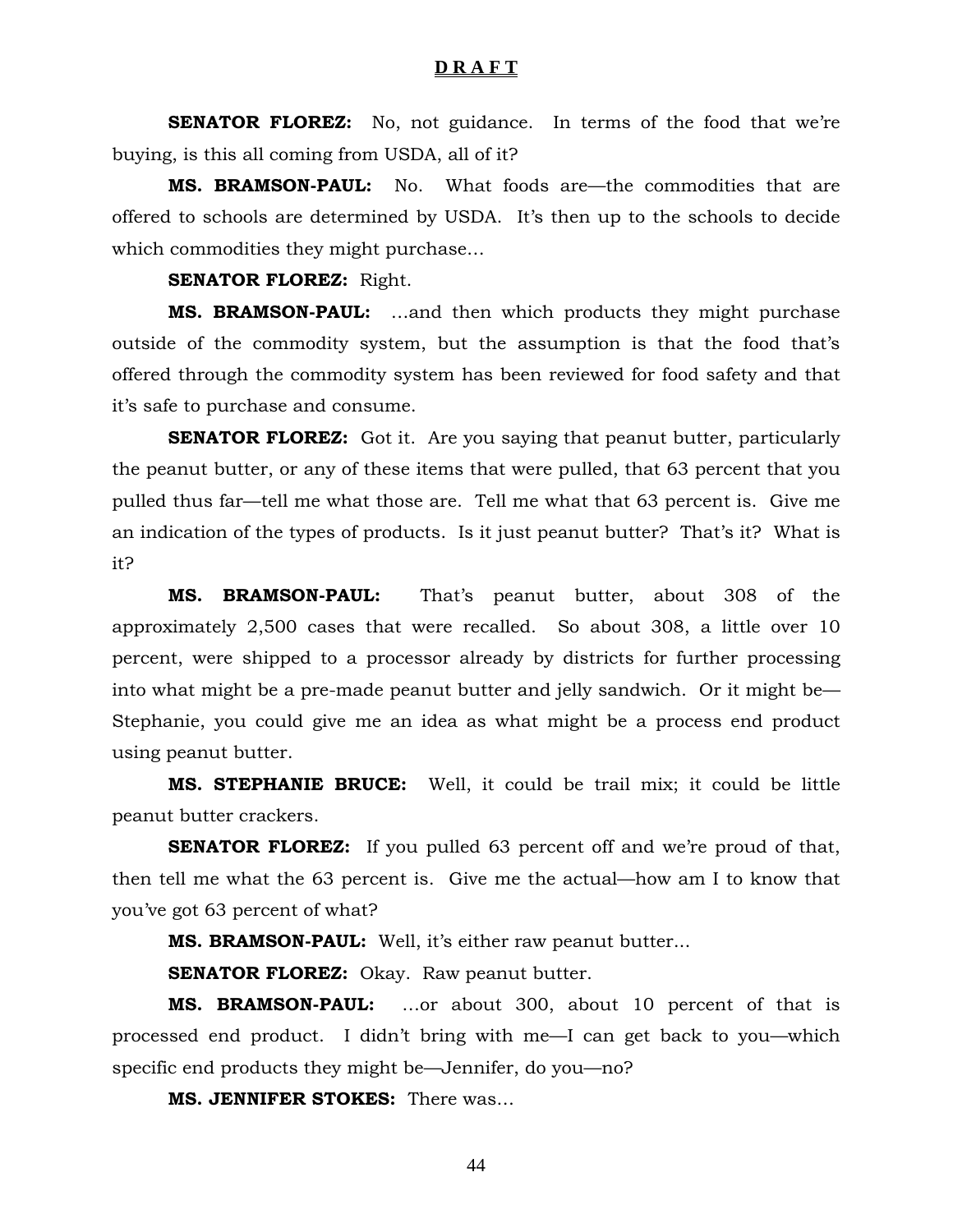**SENATOR FLOREZ:** You guys didn't know you're going to come testify, right?

**MS. STOKES:** Yes.

**SENATOR FLOREZ:** We're talking about things that are recalled and pulled off the shelf. I mean, we want to know and I would like to know—let me not speak for my colleagues—I would like to know, what are the products that you actually have that are the 63 percent?

**MS. BRUCE:** I can tell you in the surrounding districts where I am.

**SENATOR FLOREZ:** Sure.

**MS. BRUCE:** It was raw peanuts.

**SENATOR FLOREZ:** Okay. Raw peanuts.

**MS. BRUCE:** It was peanut butter and jelly sandwiches and it was peanut butter crackers.

**SENATOR FLOREZ:** Okay, okay. And that is indicative of what other school districts have pulled, most likely?

**MS. BRAMSON-PAUL:** And raw peanut butter.

**SENATOR FLOREZ:** Okay. And in the announcement by—you say that you're constantly updating the consumers, right? So in other words, who are your consumers? Are those the parents? Are those the students? I mean, when you send out a release, who's that aimed at? When a superintendent puts out a release saying, I want you to know that we're on top of this, who is that sent to? Who gets it? I know it's on the website.

**MS. BRAMSON-PAUL:** The Department of Education has a wide distribution list for who gets press releases. It would be mostly media, and there was a lot of media that would then be read by parents. We then also provide that information directly to food service directors who then can provide information to parents in their districts.

**SENATOR FLOREZ:** Okay. Let me just say, I think that's the missing link for me here because I think the real consumers here, they need to know the information before anyone, are the parents. So I know it kind of sounds as though we put a press release out, we wait for the media to react, and we expect that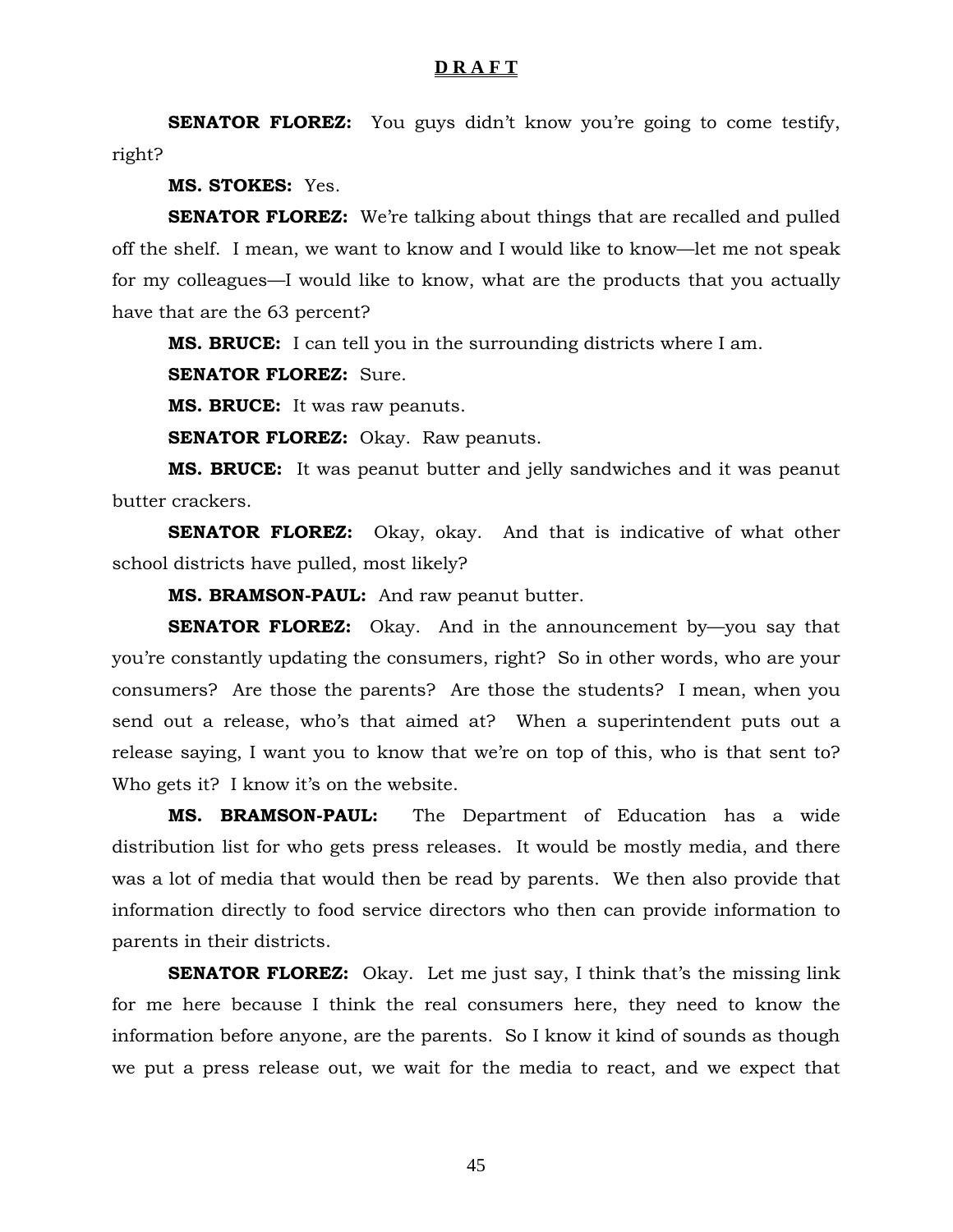parents are watching the media and so therefore the parents' reaction is, I hope my school's not serving this.

 So how do we get a more direct—this is what we've pulled; these are the items that we pulled. We want you to know that we—I mean, I'm a parent. I have a third grader. I've never gotten a notice for me saying, in the Richland School District, we have pulled 57 percent of the product and these are the products that we pulled and we want you to be assured that we will continue to continue to pull products. I mean, these are the things that make me feel better. But if not, everybody starts taking their—you know, kids start taking their lunches to school, like mine did, for a little bit.

 So I'm just asking from a protocol perspective, from the superintendent's perspective, I mean, is there a better way to notify, and ultimately who's your customer? I know who the grocery stores' customers were; I know who the manufacturers' customers were. I mean, you're a very critical piece in this because, as in the beef recall, kids are captive eaters. They're there. They go through a cafeteria, they put something in front of them. Hopefully they eat half of it, in the short time that they have. So in this pillar, how do we know—how do you give assurances that the parents themselves know exactly what's going on? Not through the media—you know, a lot of people are at work; a lot of people go to work and come home at 4:00 and then go back out to work again. A lot of people don't read the newspaper. So how do we—I mean, couldn't this be something—I don't know…

**MS. BRAMSON-PAUL:** So you raised some very good points. What we can certainly make sure that we're doing in the future is including PTA in some of our information alerts. And what many food service directors do because they absolutely want parents to know that the food is safe and to keep purchasing, many food service directors do then, once they get information from us, send something out to their parents. There are 1,200 school districts. Not all do. Something we can take into consideration in terms of continuous improvement is work with the School Nutrition Association and craft a boilerplate parent alert that would then be made available to food service directors statewide. So, as busy as they are, they would have, oh, this is something that I can take, I can insert some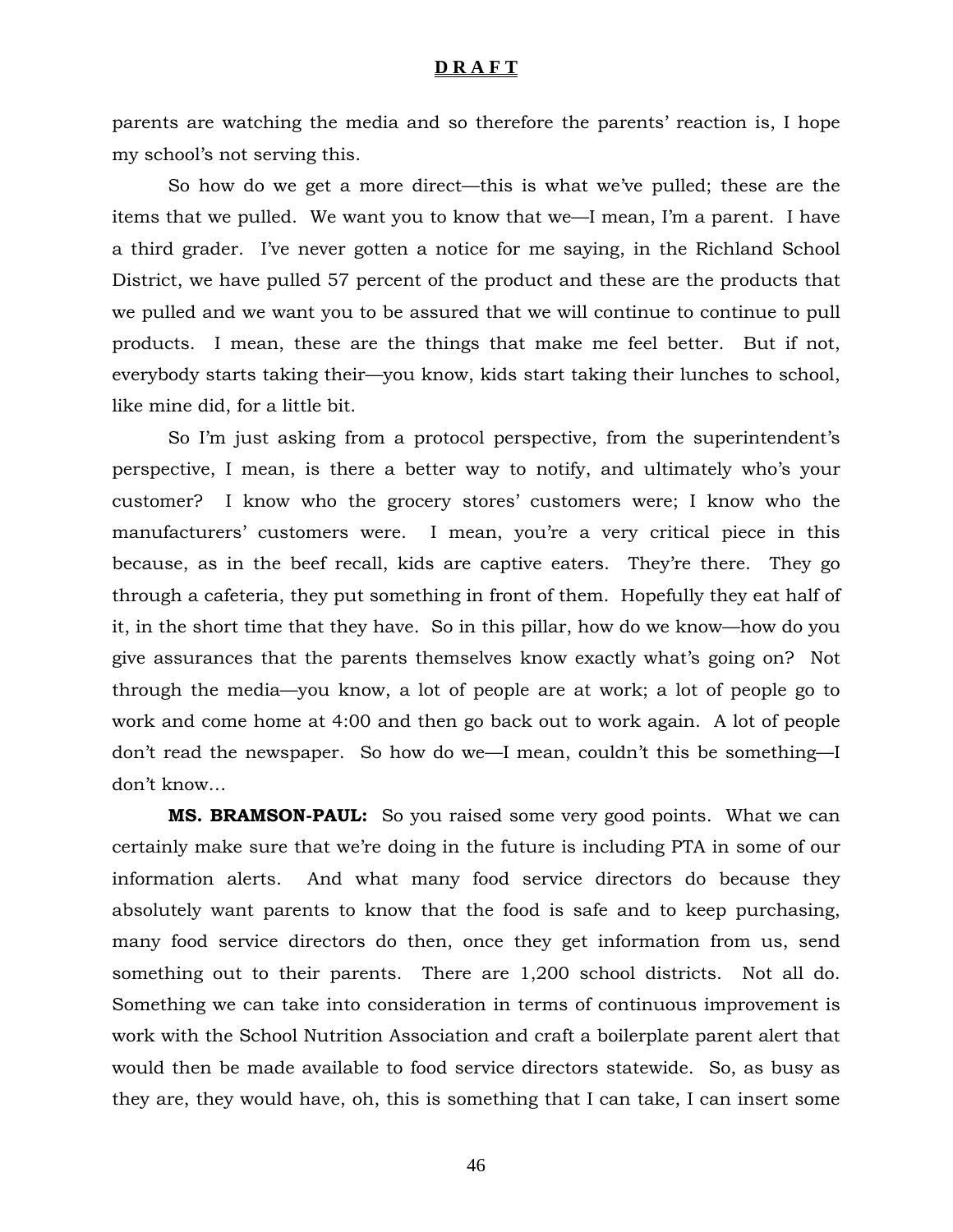information specific to my district and get that out to parents. I think that's something that we absolutely can work on with the School Nutrition Association.

**SENATOR FLOREZ:** Senator Romero.

**SENATOR ROMERO:** The magnitude of this is enormous. Senator Florez is absolutely correct when he talks about who really are the consumers—the parents and the over 6 million children in our public school system. California has one of the largest free and reduced lunch programs in the nation, and free and reduced should not translate to free and tainted. So that's why I think we're very concerned and wanted to have this joint hearing looking at food safety and especially in our school system because oftentimes we think about kids—peanut butter and jelly sandwiches. California, we're supposed to be healthy. Okay. Let's get the celery but you still have peanut butter on top of it. So this is why it's so critical for us.

 Let me ask, you mentioned something, that, "as soon as we receive notification." Pinpoint that for me. When do we receive notification and by whom? I'd like something more specific because the response was, "as soon as we receive the notification." It might have been after the rest of us already heard it. So can you specify, on this peanut butter recall, when specifically did you receive notification and by whom?

**MS. BRAMSON-PAUL:** Absolutely. On Wednesday, prior to Wednesday, January 28th, the recall had been contained to products that we were told were not in the commodity, the USDA commodities. So at 2:57 on January 28, USDA informed us that there were some truckloads of commodity peanut butter that came to California that contained some of this tainted product. So that's the first time we knew it posed any threat to the commodity program. And by 3:15, we notified our Pomona distribution center as well as the processors where we believe this product was contained. By 3:38, so about half an hour later, we had an email sent out through our distribution list to all of the districts that used commodities. So about half an hour after we were notified. And the next morning, we were able to, by 9 a.m. the next morning, we had identified specifically which districts throughout California had received some of the tainted product. The superintendent held a media advisory and released a press release, and we had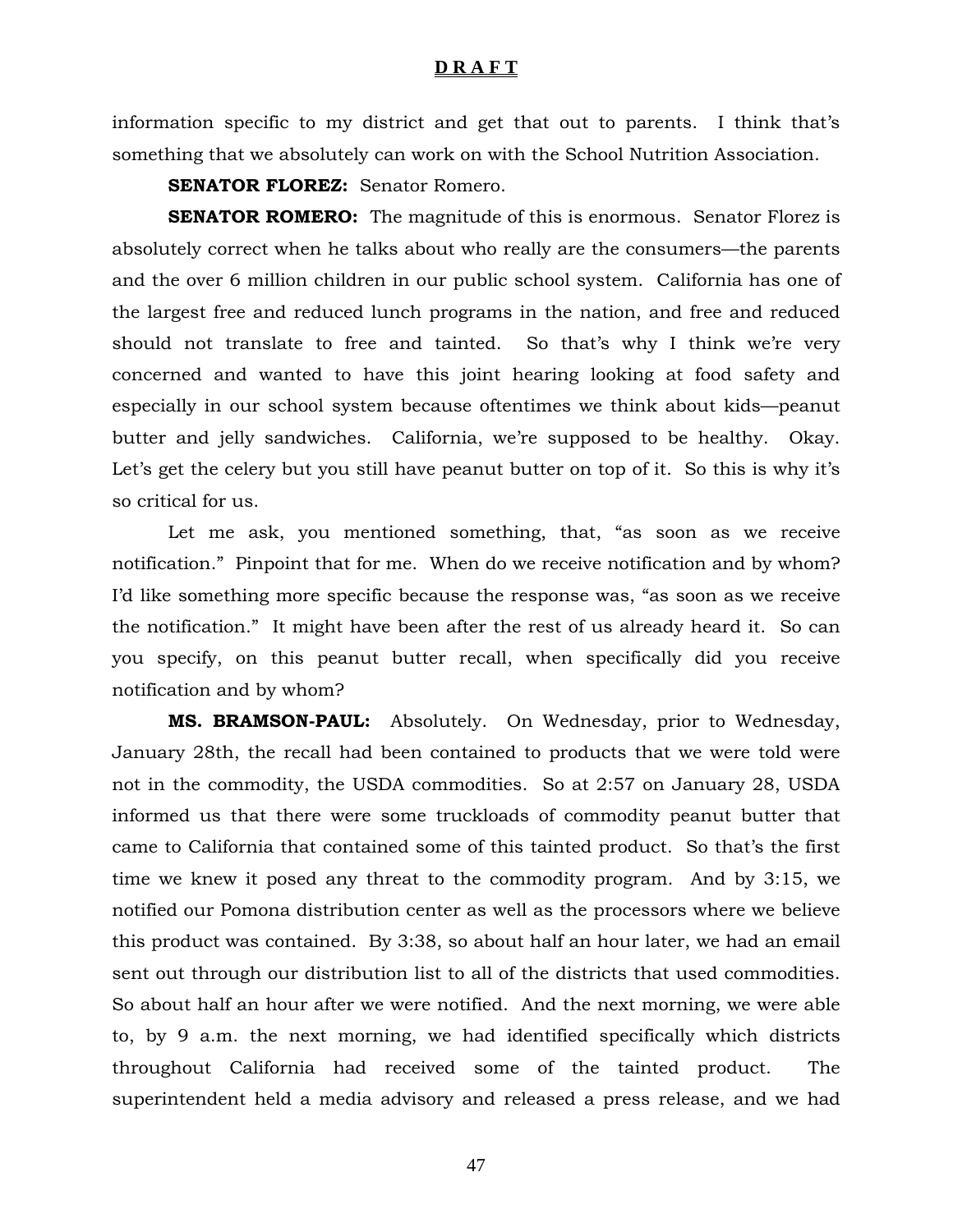things up on our website by about 2:30. So less than 24 hours later. We then were sending out more information alerts later on that day.

**SENATOR ROMERO:** And I appreciate that detail in terms of giving this information to me.

In the district that I represent, there are probably 100 different languages that are spoken by children. The media advisory, the press release, how many languages did that go out in?

**MS. BRAMSON-PAUL:** I will check with the press office. I'm assuming in English, and I will go to the next step with your question and think that for these types of issues in the future, we would need to make sure that those information is translated into other language for more of the ethnic press.

**SENATOR ROMERO:** I appreciate the future but, remember, it's been there, done that with beef, with spinach—I don't know if broccoli was involved, maybe at some point. I just want to reiterate, that of the 6.3 million children in California, almost half are Latino children, significant pockets of English Language Learner students. In some parts of the district that I represent, it can be as much as 67 percent who are non-English speaking. So I want to reiterate that this is something, quite frankly, we should have done, whether it's Tagalong, Mandarin, whether it's Cantonese, Spanish obviously, but there are a host of languages.

Let me continue on, on these questions. The 62 percent on hold but 37 percent was consumed—and this was even with—and the part that concerns me though is, this is with the immediate—and again, too, I give credit on that in terms of looking at what appears to be a very quick response, but the 37 percent was already consumed. Do you have a roster of where those foods were consumed? Thirty-seven percent is a significant amount that was not held back; 37 percent of kids, depending on our school system too? I mean, to educate, to house? Remember, we got free and reduced lunch program so we are responsible here. Do you have a roster and a listing of the schools where these tainted products were consumed? I'd like to see that.

**MS. BRAMSON-PAUL:** We can get that to you.

**SENATOR ROMERO:** Do you know offhand where? Is it regional? Is it sporadic throughout California?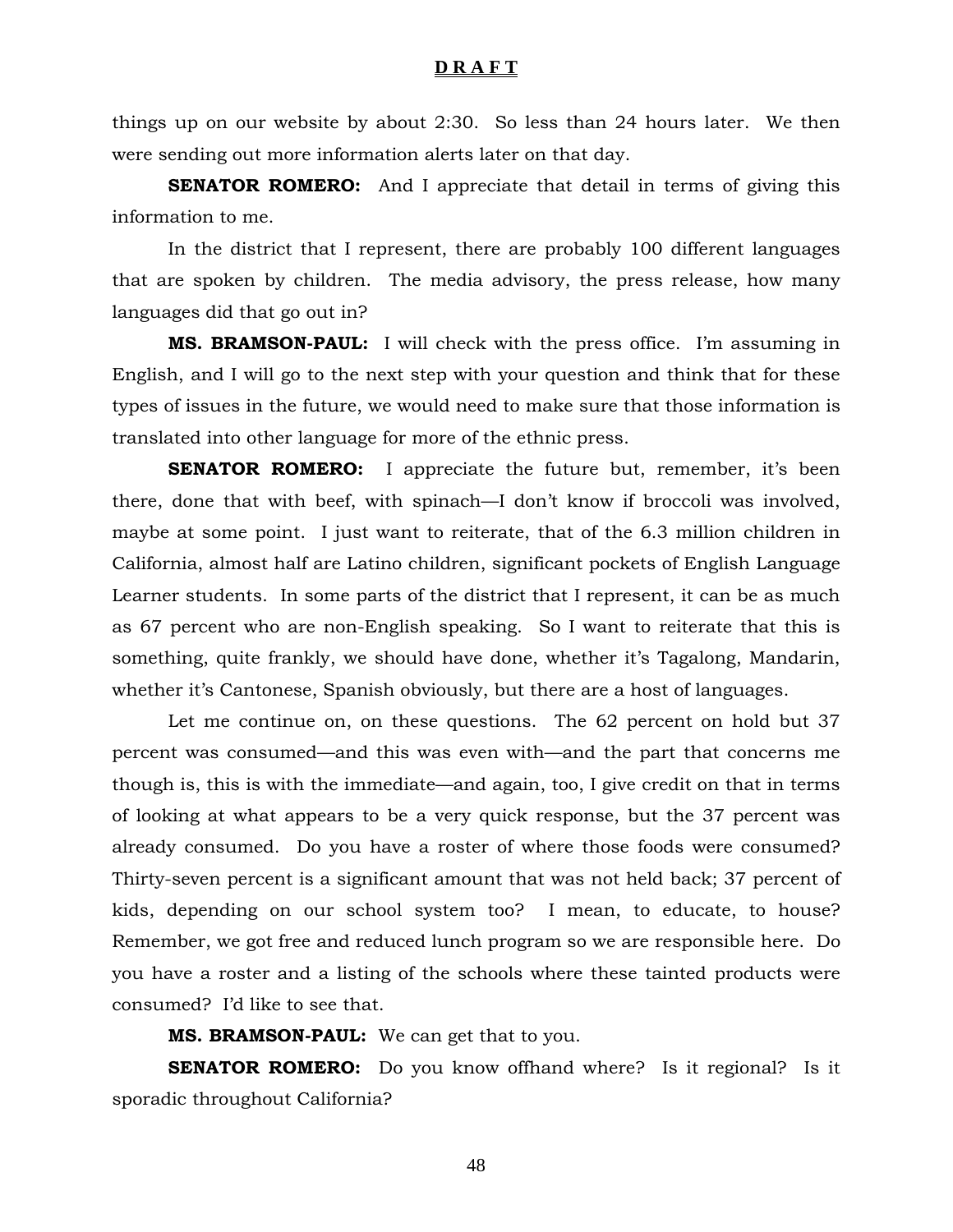**MS. BRAMSON-PAUL:** The product, the vast majority of the product, was distributed to Southern California.

**SENATOR ROMERO:** We got it—Senator Florez, Senator Liu.

**SENATOR FLOREZ:** That's your district.

**MS. BRAMSON-PAUL:** So we do have—we know exactly how much product went to every district, and we know exactly how much, by district, product had already been consumed versus it was on their shelves in storage, not yet—so that is something that we can get you.

**SENATOR ROMERO:** I would like to get that information. And were the superintendents of those school districts—and of course there's a big one in Southern California which I partially represent, but there are many throughout Southern California. How soon were they notified that, excuse me, you may have had your children fed these lunch programs through our school system and they may have been tainted?

**MS. BRAMSON-PAUL:** Thankfully the timing was right. Superintendent O'Connell sends out an email to every district and county superintendent once per month on key things he wants them to be aware of. And I mentioned that this had been expanded to the commodities on January 28, and his email goes out about the first. So around the first of March, an email went to every district and county superintendent with a hyperlink to the CDE website that would say, here are exactly the districts that received the product.

**SENATOR ROMERO:** Why wait for March 1?

**MS. STOKES:** I think it was February 1.

**MS. BRAMSON-PAUL:** Oh, okay. I'm sorry. Thank you.

**MS. BRUCE:** It's February 2.

**MS. BRAMSON-PAUL:** I missed 30 days there. So it went from January 28th to February. It might have been the 29th or the 30th but certainly by February 1st.

**SENATOR ROMERO:** Okay. February 1st. But on the 29th—on January 28th again to prompt action, 2:57 p.m., 3:15 p.m., why not go ahead and alert these districts? I have 2:57, 3:15, or on the morning of the 29th. I think there's a January 30th. I don't know if there's a January 31st. Probably. Why wait for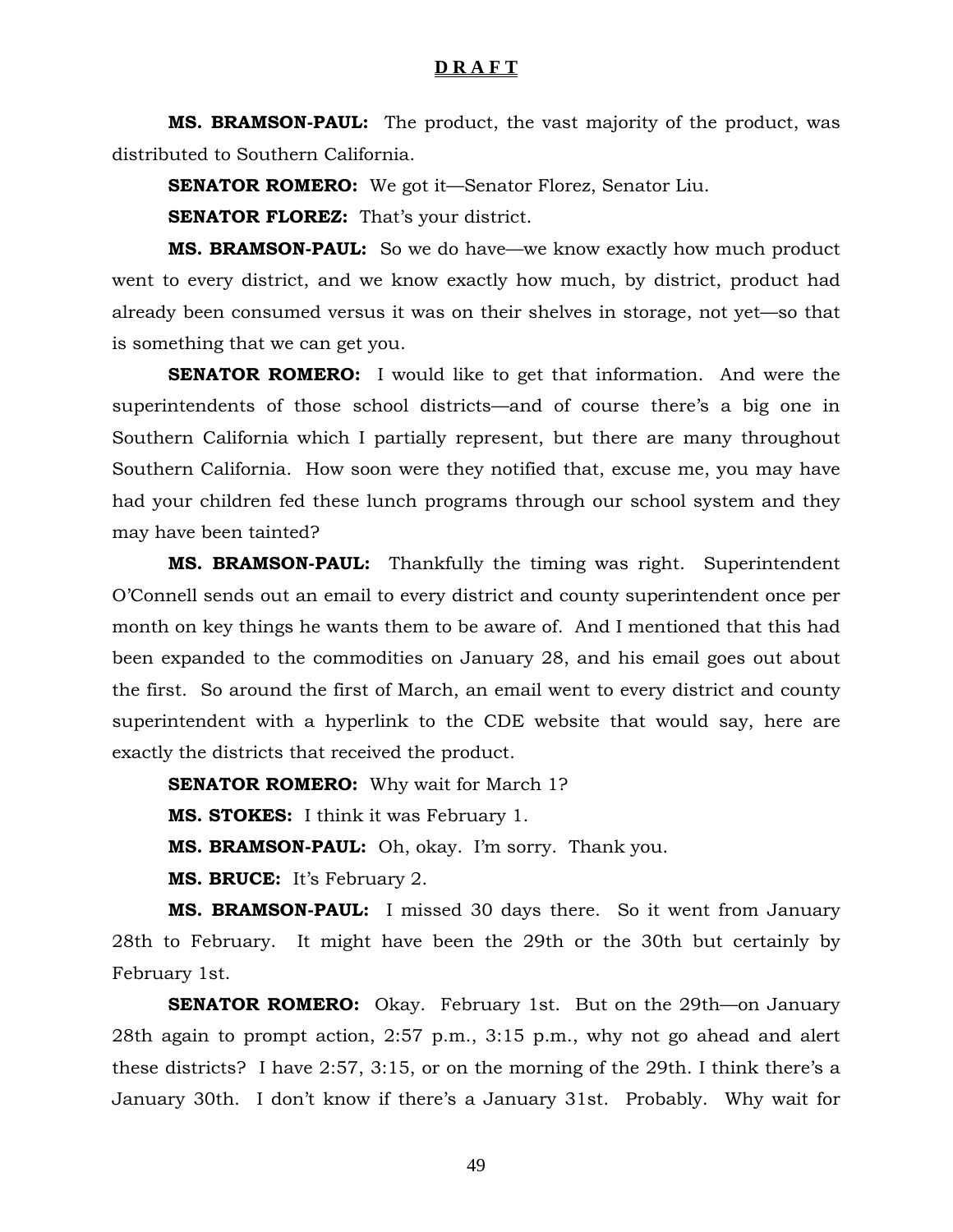February 1st to alert the direct consumers? Because it's not going to be the county superintendents probably who are going to be eating that tainted peanut and jelly sandwich; it's going to be those little kids eating that. So why wait till February 1 to notify school districts, hold on, to some extent that it's almost understandable that 37 percent of the children ended up eating tainted food? Why wait?

**MS. BRAMSON-PAUL:** We made sure that the entities in the district who have direct responsibility for the food, the food service directors, were notified right away. And we certainly will make sure that superintendents get that information…

**SENATOR ROMERO:** I think the missing link—and it's probably something that Senator Florez and I are trying to emphasize is, the direct entities are the mouths of those little kids that are eating the crap. We heard on television there were fried, dry-roasted rats going out with the peanuts. I mean, why wait until February 1 to notify truly the direct entity, the mouths of the little children that we send to school, and we get money for, for free and reduced lunch programs? Why wait? That's again to go back and we'll take a look at it.

Let me just ask just one last question.

In terms of fundraisers as well, again, too, in times of declining funding for education and we need more resources, of course, for our children—a lot of the parents and others, childcare centers, preschools, et cetera, fundraisers—how were they notified of contaminated products that were being incorporated and used as part of the fundraising efforts associated with our schools?

That raises frankly a larger question for us in terms of a policy issue. We don't have a distribution list of all of the different entities on a school campus that might do fundraising, an issue around food. A larger policy question is, Should there be food fundraisers, from an obesity-prevention standpoint and frankly from a food-safety standpoint? Because you raise an excellent point—we don't have a way really of getting to the band boosters or those—we just don't have all those or the chorus boosters. And something as a department we have been bringing up is for all, as I mentioned, for obesity-prevention reasons, raising money, which is very much needed, through food fundraisers—it's not really where we want to go,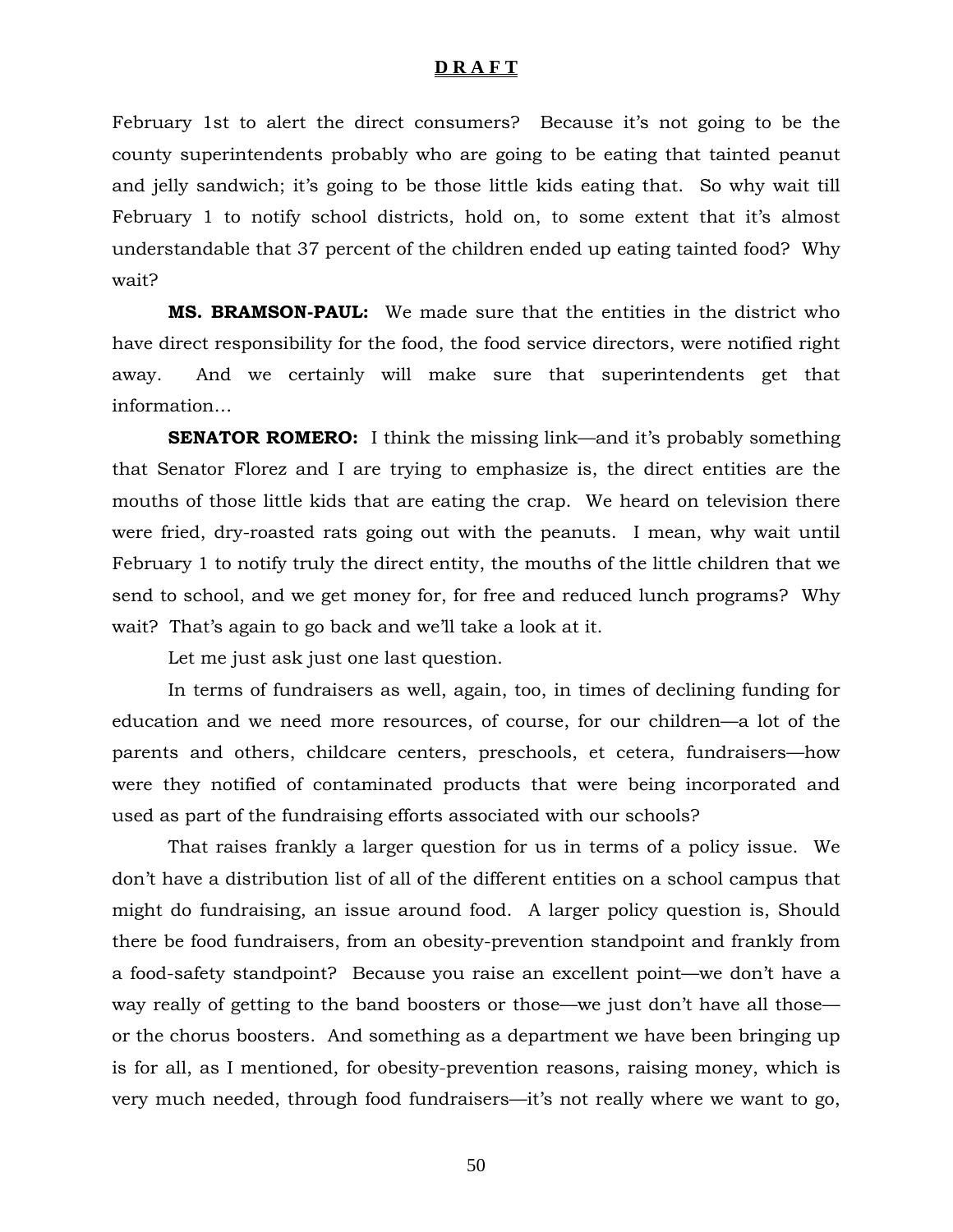and there have been more and more steps taken from a food-safety standpoint that it's really not a good idea to be raising money by selling food.

**SENATOR ROMERO:** We'll look forward to what comes from those policy discussions.

**SENATOR FLOREZ:** Thank you, and thank you, Senator Romero. I think those were excellent questions, but let me follow up a few on Senator Romero's thought process. And that is, I started the discussion with the press release from the superintendent, and the reason I mention that is that the notification and who is the ultimate recipient of notification. It is important because, unlike those of us who can go to a grocery store and make choices—right?—we can choose not to buy things that have peanut butter in it—you're sending in many cases items to be mixed and to be served, and not knowing, of course, in some of these cases. But then we have a very captive audience. And as you know, I believe there were 32 truckloads of roasted peanuts that were fed to children in the free and reduced lunch program which also—I can send my kid to school with a lunch, but other kids don't have that luxury. So I think, as Senator Romero said, this is an equity issue about who gets sometimes the brunt of some of these items that aren't caught, and I can tell you that there's, you know, still kids taking their lunches to school until we can kind of figure this out. And I also want you to know that the reason I also mention this is that in one case in my district, there have been times when the parent has to notify—would you be surprised?—the cafeteria that there's a recall going on. And when the parents are notifying the cafeteria there's a recall, and the cafeteria worker isn't necessarily sure what they're serving, and they have to go up the principal and the principal has to ask the question, it's the chain of information that Senator Romero mentioned that's concerning. The lunch—you know, the person that runs the cafeteria didn't get the press release from the superintendent's office. They don't get that and so it's an issue of that.

And the 37 percent that did, in essence, get fed to the children, was there a press release on that? I mean, did we tell parents that 37 percent of what their kids actually ate was bad? I mean, do we notify parents? I mean, it's not good news. Nobody likes to tell people the bad news, but why shouldn't parents be notified? Are there any notification requirements in law, for example, that would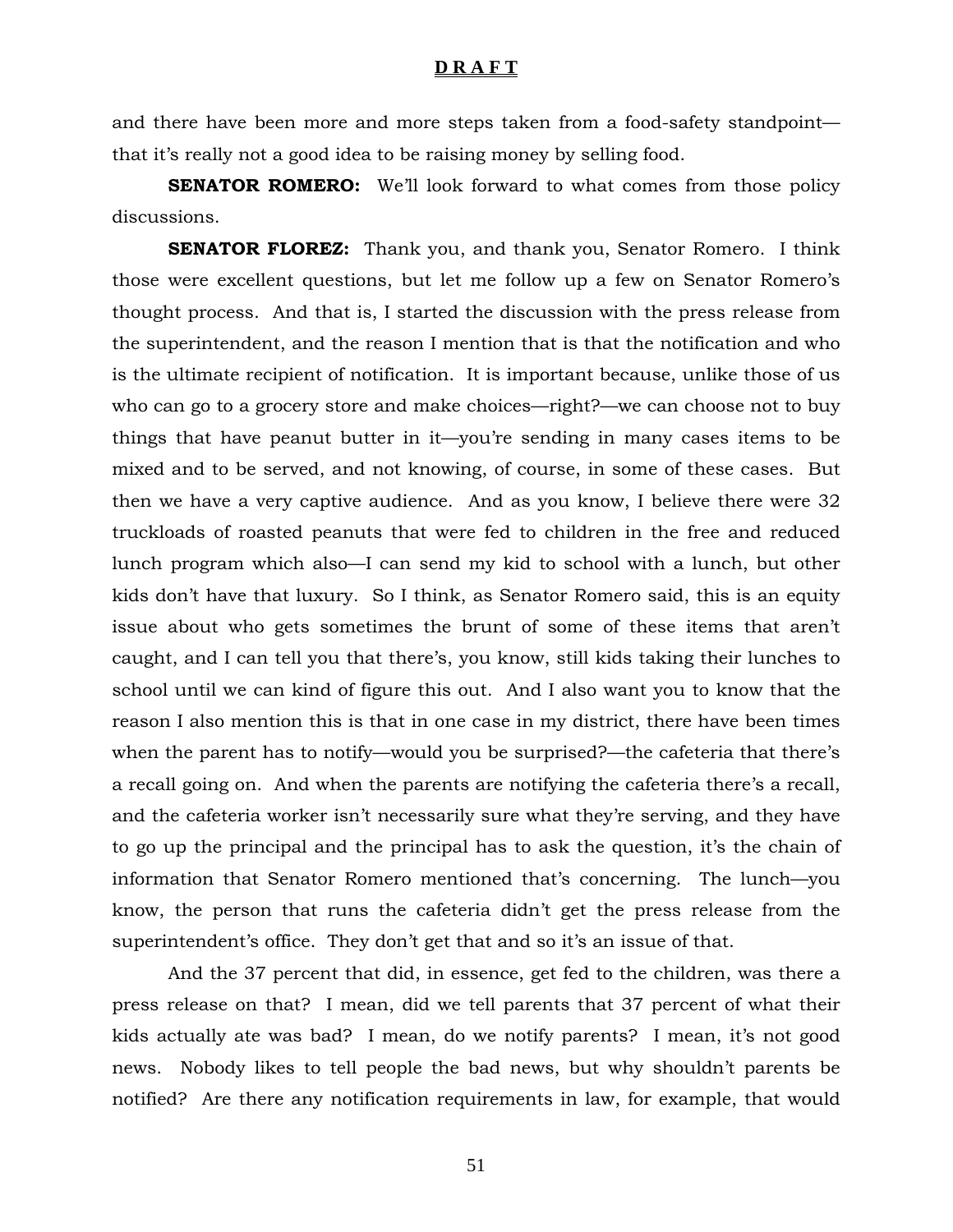tell us, to tell parents, by the way, because of the peanut recall 37 percent of your kid may have eaten this. I mean, what's wrong with allowing a parent some running chance of thinking, well, I better check into that. I better see if maybe a kid that you might assume has some of the symptoms of salmonella poisoning, diarrhea, a parent has no idea because it may be weeks later; it might be a month later. But the parent might have an idea if indeed we told them that 37 percent of the product that was served to them in a given year contains salmonella. Did we do that?

**MS. BRUCE:** May I answer that on a director level?

#### **SENATOR FLOREZ:** Yes.

**MS. BRUCE:** You know, as a director of Nutrition Services, it's my moral obligation to notify those parents what's happening, especially within my district. And, you know, I am beholden to the information that I get from USDA and CDE as well, and my frustration is the process is absolutely flawed. It's more reactionary instead of precautionary. And what I don't understand is, when we do find out this information, the beef recall alone, it took USDA seven days to notify of a hold. And, you know, when you're serving 18,000 meals a day—and I've got 18,000 hamburgers or 18,000 peanut and jelly sandwiches prepped, I need to know immediately to pull that product because the last thing we want to do is harm any of our children and it's important that we get that information out there. Unfortunately, that's not the way the system works. It took about 11 days for this peanut recall to get the information correct.

The first notification we got in districts was January 12th, and we were told that it was not—part of the commodity program was not affected. Two days later, we got another email stating that, oh, it may be part of the commodity program. The first email we got was in bold, absolutely not part. The second was not in bold and just an afterthought. It wasn't, like Phyllis said, until January 28th that the actual information did come forward. But when I get information like that, I pull it all. I am not about to take a risk with any of my children. And I would hope that USDA and the Department of Ed would do the same. I don't think it's a bad thing to say there might be a problem, let's hold off.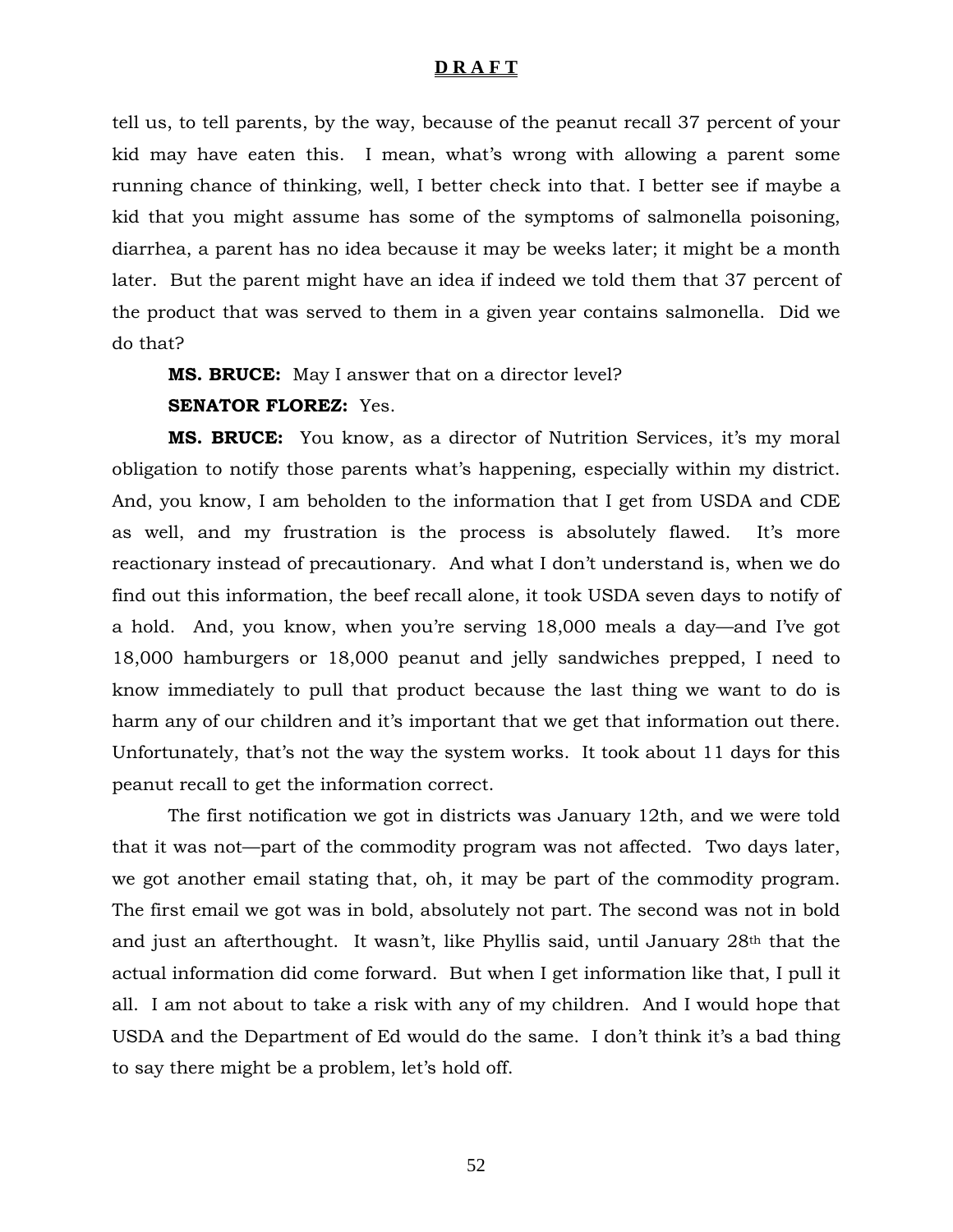**SENATOR FLOREZ:** Right. And I understand that particular—there is an issue with direct, immediate notification. I think the fact that we're waiting for people to retest and understand whether or not they're actually going to call a recall is a complete flaw in the system. So now that you do know, and given your moral obligation—and I absolutely believe that—do you also have a moral obligation to tell parents, your parents, that their kid ate tainted products?

**MS. BRUCE:** I believe so.

**SENATOR FLOREZ:** And have you done that?

**MS. BRUCE:** I have done that. It is on our website. We luckily did not get any of the product. We're a semi-peanut-free district, so we don't take any commodity peanut butter. We did have Smucker's Uncrustables, which we did hold.

**SENATOR FLOREZ:** Okay. I know it's not a popular press release for anyone to put out to say, by the way, you know, our school children, 37 percent of them, could have eaten tainted product. But I think it gives, you know, parents some running thought of, well, maybe I should keep my eye out on this.

Senator Romero.

**SENATOR ROMERO:** Exactly. Let me ask a couple of follow-up questions too. You know, in California we like to raise standards. We keep raising standards. Is there a way or has there been discussion within the department or in the education circles in California to talk about the raising of standards of the type of food that we will buy, similar to what Senator Florez had spoken about, in terms of food safety? I mean, we are a major purchaser, 6.3, I think, million kids in our school system. Why can't the Department of Education say, we won't buy food from you unless we see that this food is free of taint? Is there some way—I appreciate your talking about being proactive. Why can't we just say, show us the proof; show us that this is toxic-free, taint-free, salmonella free? Can we do that? Do any states do something like that? You know, California's the leader. We always raise standards. Why not raise the standards with the quality of food that we put into the mouths of those little children in our school system?

**MS. BRUCE:** It's a good question. I mean, as a cooperative purchaser, I belong with many districts where we bid cooperatively, and we do put some of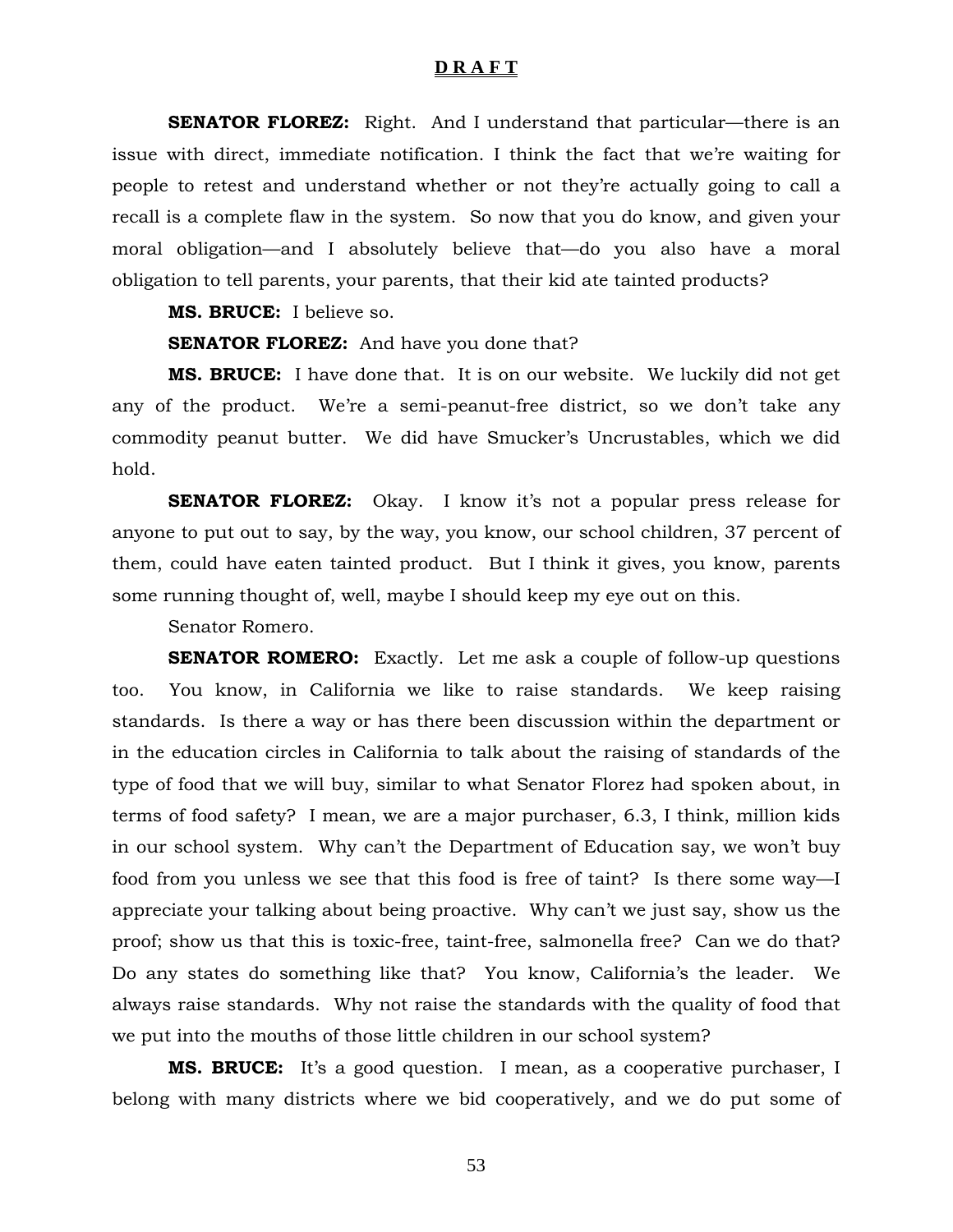those standards in our bid language. We do require certain health inspections. We actually go inspect the facilities ourselves. We would not know, nor would we know what to ask for, if I'm going to go to a beef-processing facility, what kind of reporting I should be asking for to ensure that that product is safe. If they're a USDA facility, we put our faith in USDA that they're doing that job for us.

**SENATOR ROMERO:** But when they say that they test and if it's contaminated they don't tell us, is there some way to say, hey, you know what, we want to know. And we haven't even spoken to the process of, what's the reimbursement at this point? Because that's a major cost, I would just imagine, as well as coming out of already strained education resources in California. How much money has this cost our schools, and do we get reimbursed? Have we asked for it? Is it just gone?

**MS. BRAMSON-PAUL:** USDA has provided instructions to districts to go ahead and dispose of the product they have, the roughly 63 percent, and has said they will reimburse districts for the destruction costs of that product. Districts are required to get their claims for those costs in to us by February 28th. We need to have the information submitted to USDA by the end of this month. As of yesterday, we received about, a little less than \$4,000 in claims from districts, a little more—we'll be getting more than that.

#### **SENATOR ROMERO:** How much?

#### **MS. BRAMSON-PAUL:** Four thousand.

A larger question then is, USDA will need to reimburse districts for the value of the destroyed product. So the \$4,000 that I mentioned is just the destruction costs. The replacement cost of that product is a larger question. We don't have information yet from USDA. We have every reason to believe they'll replace the product. We're not sure if it's going to be of the same product or if it's going to be a dollar value. So if the district said, well, instead of buying more peanut butter parents in my district are a little nervous—I'd instead rather take the amount of money that represented and buy chicken. We don't know yet what approach USDA will be taking.

**SENATOR ROMERO:** Just one last question, if I may. I had asked, When were we notified? We started with January 28, okay, at 2:57 p.m., 3:15 p.m., et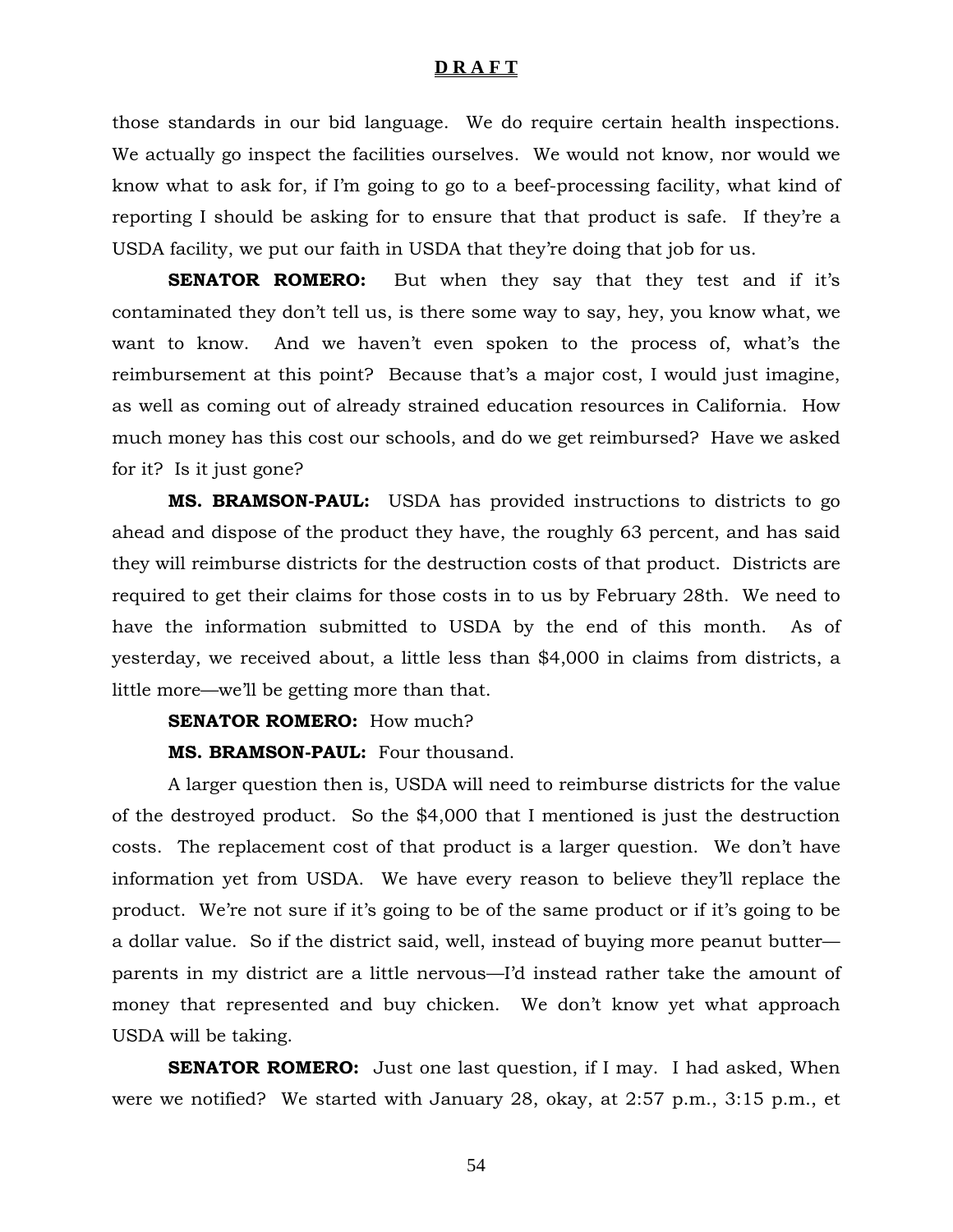cetera. But, Stephanie, when you testified or presented, you indicated January 12. There's a bit of a discrepancy there. I understand that the recall then was issued around, I was told, the  $13<sup>th</sup>$ ; you mentioned the  $12<sup>th</sup>$ . Apparently CDC reported there was an outbreak as far back as September of 2008. But going back to this January  $12<sup>th</sup>$ , you got information on January  $12<sup>th</sup>$ . But, Phyllis, you indicated that you didn't know until January 28.

**MS. BRAMSON-PAUL:** Let me expand upon that. What I spoke to was when we were notified that it extended to the commodity program. You are absolutely right that around January 12 we were told of the problems with the peanut products. But at that point, we were told they were not in the USDA commodity programs, and it was the type of product that, in terms of schools, would or could have been used by fundraising entities. So I can share with you the timeline around that. The 28th was when we were then told by USDA that it was in the USDA commodity program.

**SENATOR ROMERO:** You understand that?

Jennifer, if you could indicate, what were you told? Honestly, I don't understand.

**MS. BRUCE:** You mean Stephanie?

**SENATOR ROMERO:** Stephanie. I'm sorry.

**MS. BRUCE:** I just have the emails from the food distribution, from CDA, CDE, that went out to all of us.

**SENATOR ROMERO:** On January 12<sup>th</sup>?

**MS. BRUCE:** January 12<sup>th</sup> we received an email, subject, King's Nut Peanut Butter Recall, and it spoke to the salmonella outbreak. And in bold, it said: No peanut butter product from this manufacturer has been distributed through USDA commodity programs.

 On January 14th, from the same food distribution from CDE, entitled Peanut Butter Recall, it did say: You may have received this product through commodity program or purchased it commercially.

**SENATOR ROMERO:** It was on January 14th?

**MS. BRUCE:** That was two days later on January 14th, yes.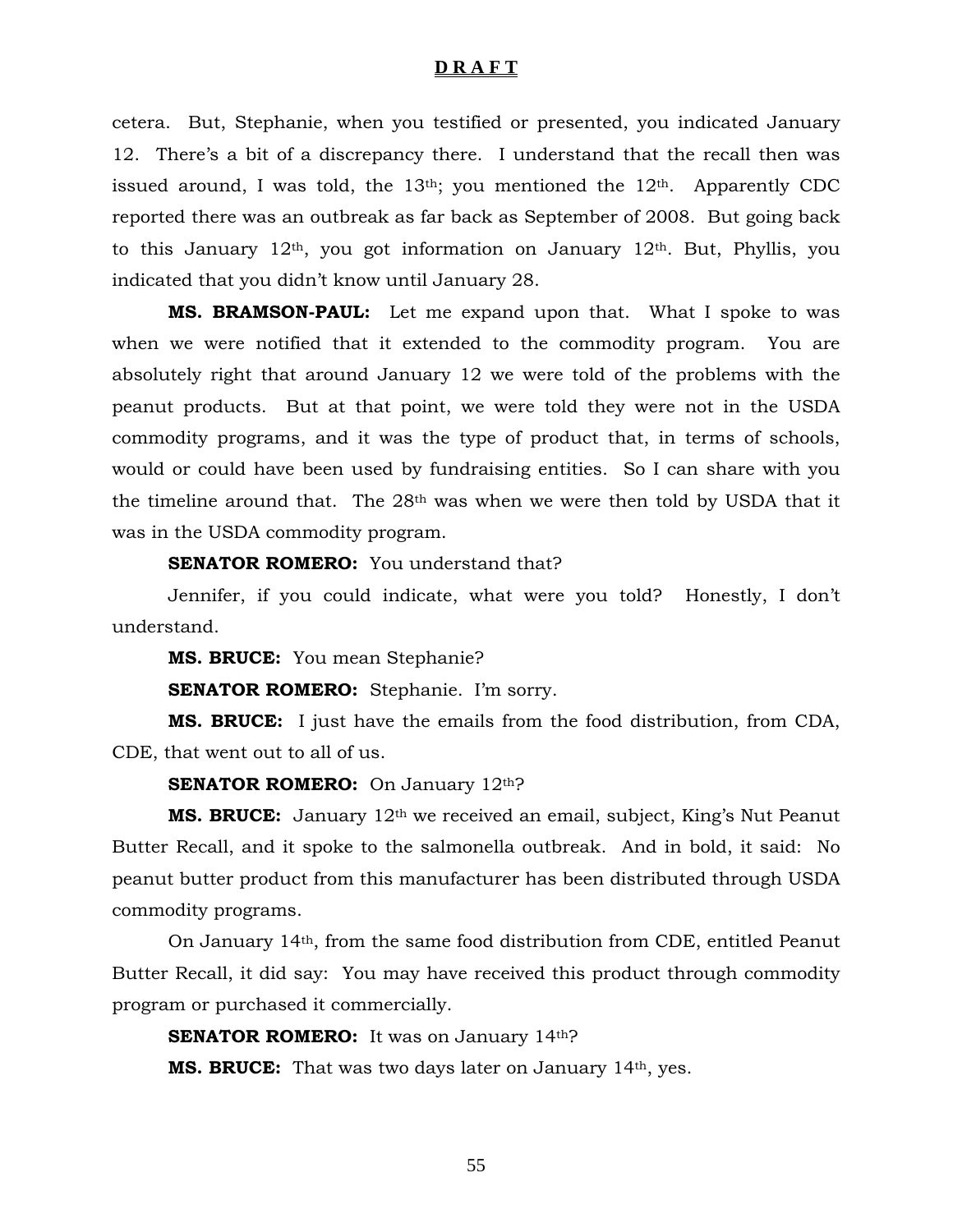**SENATOR ROMERO:** Can I ask—sorry—what was the response from the School Nutrition Association that you may have?

**MS. BRUCE:** Well, I called Jenny and asked her about it, and she said the reason that that had gone out is because they had heard that there were districts that had product in their sites that pertained to this specific recall.

**SENATOR ROMERO:** So if we knew on January 14 that there may be but we didn't notify until January 28 or the 29<sup>th</sup>, are we not surprised that 37 percent of our kids consumed tainted products? I'm not surprised. I'm disappointed but I'm not surprised, unfortunately.

**MS. BRAMSON-PAUL:** We had notified USDA that, because back at January 12th, the recall at that point was limited to products that were distributed after July…

**SENATOR ROMERO:** We're talking about January 14<sup>th</sup>, and I haven't seen these emails so I'm relying on your testimony. Now I appreciate the testimony. But January 14th, apparently there is an email that says, you may have received products. On the part where *you may have received products*, what do we do?

**MS. BRAMSON-PAUL:** At that point, we were working very closely with USDA to confirm whether or not the products in the commodity program were affected.

**SENATOR ROMERO:** And as we later learned, they were. We learned that for sure—what?—do my math here—a week and a half later. But at the point where we were just told, a red flag goes up, we're talking about little children, especially in the state of California where we find too many of our kids without healthcare insurance. We know that there may have been.

 What do we do to begin to perhaps say, hold on, send the alert out? We don't do this—I mean, I'm pleased with the response on January 28th, but I'm very disappointed with the response, knowing that the alert was given on January 14th and that's where I think we had an opportunity to be proactive, to be cautious, to really also to, I think, also to be bold, not even to be cautious, to be bold, to say, we run one of the largest free and reduced lunch programs in the nation. These are our kids. Parents are not going to know, so what do we do to stand up and say, alert; consider it. But schools can't make a choice. The cafeterias don't know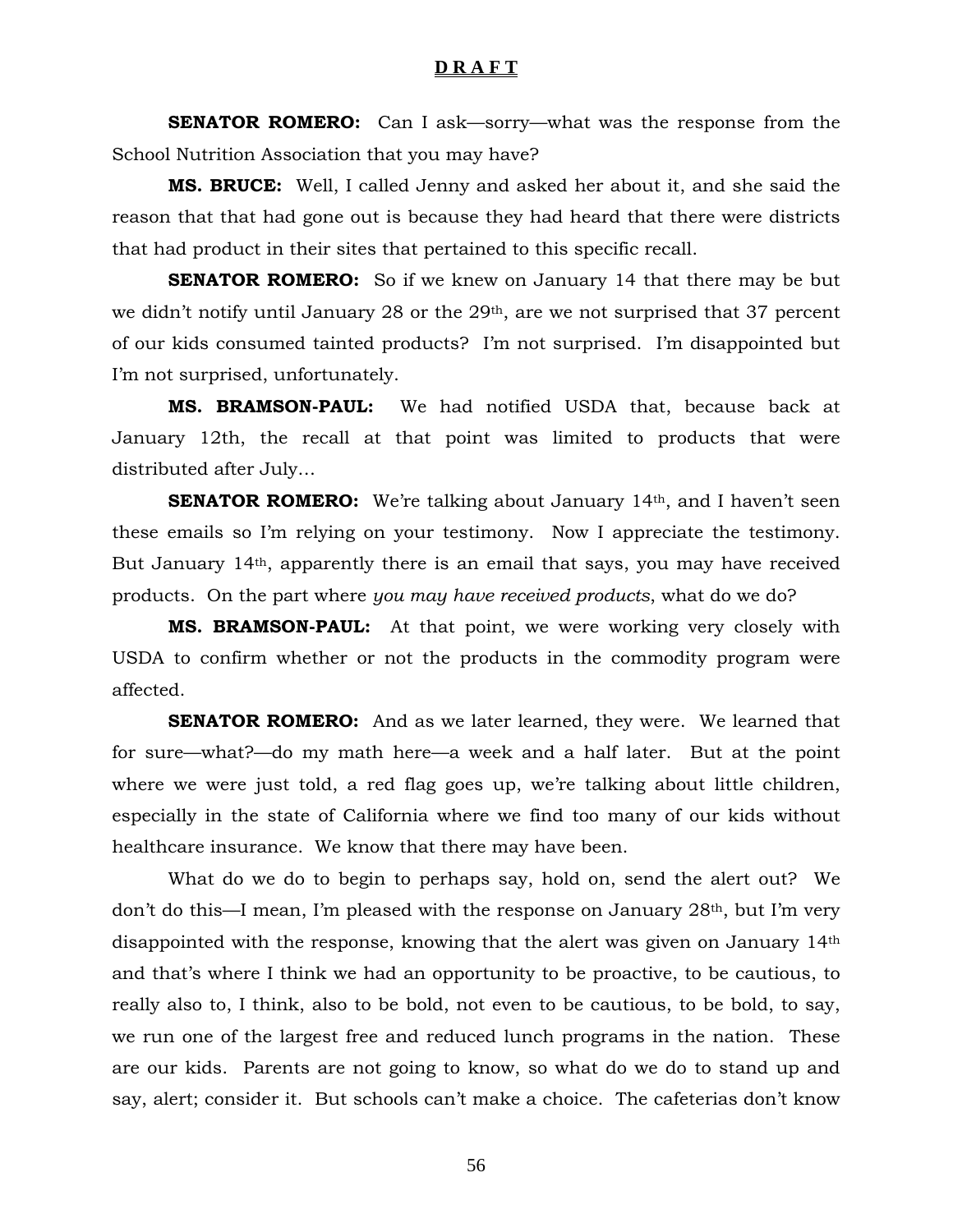until—and at that point, it's February 1st. I think there's a timeframe here—there's a gap—that doesn't, that quite frankly I just don't understand.

**SENATOR FLOREZ:** Go ahead. I'm sorry.

**MS. BRUCE:** I think one thing that would help, I mean, Food Nutrition Services only has the authority to report what USDA tells them. If they have the authority to be proactive, then this would have been, I think, a much better outcome, you know. But Phyllis and her team only have the authority to report what USDA gives them, and that's exactly what was happening at the time.

**SENATOR FLOREZ:** Right. But I guess the question is, and this is the push of the hearing, as soon as you have information, the way it's supposed to work is, your notification system is supposed to get to the end consumer which is the parent. And, you know, I began this by simply saying, a press release isn't probably going to cut it in terms of—and the reason I say that is…

#### **SENATOR ROMERO:** In English.

**SENATOR FLOREZ:** And in English. But let me give you a real life, how important this is from a parental perspective, particularly on food recalls this large and peanut butter, of all things, peanut butter paste. It's just made into a bunch of other products. There isn't a time that I can remember that my daughter, now in the third grade, when I don't get an automated phone call at home saying tomorrow is a minimum day. Now I'm wondering if the automated phone call could say there's been a food recall. Please see or if interested. I mean, why don't we do automated notifications when something that severe occurs; so then if some parents, and I think Senator Romero said, unfortunately those in the low-income category who may not be able to bring a lunch to school—well, they're just out of luck. But I think for the rest of the parents who may want to say, until this thing is fully vetted, because there are still continual products coming out of this, I choose to send my kid to school with a lunch that I take responsibility for Why couldn't that notification again from this level get to the parent directly?

**MS. BRUCE:** I agree with you, and there are many districts that do that. There are also districts that don't have the capability of the phone system to call home. And a lot of the feedback…

**SENATOR FLOREZ:** How about a note?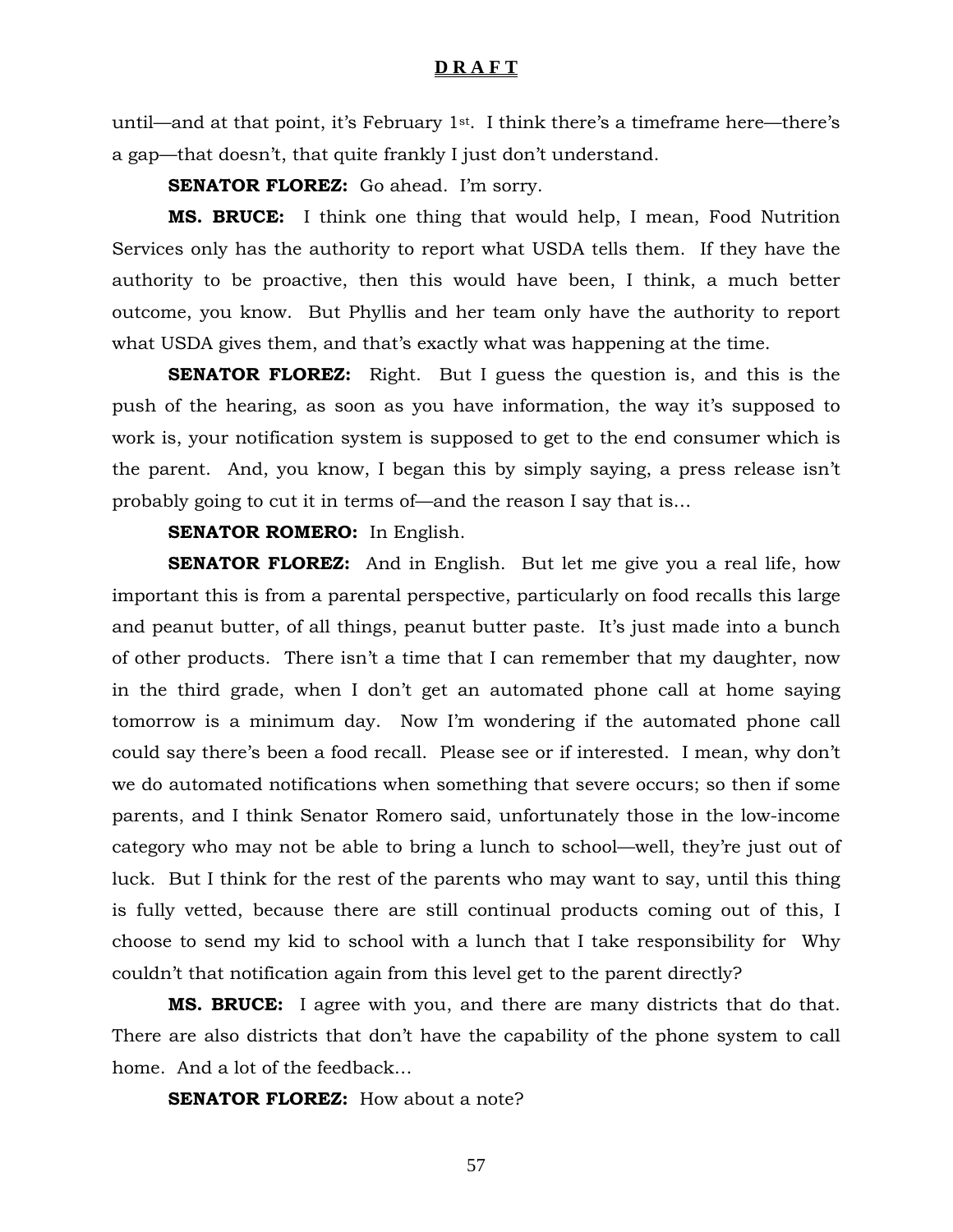**MS. BRUCE:** A note could be a website. We all have websites.

**SENATOR FLOREZ:** But lot of parents—I mean, how about just the note that goes home in the backpack?

**MS. BRUCE:** I can tell you, a lot of the frustration we get from our members is, when they do speak up, nobody really listens to them. We're not really considered a partner in education, which is very unfortunate. And so when items like this do come up, we're not considered the professionals on campus to provide them that information, the Department of Education is. And if we could bridge that gap, this information would get out much more quickly.

**SENATOR ROMERO:** We look forward to your ideas and proposals on how to do that.

**MS. BRUCE:** Absolutely.

**SENATOR FLOREZ:** Yes. I think that particular \_\_\_\_\_\_ back to the Ed Committee. I mean, this is the aspect that people, when you have a recall, when we went through it with beef and it was reimbursement issues. But this is really much more detailed on notification in terms of parents understanding what isn't the case and even parents understanding what the worst-case scenario was which is, in one sense, as Phyllis said, it's good, and I think it is good that 63 percent is being held. I want to ask you what we're doing with that yet. What are we doing with that?

**MS. BRAMSON-PAUL:** It's being destroyed.

**SENATOR FLOREZ:** Okay. How is it destroyed and what's the cost to districts to do that and who reimburses them to do that?

**MS. BRAMSON-PAUL:** That's the \$4,000 so far.

**SENATOR FLOREZ:** Okay.

**MS. BRAMSON-PAUL:** And USDA will ultimately give the money to us and we'll give it to districts.

#### **SENATOR FLOREZ:** Okay.

**MS. BRAMSON-PAUL:** There are specific instructions around destruction. If it's 25 or fewer cases, they can destroy it, I believe, on site. If it's more than 25 cases…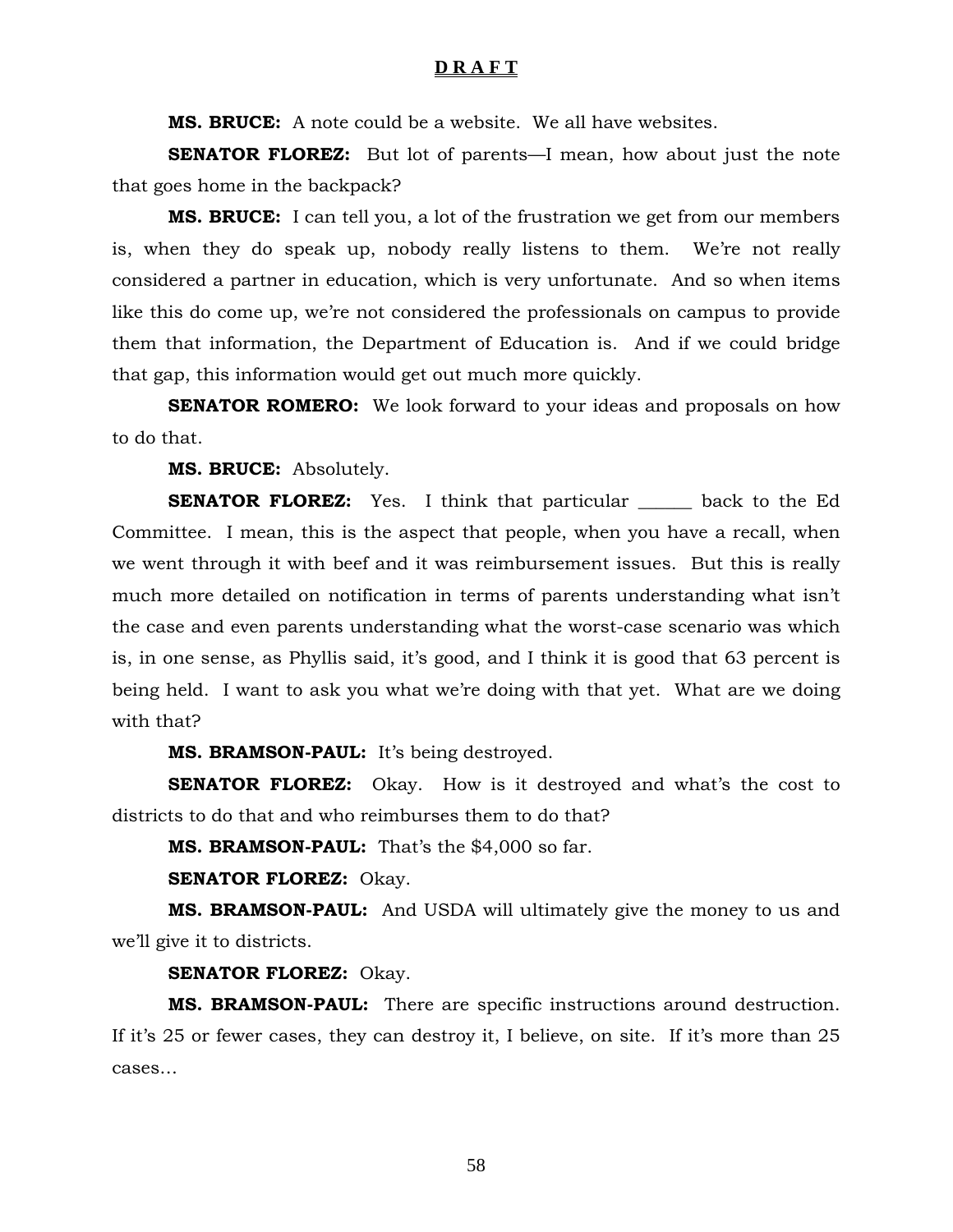**MS. BRUCE:** They can destroy on site but they have to make it inedible or in a manner that someone can't go—they can't put it into a dumpster. So the only way we can really dispose of it is at the landfill and properly, no matter what the case size is.

**SENATOR FLOREZ:** Okay.

 **MS. BRUCE:** And that can be an issue as well. Many of the landfills will not take this product.

**SENATOR FLOREZ:** Right. And we don't get reimbursed for the 37 percent of the products already been consumed, right?

**MS. BRUCE:** I don't believe so.

**SENATOR FLOREZ:** Okay. Other than nothing bad happening hopefully, right?

**MS. BRUCE:** And we may never know.

**SENATOR FLOREZ:** And it is a long period when these things occur, so that's why I think it's important to notify parents, even in the worse case.

**MS. BRAMSON-PAUL:** So in terms of the reimbursement, if I may…

**SENATOR FLOREZ:** Yes.

**MS. BRAMSON-PAUL:** In terms of learning from last year's experience with the Westland beef recall, we got the money from USDA but we lacked stateexpenditure authority to get the money to districts. And last year, of course, it was caught up in the budget. This year we have submitted a budget amendment saying, you know, over the last couple of years there are recalls, there are settlements. Rather than us coming each time saying, may we have expenditure authority for this, we've come in and our department has a request for \$650,000 in expenditure, reimbursement authority. So when things like this happen, we can get the reimbursements out to districts very timely. So I'm just bringing that up to you because that will be something, hopefully that will be heard in the budget subcommittees and would certainly help us get money out very quickly.

**SENATOR ROMERO:** And I appreciate that. I also am your chair of the Subcommittee on Budget Fiscal Review. This is actually the first time that I'm hearing this, so I appreciate your bringing it forward, and I think it's certainly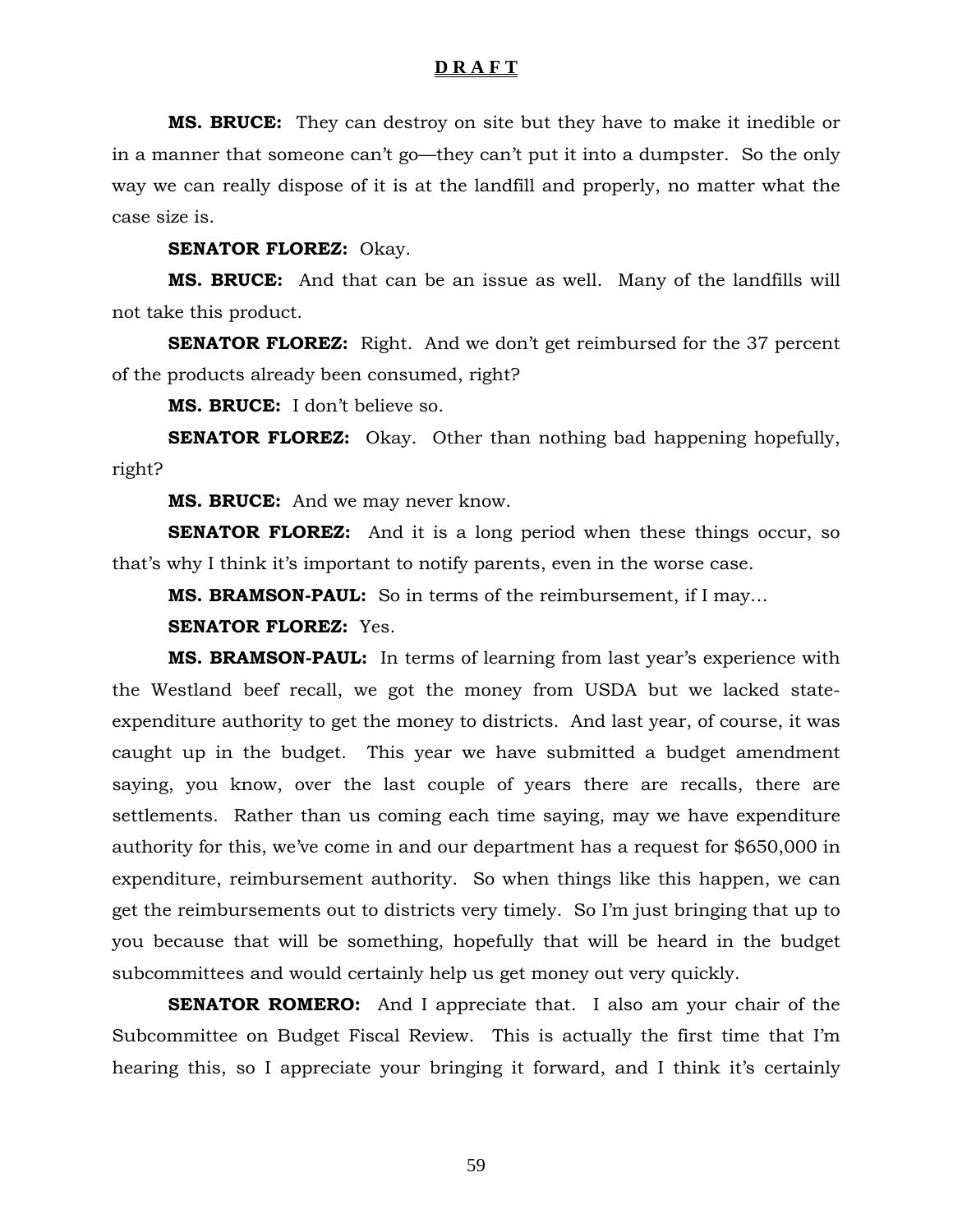something that we should—I would be supportive of—but it's the first time that I'm actually hearing this.

**MS. BRUCE:** It would be helpful too if the money could be directed back to child nutrition. Much of the money from the beef recall went into district general funds, and the Food Nutrition Services never saw the money.

**SENATOR FLOREZ:** Okay. Let me just say one other thing that Senator Romero mentioned earlier about the USDA, not USDA. But in the ideas that we do have some discretion on, I think it should be a policy that we not buy from companies who have a very shady past. And we did learn in Westland, in the beef recall, that this is a company that had been visited a couple of times and had some violations, and I think that there should be some thought, that if a company continues to fall in the violation category, particularly when it comes to food, we'll have to just find the next company because I don't think we should probably be taking risk when indeed some of these companies have been fined in many cases. And that's a rarity because we never catch them until after everyone's sick, unfortunately. That's the way our system works.

 Let me just say thank you to all of you. And Phyllis, I always appreciate the candid discussion. It always makes sense to me and we always push you to—we always raise the bar four notches for you and say, Can you keep doing it? And so I appreciate you doing these hearings.

 I'm going to say a few words in closing. I'm going to have Senator Romero close the hearing, but I would say thank you for coming. What I think we've learned today, from everyone's perspective, is that we have a lot of work to do. That food safety is, and the purview of the Food and Agriculture Committee—we're going to have to draft Senator Romero to get on our committee because I think it proves that the consumer issues are—food issues—and food issues are consumer issues—there's no difference between them—and I think the consumers have a lot to educate, in many cases, the industries which feed them. It isn't the other way around. It's a dual system where consumers have to get the feedback necessary.

 I also can tell you that I think we've learned some very disturbing facts about how scary our system is, the fact that things can get out the door with a salmonella test and that isn't caught until someone gets sick. Bottom line, we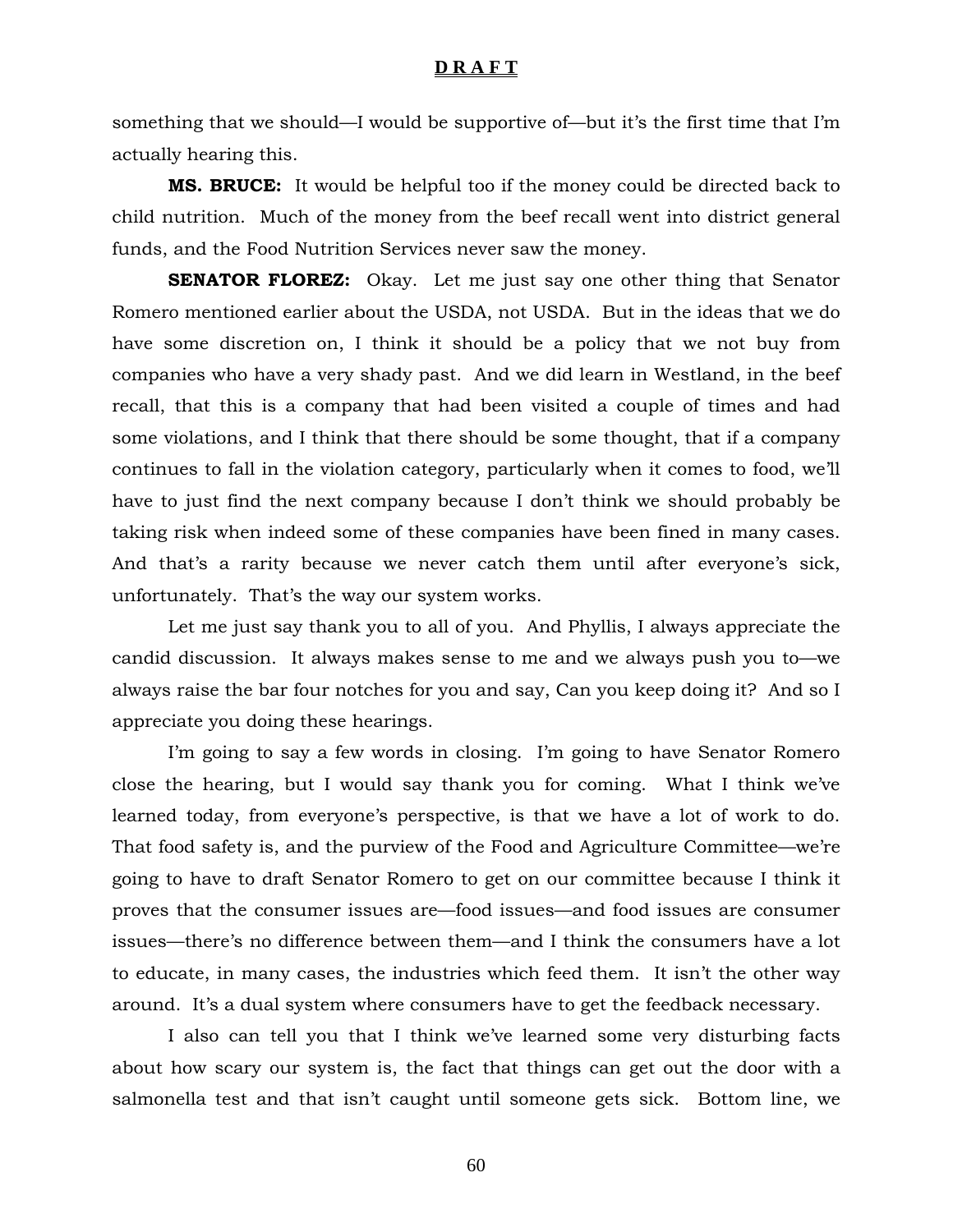have no records; we have no negative tests or we don't know even when those occur. And we do have some new goals to meet. I think we obviously have enough here to piece together some very strong pieces of legislation that I would ask Senator Romero to joint author with me, if we could do that, because I think we have some real holes in our food system. And I think at the end of the day we really don't have any assurances that we have the best system for our consumers in California and even in this case, our school children. When USDA says, stamped USDA, tried and tested, everyone should say, that's the final issue. And when our government can't assure that it truly is safe, then we're not in a very good place because the government may not have the tools necessary to get it done, and I applaud the congressional legislation but I think California has to have our own standard when the feds don't step in to get these things done.

 I will tell you that the overall impression of where we're at from a public health perspective is disappointing. There's no other word for this. This isn't a hearing, we walk out and say, wow, that was a good hearing. This is one of those things, I think, where Senator Romero and I shake our heads in the member's lounge and go, oh, my gosh; we have so much work to do. And so I do want to thank Senator Romero for jointly holding the hearing with us and I'll go ahead and let her close the hearing.

#### **SENATOR ROMERO:** And thank you so very much.

 This is so timely because just last week the California Association of Student Councils presented to the Education Committee from 6th graders, 11th graders,  $12<sup>th</sup>$  graders, very articulate students. And one of the issues they raised was, and it's the perennial issue—bad food, bad food in the cafeteria. They talked about brown peas and wilted spinach. They didn't talk, though, about tainted peanut butter products. They really had no idea. But I think part of, you know, just reflecting back on those little faces that were there advising us on the Senate Education Committee, what we should do to improve their educational opportunities, food and nutrition was a part of that formula as to how they could succeed in that school system.

 We want to work with you. We thank you for coming forward. We do think there's a lot of work to be done. I do think that perhaps the ball was dropped at a